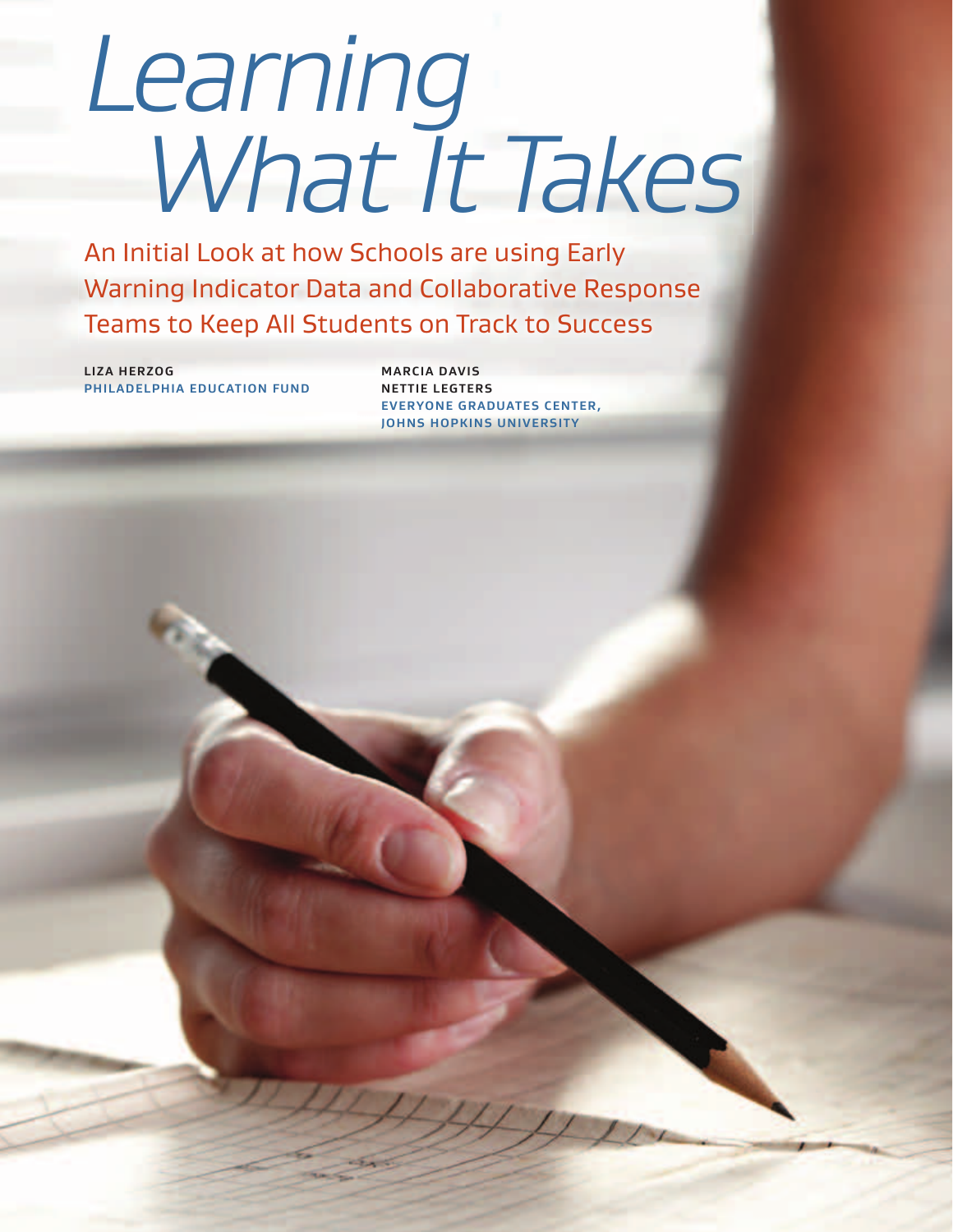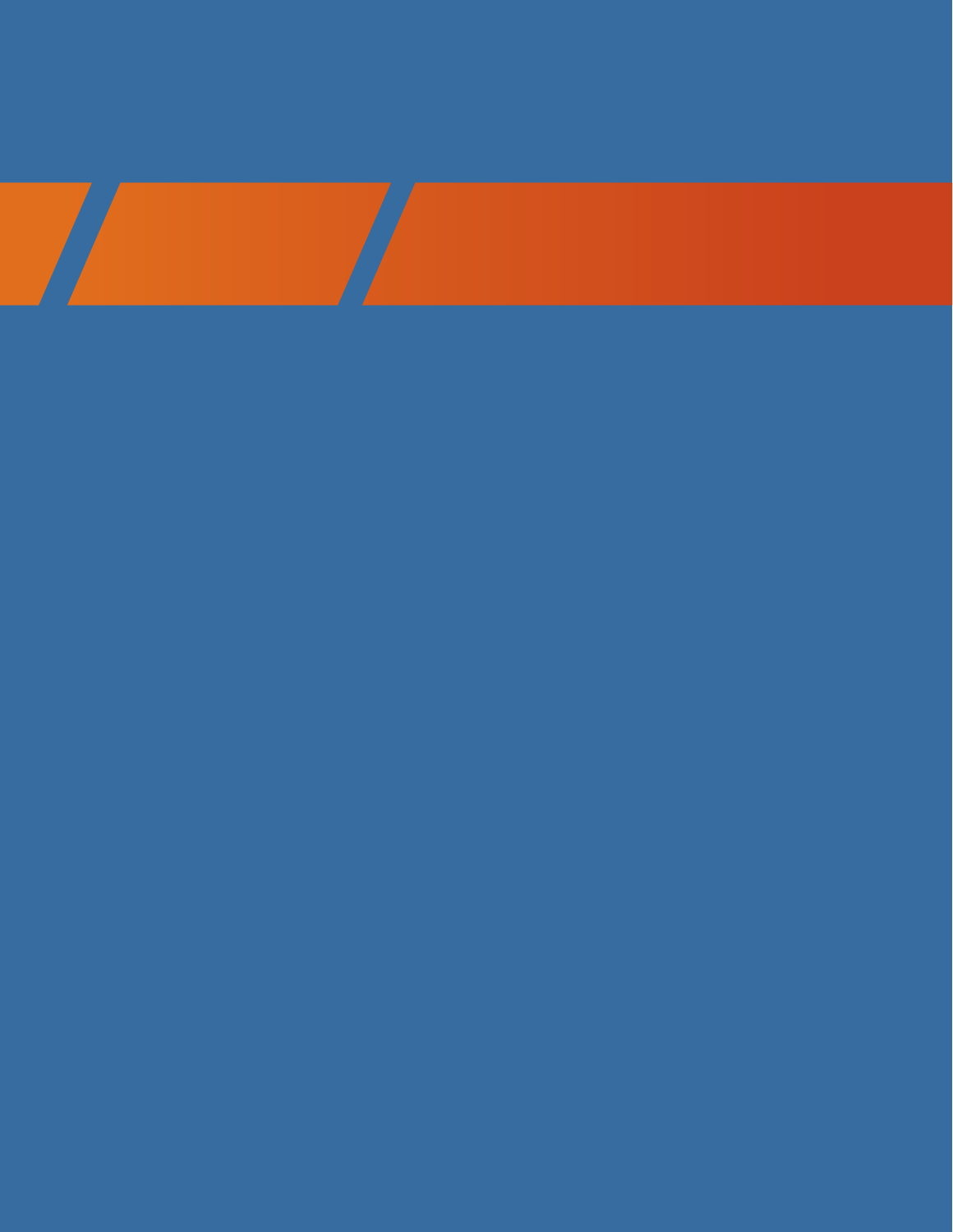# **TABLE OF CONTENTS**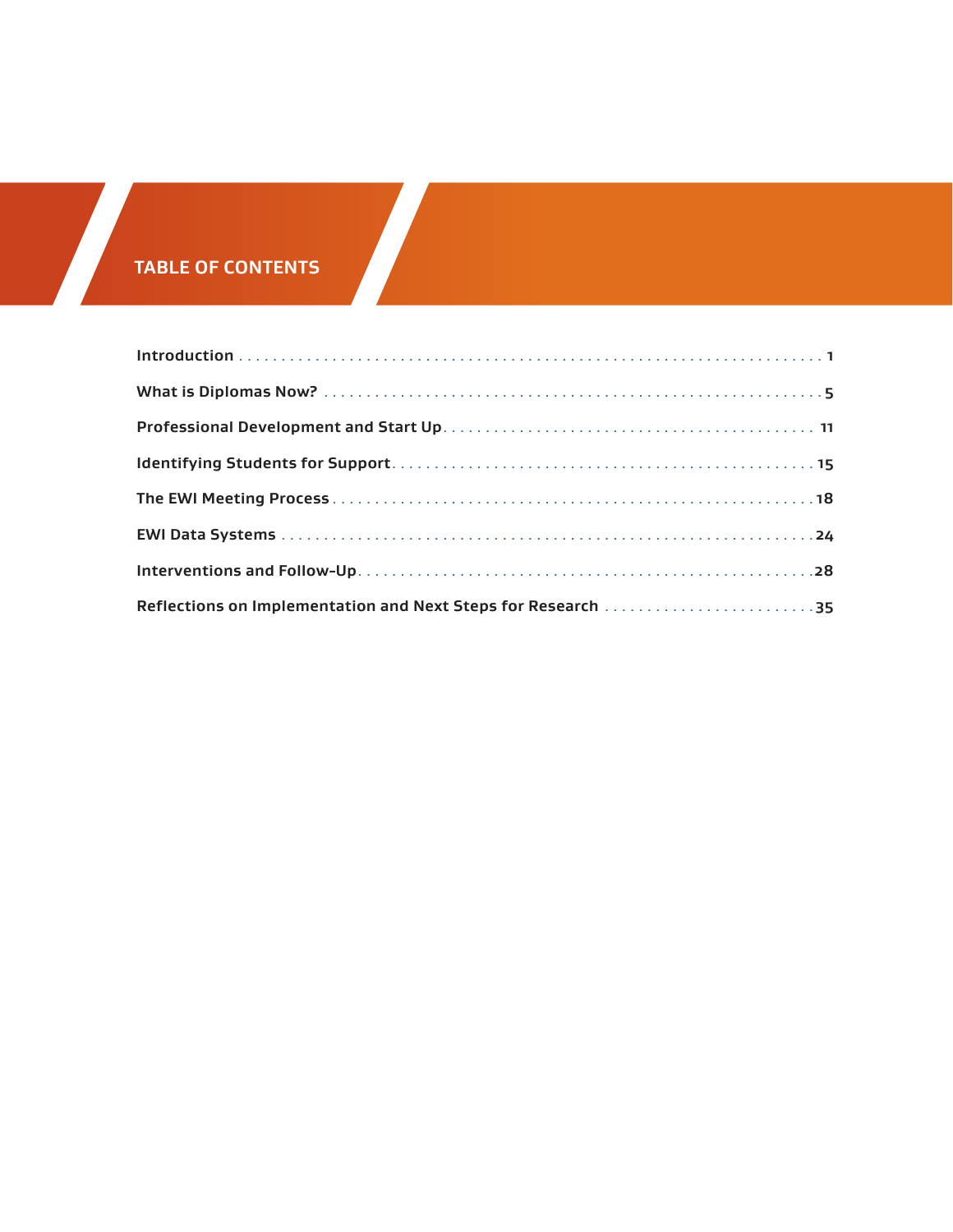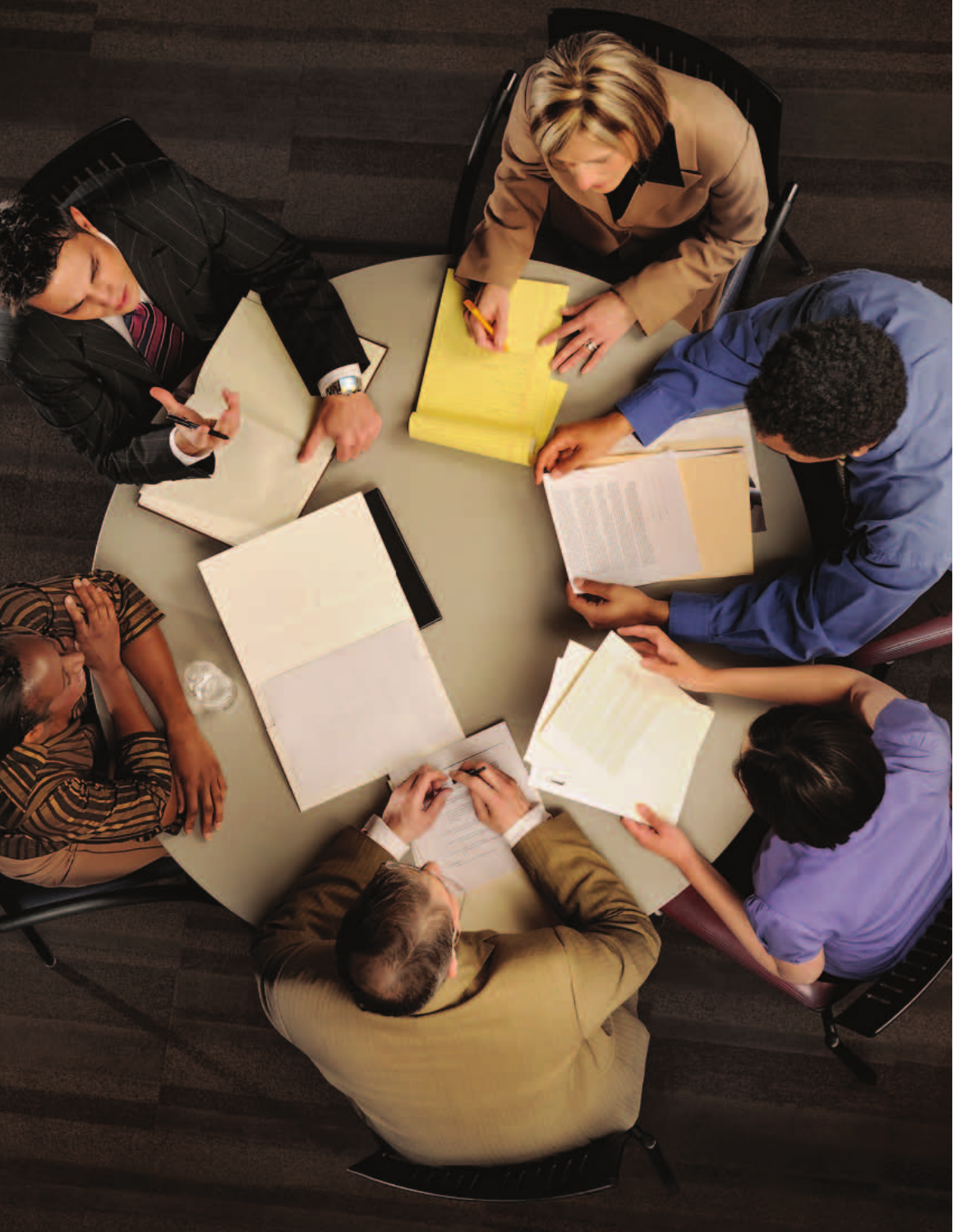# <span id="page-4-0"></span>*Introduction*

Growing alarm over high dropout rates has created a groundswell of interest in ways to identify and respond to the needs of students at risk of falling off the graduation path. Groundbreaking research finds a substantial percentage of eventual dropouts can be identified at key transition points (sixth and ninth grades) using attendance, behavior, and course performance indicators from student data that are routinely collected in virtually all schools. This research, coupled with increased electronic access to data, is propelling districts and schools to begin developing early warning and collaborative response systems. These systems are using student-level administrative data to identify students who, absent effective intervention, face a great likelihood of not graduating from high school. They enable district- and schoolbased teams of adults to respond to student needs in an appropriate, coordinated, and timely manner, and continuously monitor student progress towards graduation.

#### **The promise of early warning systems is that they:**

- use readily available data to identify students who, absent intervention, are likely to drop out;
- enable teachers and administrators to cut through the massive amounts of data they receive to focus on the most important indicators that can be incorporated into realtime data systems to permit monitoring of student progress;
- help schools and districts identify and examine the most effective ways to help students stay "on-track" to graduation;

#### **Most importantly, these systems can:**

• accurately identify students at high risk of dropping out years before they leave school, providing educators and administrators time to intervene to get students back on track, and insight into how that can best be accomplished.

As noted in the recent national report *On Track to Success* (Bruce, et. al, 2011), which examines the current state of early warning system implementation across the country, using early warning indicators (EWIs) to intervene with students who are falling off-track is a relatively new practice. Schools and districts are just beginning to understand, design, and develop their own EWI systems to maximize their impact on student engagement and achievement.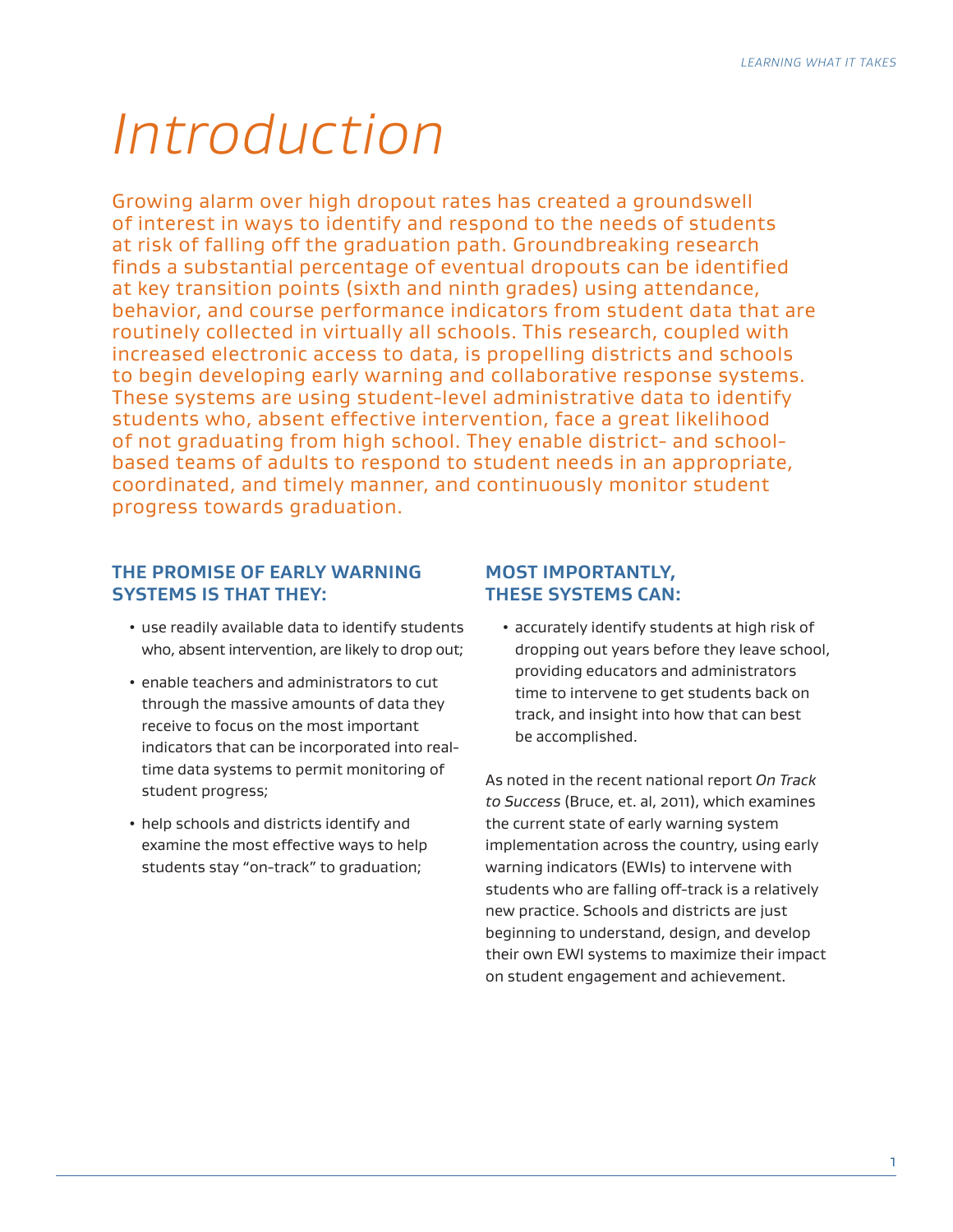To learn more, we visited middle and high schools in cities across the country to observe how they are using EWIs to monitor and respond to student needs. These schools were either field testing or implementing Diplomas Now, a school turnaround model that combines whole school improvement with enhanced student supports all guided by a data-driven early warning system. A few were in the initial stages of implementing the full Diplomas Now model (including school-wide organizational, curriculum, and instructional reforms), while others were just implementing prototypes of Diplomas Now's tiered student supports intervention component. As such, while all the schools were implementing elements of Diplomas Now, they varied in what they were implementing and their level of experience with the model's early warning system technology. This variation means that the schools we visited offer a broad-based sampling of the challenges and opportunities early warning systems will present school staff as they work to bring the power and promise of these systems into their schools.

In each school, we asked: *What do the schoolbased EWI reporting and response systems look like? What does it take to implement EWI reporting and response systems well? What are the primary challenges to implementation?* This report presents our initial findings. We begin by describing what EWIs are and how they fit into the Diplomas Now model, followed by a composite snapshot of an EWI meeting based on our observations across schools. We then explore five themes that describe how the EWI process is working in selected schools:

- **1. Professional development and start-up**
- **2. Identifying students for intervention**
- **3. The EWI meeting process**
- **4. EWI data systems**
- **5. Interventions and follow-up**

We conclude our report with reflections on the promise and challenges to implementing early warning systems and next steps for further inquiry.

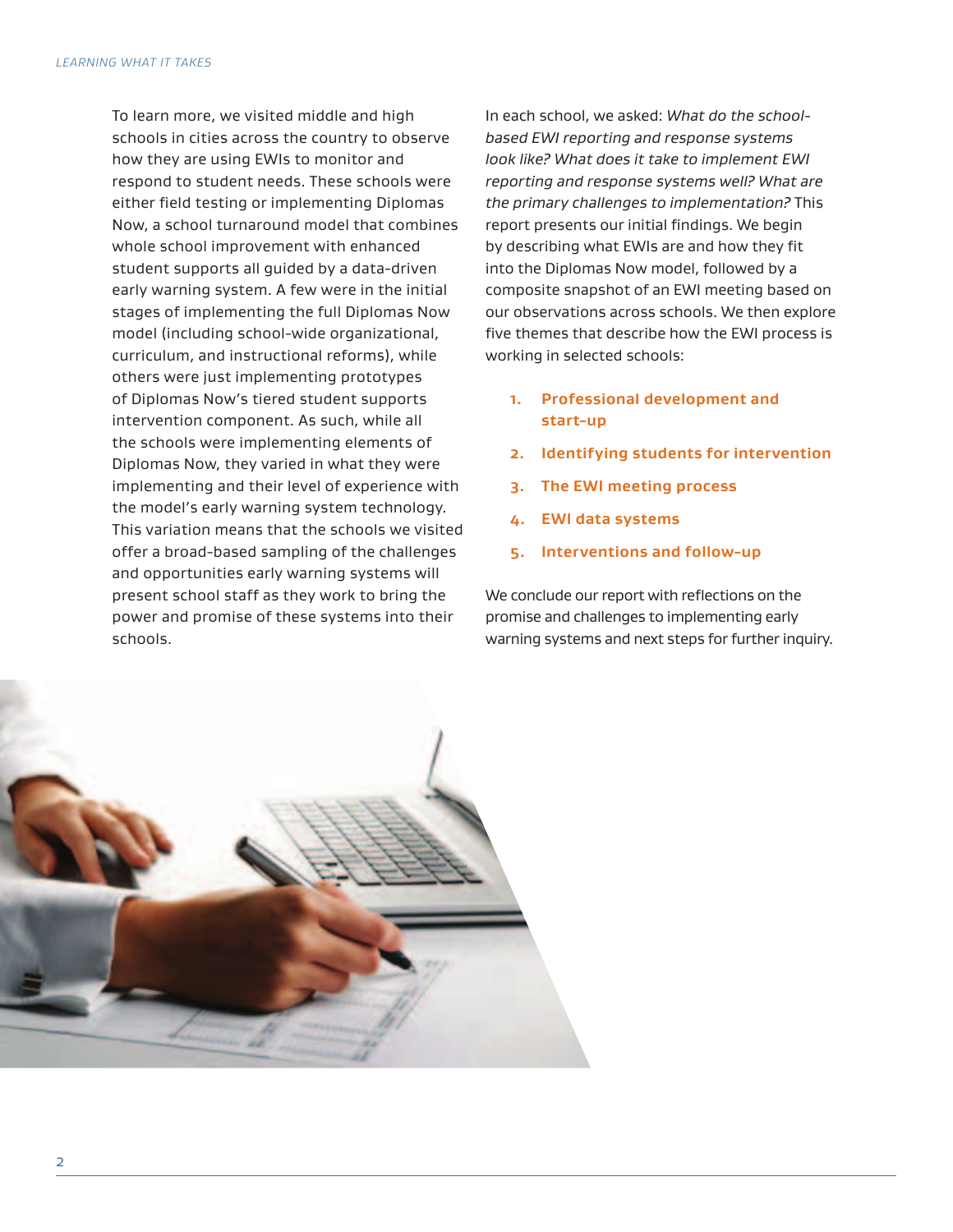# *Early Warning Indicators: Building Blocks of an Early Warning System*

# *Early Warning Indicators are*

empirically developed signals indicating that a student's chances of graduating from high school are low. In pioneering work in Chicago and Philadelphia, these indicators were empirically developed from administrative data that are typically kept by school districts about their students (Allensworth and Easton, 2005, 2007; Neild and Balfanz, 2006; Neild, Balfanz, and Herzog, 2007). This research shows that the strongest indicators—those that are most predictive of eventual graduation or promotion outcomes and that identify the majority of eventual dropouts—are attendance, behavior in school, and course passing/credit accumulation. For example, in Philadelphia, sixth-graders who failed English or mathematics for the year, received a single poor behavior mark on a report card, or attended school less than 80 percent of the time had a 75 percent chance of dropping out of high school.

Research in Philadelphia has demonstrated that EWIs can be identified as early as the sixth grade. Further, the strongest indicators are the same regardless of whether one looks in the sixth, eighth, or ninth grade. In Philadelphia, about 80 percent of the eventual dropouts in a cohort could be identified using attendance, behavior, and course performance.

Empirically narrowing the most predictive signals is just the first step in finding a way to help schools and districts keep their students on track to graduation. In some ways, the identification of indicators is the "low hanging fruit" of Early Warning System work. The much more difficult challenges involve getting accurate, useful data to teachers in a timely way, and developing school-level organizational practices that allow educators to respond with the right intervention when students are falling off track.

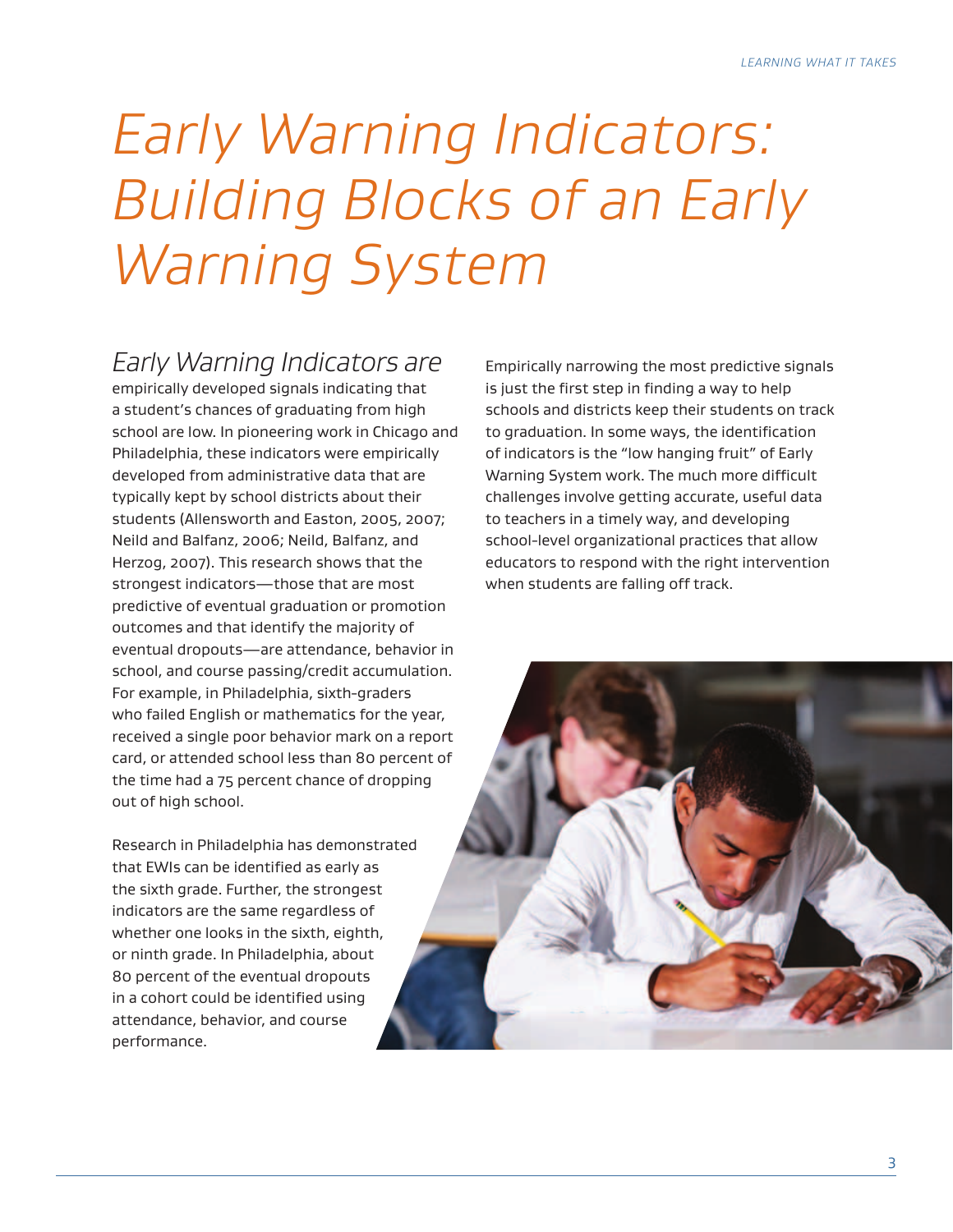# *Diplomas Now Early Warning Systems*

*In Fall 2006,* with technical assistance from Johns Hopkins University and the Philadelphia Education Fund, two middle schools in Philadelphia began using EWIs to target interventions for students. The success of the work in these schools helped inspire Diplomas Now, a comprehensive secondary school reform program guided by an early warning system. In 2010, Diplomas Now received a highly competitive federal Investing in Innovation (i3) grant to test the approach in middle and high schools across the country. 1

A central feature of Diplomas Now is collaboration of the lead school reform partner—Johns Hopkins University's Talent Development Secondary whole school transformation model (and, in Philadelphia, the Philadelphia Education Fund) with organizations that can provide personal attention and support to students with offtrack indicators and professional intervention as needed: City Year, which brings a team of young adults ("near peers") to the school to provide literacy and math tutoring, attendance and behavior coaching, assignment completion support, and enrichment programming before, during and after school, totaling 1,700 hours of service per corps member per school year; and Communities in Schools, which provides a full-time on-site masters-level social worker/ site coordinator for students requiring intensive behavioral and/or social supports. Each Diplomas

Now school has a School Transformation Facilitator (STF), sometimes called an on-site coordinator. Among other duties, the STF provides current attendance, behavior, and course performance data and facilitates bi-weekly early warning system meetings in which teams of teachers who share common groups of students and other student support staff work together to interpret the data and design and plan effective interventions. 2

The idea behind the Diplomas Now early warning system is to push out EWI data to alert teachers and administrators as soon as students begin to demonstrate behaviors that will likely push them off the path to graduation if left unattended. These early warning data trigger a tiered response system that combines both prevention and intervention strategies and steadily increases the intensity of support until the student is back on the right path, and beyond, to help the student maintain on-track status. Key components of this early warning and tiered response system include:

1. a three-tiered prevention and intervention model: Tier 1, *comprehensive, whole-school practices* designed to keep all students on track; Tier 2, targeted interventions for the 15%-40% of students who require additional focused support; and Tier 3, intensive intervention reserved for the 5%-15% of students in need of small group or one-onone supports;

1. In addition to federal funding, Diplomas Now was seeded and continues to receive substantial support from its founding investor, the PepsiCo Foundation. The William Penn Foundation supported the original research which identified the early warning indicators in Philadelphia, as well as the early implementation work in Philadelphia middle grade schools that inspired Diplomas Now. The Pearson Foundation supported the research and writing of this report. See *[www.diplomasnow.org](http://www.diplomasnow.org)* for more information.

2. In some Diplomas Now schools, electronic data systems are fully realized; in others, these data systems are nascent.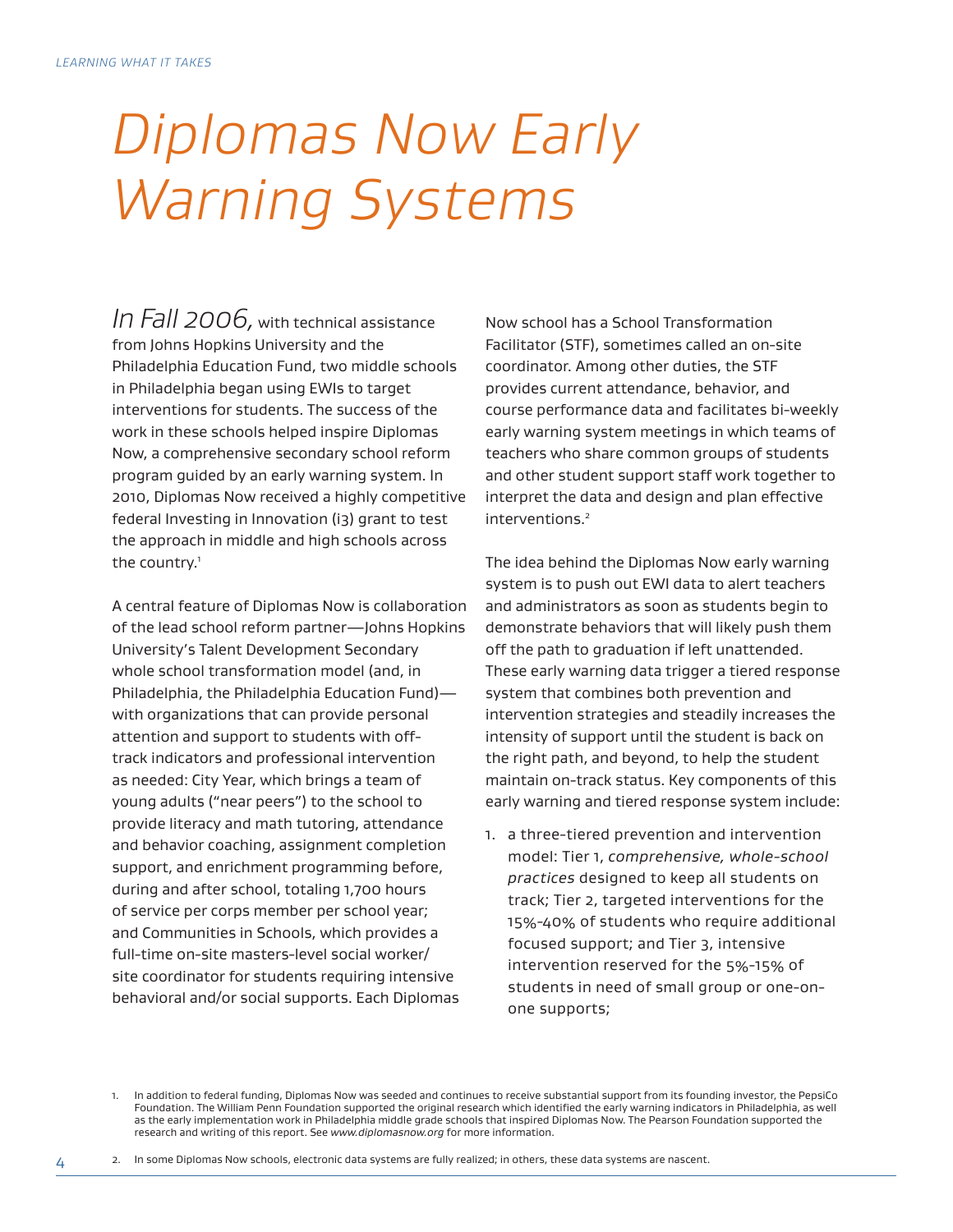<span id="page-8-0"></span>

- 2. regularly updated student indicator data to interdisciplinary teacher teams, support staff, and administrators;
- 3. at least bi-weekly meetings of school EWI teams to discuss students with indicators, plan interventions, and follow up on implemented interventions; and,
- 4. a "second team of adults" (consisting of JHU/ local facilitators, City Year corps members, and CIS staff) to assist in the delivery of interventions.

# *What Is Diplomas Now?*

*Diplomas Now is* an innovative approach to turning around the lowestperforming middle and high schools in America's largest cities. The model is based on groundbreaking research that tracked 13,000 students from sixth grade through one year past on-time graduation and identified four Early Warning Indicators that correlate most strongly with students dropping out of school: low attendance, poor behavior, a failing grade in math or literacy. Designed to help ensure that every student graduates ready for college or career, Diplomas Now integrates curriculum and instructional reforms with targeted and intensive student support through a unique partnership of three national nonprofits: Johns Hopkins University's Talent Development

Secondary, a school reform model that improves instruction and school performance; City Year's team of in-school, "near peer" Ameri-Corps student support coaches; and Communities in Schools' in-school trained site coordinator/case managers for the neediest students. Developed and piloted in Philadelphia in partnership with the Philadelphia Education Fund, Diplomas Now operates in more than 30 schools in 11 districts nationwide. With the support of the PepsiCo Foundation, the U.S. Department of Education (through the Investing in Innovation Fund), and the United Way, Diplomas Now continues to expand and is undergoing a rigorous third-party evaluation by MDRC. To learn more, visit *[www.diplomasnow.org](http://www.diplomasnow.org)*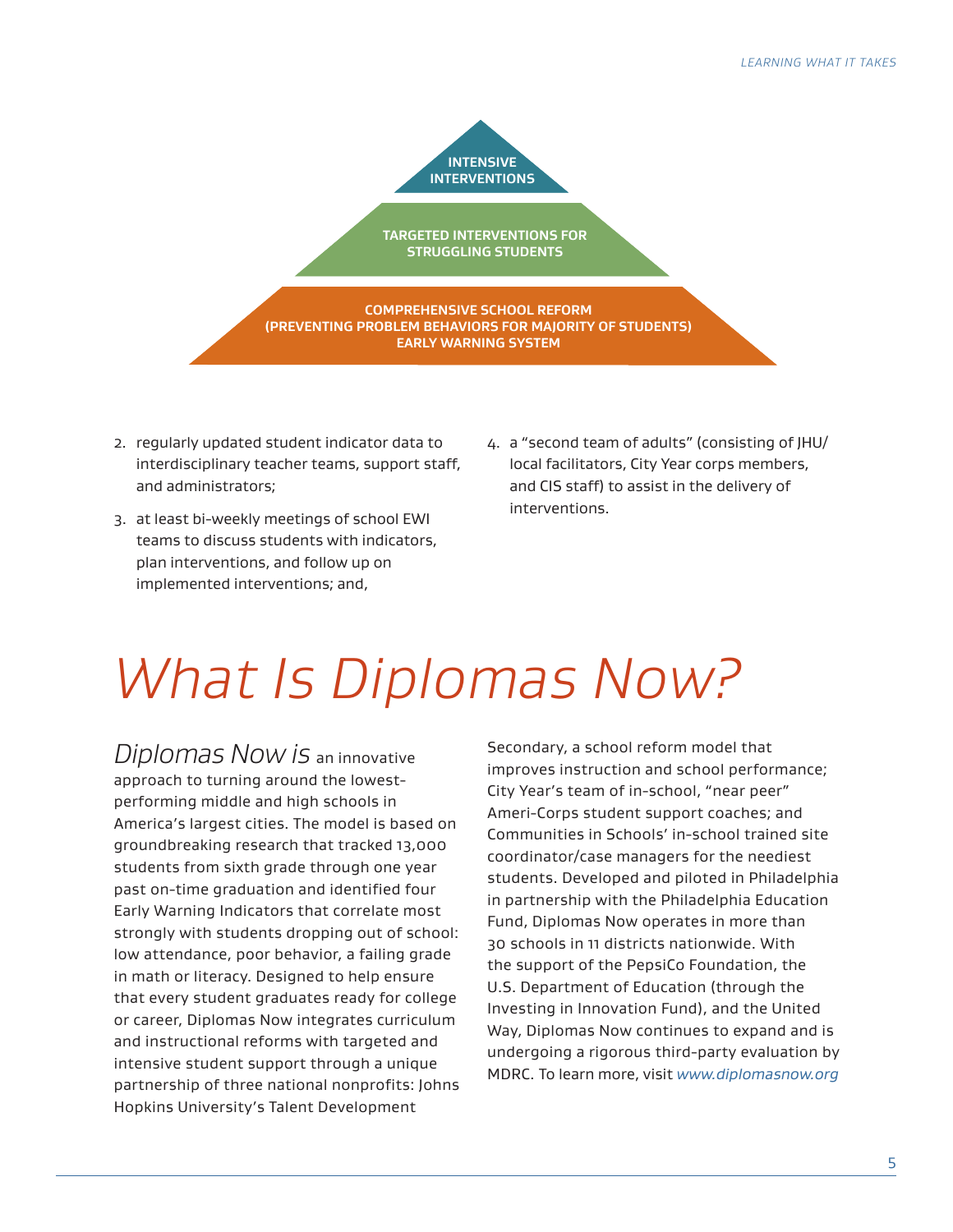# *Research Design and Methods*

*This report draws* on data gathered through systematic observations and interviews in schools implementing data-driven teaming processes. Between March 2010 and May 2011, the authors visited 11 Diplomas Now schools in seven cities. During each day-long visit, we observed team meetings and recorded meeting length, meeting attendance, number of students discussed, how the team used early warning data and other student information, and what interventions were discussed and implemented. We also interviewed administrators, teachers, Diplomas Now school transformation facilitators, City Year staff (team leaders, project managers and corps members), and Communities in Schools (CIS) site coordinators and social workers at each

school. We used structured interview protocols to collect data about meeting processes, roles and responsibilities, interventions and their perceived impact on students, and successes and challenges. Across the schools, we observed 13 team meetings and conducted 75 interviews. The team analyzed observation and interview data using a consensual qualitative research (CQR) approach (Hill, Thompson, & Williams, 1997) to identify and substantiate consistent themes.

We also analyzed data from five Diplomas Now schools in depth, which we tapped for examples in this report. Characteristics of these five schools are summarized in table 1 (all school names are pseudonyms).

| <b>TABLE 1:</b> Characteristics of Five Diplomas Now Schools |              |                      |                                               |                           |  |  |
|--------------------------------------------------------------|--------------|----------------------|-----------------------------------------------|---------------------------|--|--|
| <b>Name</b>                                                  | <b>Level</b> | Location (all urban) | <b>Population</b>                             | <b>Proficiency</b>        |  |  |
| <b>Bryant</b>                                                | <b>PK-8</b>  | East coast           | 442 Students<br>100% minority (B)<br>96% FRL  | Math: 28%<br>ELA: 22%     |  |  |
| <b>Highland</b>                                              | Middle (6-8) | West coast           | 1,722 Students<br>98% minority (H)<br>92% FRL | Math: 23%<br>ELA: 27%     |  |  |
| Lakeside                                                     | Middle (6-8) | West coast           | 1,790 Students<br>98% minority (H)<br>92% FRL | Math: 27%<br>ELA: 25%     |  |  |
| Mabry                                                        | Middle (6-8) | Southern             | 878 Students<br>98% minority (H)<br>95% FRL   | Math: 12%<br>ELA: 32%     |  |  |
| Tabor                                                        | $K-8$        | Northeast coast      | Students<br>90% minority (B, H)<br>85% FRL    | Math: 56.4%<br>ELA: 44.2% |  |  |

*\* Proficiency means % students in the school who scored at proficiency or above. Data for Mabry, however, were reported as % "commended" which we interpreted to proficiency or above.*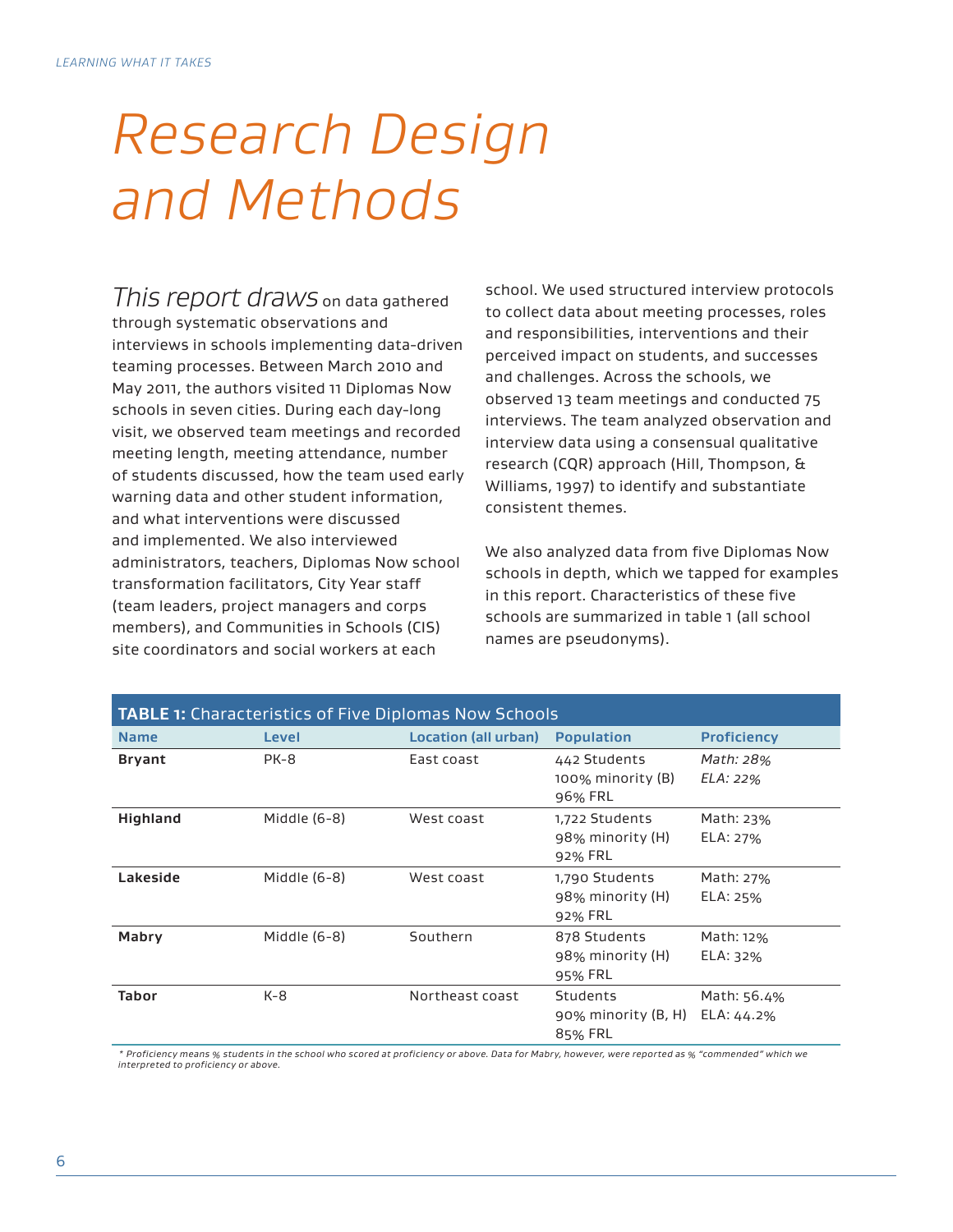# *A Window In: What Happens During An EWI Team Meeting?*

*The loudspeaker at* Mabry Middle School crackled: Please excuse the interruption. The EWI meeting will begin in two minutes.

The eighth grade EWI team was already gathering in a colleague's classroom where it meets every other week during this period for common planning. The core academic teachers, the school's academic coordinator, the City Year team leader, program manager and four corps members, the Communities in Schools (CIS) site coordinator, and a CIS social worker took their seats around the long table.

The Diplomas Now School Transformation Facilitator (STF) got ready to start the meeting, projecting the pre-populated Student Tracker on a large screen. The tracker showed enrollment, withdrawals, team assignment, special designation (e.g., special education), attendance, behavior and course performance data, standardized test data and intervention type and date for each student on the EWI team's Focus List.

The Focus List is a dynamic document, bringing to the team's attention those students whose EWIs—Attendance, Behavior and Course-Passing in mathematics and English—show they may be losing interest in

school or are struggling to keep up with coursework. At first, the team scanned for students who were "only slightly off-track," for whom school staff thought it could "move the needle," perhaps quickly, in the direction of staying in school and doing well. As the year continued, teachers would recommend students for the Focus List, often between meetings, who were both close to, and far from, being on-track. These students were then brought to the attention of the group at the next EWI meeting. If, at the meeting, two or more teachers agreed that a particular student needed support, he or she would be added to the Focus List.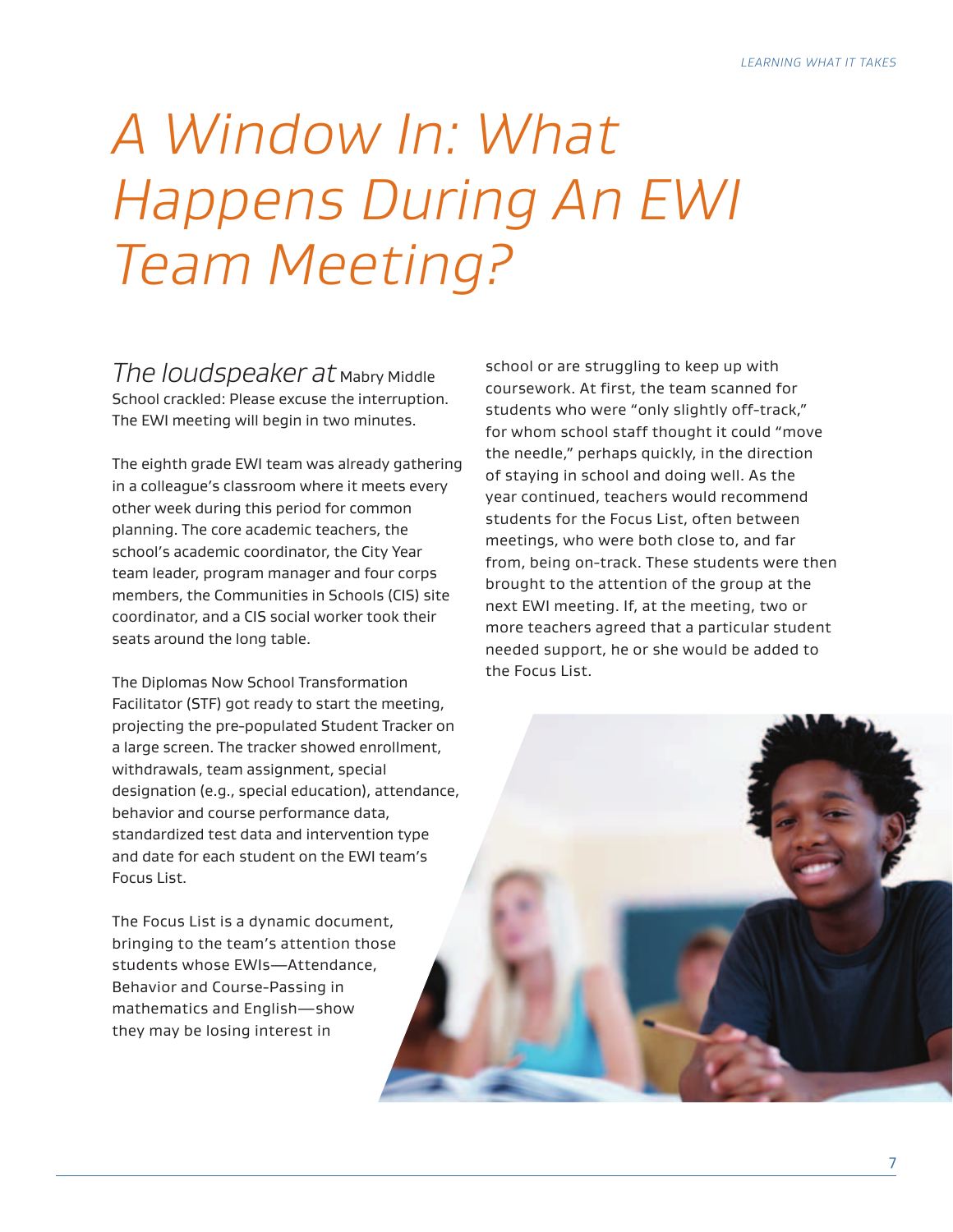*" I'll begin to see her individually now," offers the CIS Site Coordinator. "She is one of several students with seriously ill parents." The academic coordinator adds: "I can add some extra tutoring if there's a test coming up."*

> Today, there are nine students on the Focus List. The STF pulls up the data on Student A and launches a discussion, beginning as is customary with a reference to the previous meeting:

"Student A seems to still be having trouble in math. You were going to meet with her, weren't you?" he addresses a City Year corps member.

Team members begin a lively conversation, with one member serving as a recorder.

"Yes, I invited her to After-School Heroes and homework help, but she's already in mandatory tutoring. I'm trying to get her into Math Games and other activities. We need her mother to sign a permission slip, but she told me 'my mom doesn't care what I do.'"

The Academic Coordinator added: "Her mom has a serious illness. By telling you that mom doesn't care what she does, Student A is crying out for help. Let's take time for her."

"I've moved her closer to me in my classroom, for a little proximity control," says the social studies teacher.

"She's quiet but comfortable with the kids she knows," says the City Year corps member.

The STF asks the team to look more closely at Student A's data: Attendance, OK; No behavior referrals; Math, 73; Reading, passing. "She's on track, except for in math. That seems to be her weakness," observes another teacher.

"She's only passed one of three significant tests," says the Academic Coordinator, refining the issue.

"She barely missed passing one of them, though."

"We will keep working with her in math, and trying to motivate her," adds a City Year corps member.

"I'll begin to see her individually now," offers the CIS Site Coordinator. "She is one of several students with seriously ill parents."

"I can add some extra tutoring, if there's a test coming up," remarks the Academic Coordinator.

The discussion focuses on the positive and moves quickly to intervention possibilities.

The facilitator makes notes in the intervention column on the Student Tracker, listing the type, source, and level<sup>3</sup> of intervention. The EWI team also uses Intervention Logs whereby team members list risks by student, and the interventions tried, with a note as to what seems to be working and what is not. In the case of Student A, the Log reads: "City Year will continue to try to engage her, particularly in math-help activities; CIS Site Coordinator will meet with her before the next EWI meeting about her mother's illness and any help she might need; math teacher will continue to tutor her."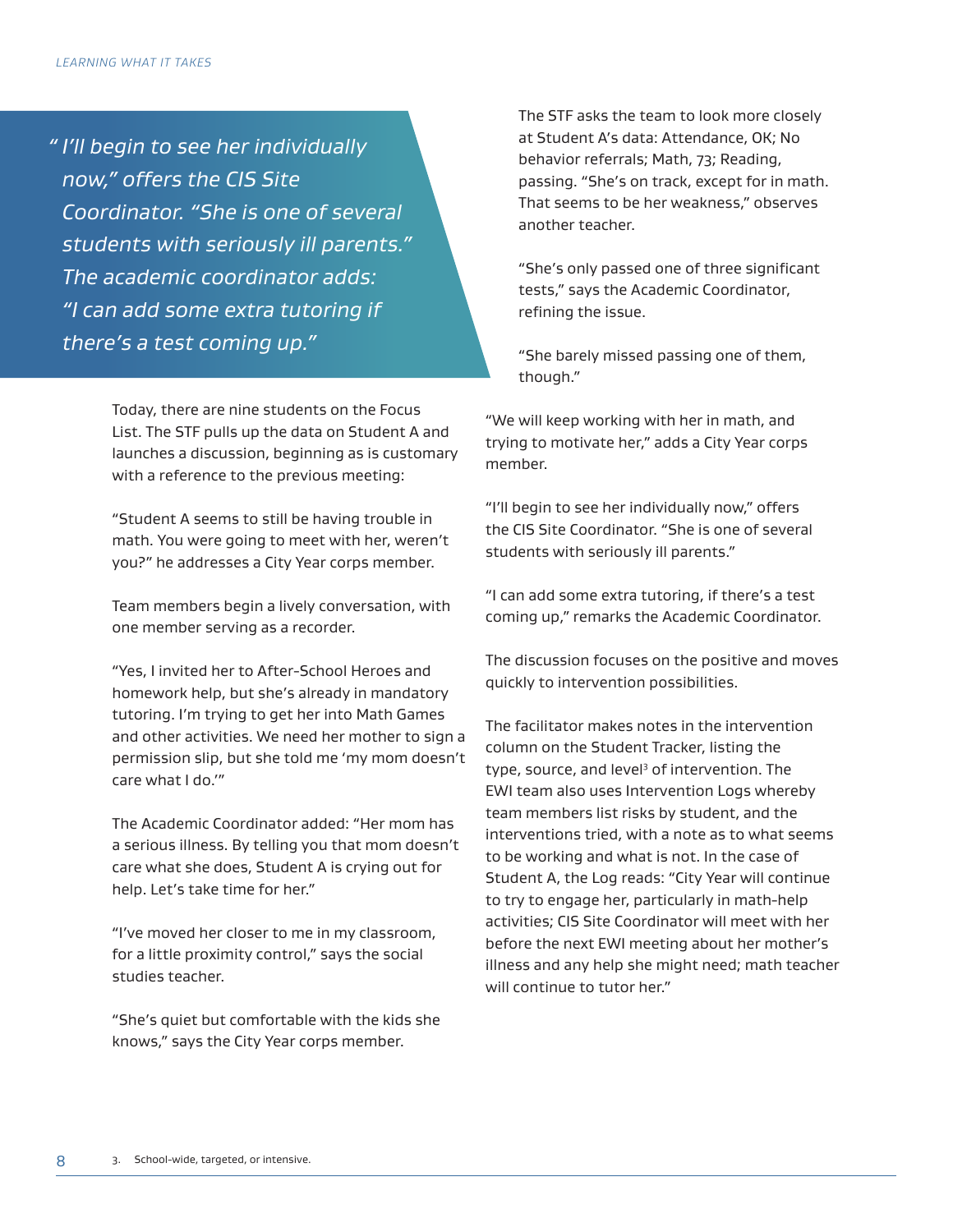The Log is kept in the Academic Coordinator's office, where all team members can access it.

"Great," summarizes the STF. "If we can help her get that math grade up and deal, even a little, with her mother's illness, Student A could be back on track. We might even be able to take her off our list." She might indeed, be one of those students for whom the team could "move the needle."

The entire discussion of Student A took 6-8 minutes. The team would cover all nine students in its allotted hour, though "our last meeting went on for an hour and a half," the eighth-grade reading teacher clarifies.

"Meetings are a great mechanism because you have not only City Year input, but also the STF, CIS, and teachers," offers a corps member. "They're a great way to focus on the right indicators, and the appropriate source of support."

*Heading into its second year of EWI meetings, the team seems to be perfecting the process, using this sacred time more and more masterfully as the school year wears on.*

"You don't even notice that the time goes by [in the EWI meetings]," mentions the reading teacher. "We get to the point quickly, efficiently. It's time used wisely."

Heading into its second year of EWI meetings, the team seems to be perfecting the process, using this sacred time more and more masterfully as the school year wears on.

# *Insights and Lessons Learned*

## *Interviews and observations*

revealed how each school used EWIs and adapted the data-driven response team model. In the following pages, we describe what school teams encountered in their first years of implementing early warning and response systems, and the lessons they learned along the way. We focus on five areas that emerged as especially rich with

insights. Our discussion of each area begins with an overview of the common themes that emerged from our analyses across all schools, followed by highlights drawn from our observations and interviews, and concludes with the main points that readers can "takeaway" to guide future practice.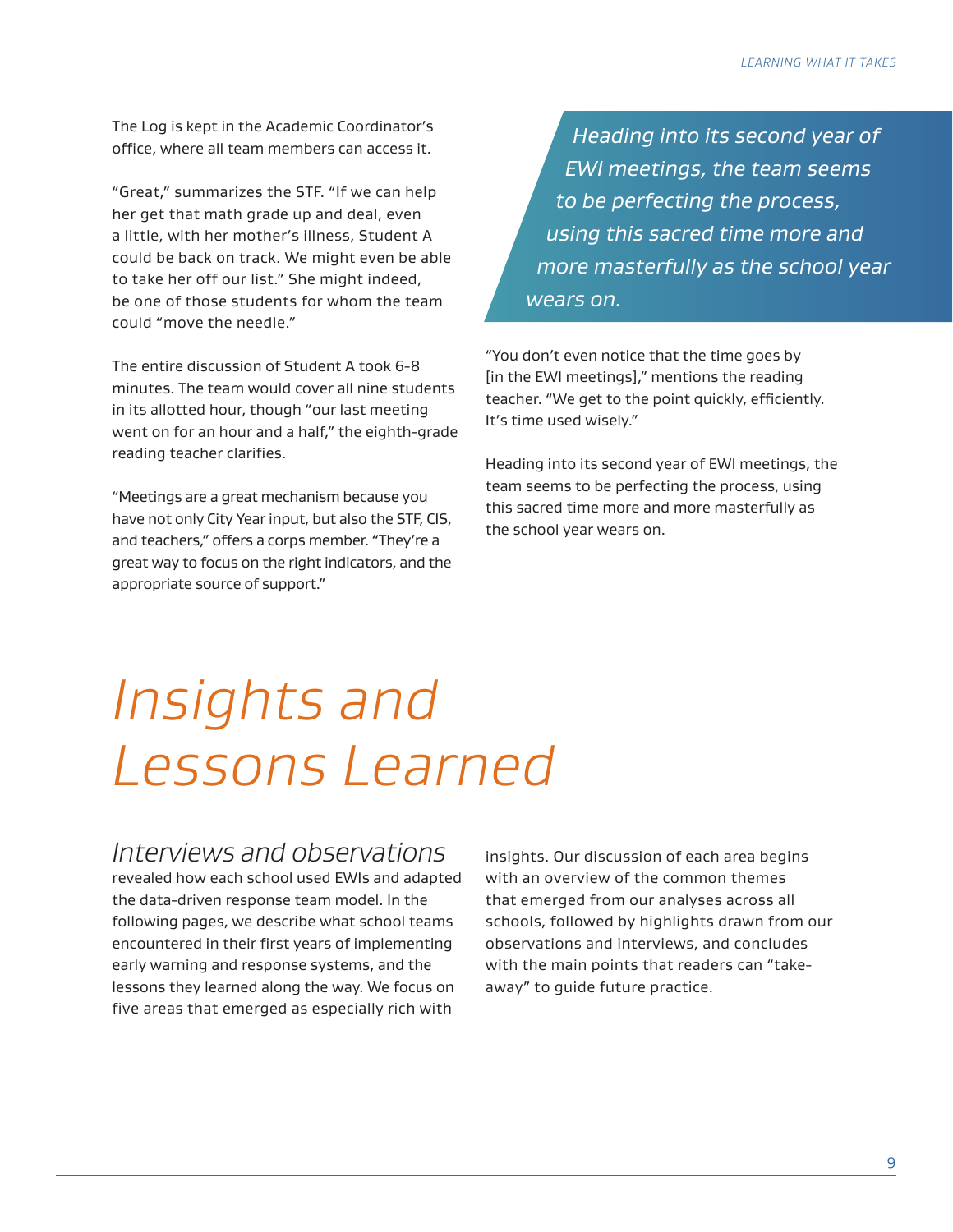# *Definitions*

#### **School Transformation Facilitator (STF)**

The School Transformation Facilitator is an on-site coordinator for the Diplomas Now (DN) program. The STF collects and manages all DN student data (attendance, behavior, and course performance), leads the EWI team meetings, facilitates communication among partners, and is the "grease and the glue" of DN.

#### **Early Warning Indicators (EWIs)**

 Signals indicating that a student's chances of graduating from high school are in jeopardy. EWIs most predictive of the majority of eventual dropouts are attendance, behavior in school, and English and/or math course-passing.

#### **EWI Team**

The STF, teachers, City Year staff, and Communities in Schools staff who meet formally weekly or biweekly for EWI meetings. At some schools, the team may also include school counselors and administrators who work with the same group of students.

#### **EWI Meeting**

The DN team's weekly or biweekly gathering to discuss and plan interventions for individual students showing indicators for dropping out of high school.

#### **Focus List**

A list of students showing one or more EWIs. Typically, 6-10 students are selected from the Focus List to be discussed per EWI meeting.

#### **Diplomas Now**

A proven approach to helping the mostchallenged students in America's largest cities prepare for college or career through a partnership among three nonprofits: Johns Hopkins University Talent Development Secondary/Philadelphia Education Fund, City Year, and Communities in Schools, along with school districts and funders. It is the first fully integrated approach that improves a school's curriculum and instruction while "providing the right students with the right support at the right time."

#### **City Year**

A non-profit organization that brings young adults, 17-24 years old, into a school to provide literacy and math tutoring, attendance and behavior coaching, and enrichment programming.

#### **Communities in Schools (CIS)**

A nationwide network of professionals working in public schools to surround students with a community of support. CIS provides an on-site coordinator, often a masters-level social worker to organize and case-manage interventions for students requiring intensive social and behavioral supports at DN schools; at some DN schools, 1-2 interns provide additional support.

#### **Talent Development Secondary (TDS)**

A research-based comprehensive secondary school reform model developed and operated by the Everyone Graduates Center at Johns Hopkins University.

#### **Philadelphia Education Fund**

A member of the Public Education Network, advancing the mission of improving the quality of public education in the Philadelphia region so that youth are prepared for college and careers. The Ed Fund plays an integral role in education reform and serves as the lead partner for Diplomas Now in Philadelphia.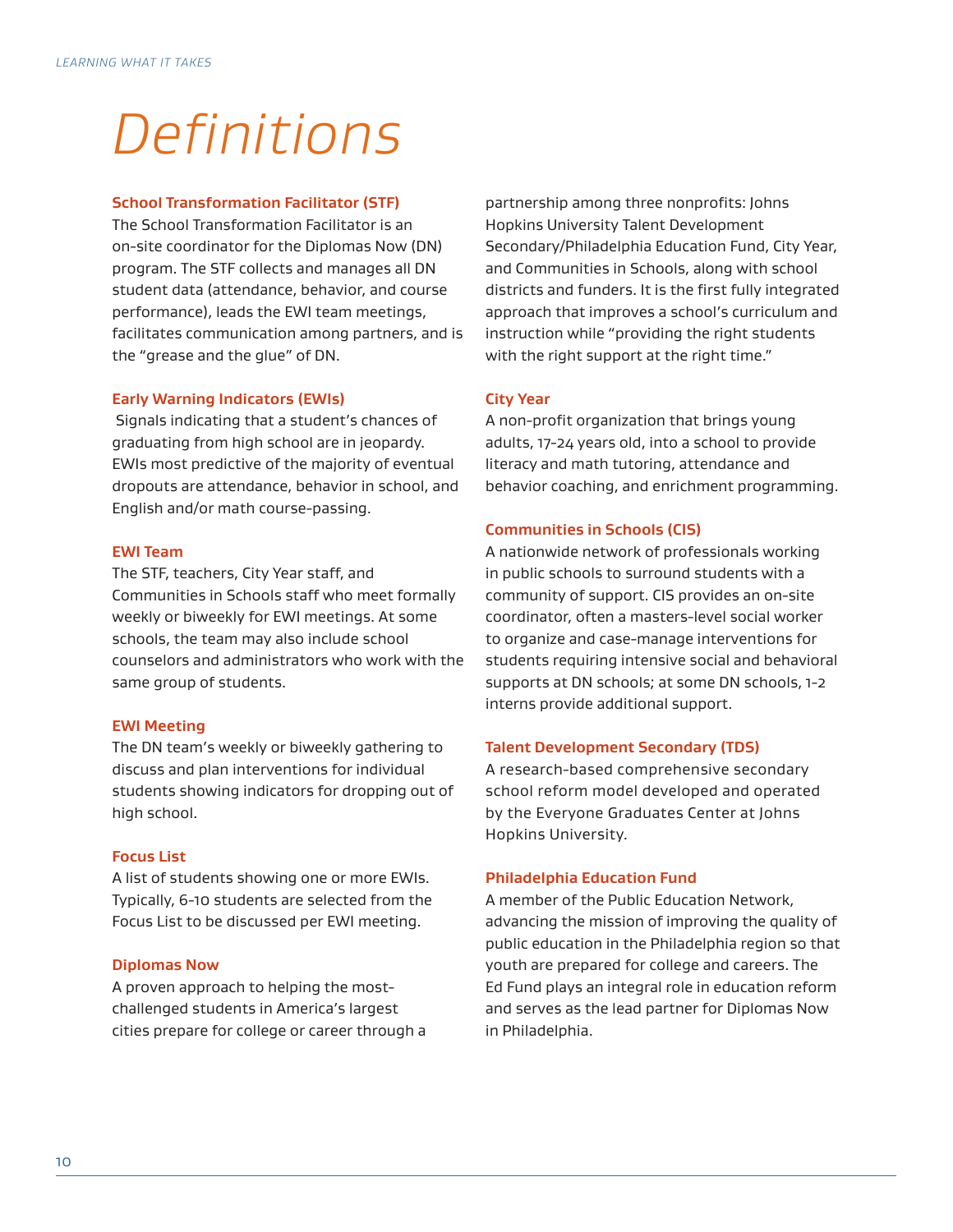# <span id="page-14-0"></span>*Professional Development and Start Up*

### Before the School Year Begins

*In most cases,* schools are introduced to the EWI process during a three-day summer institute attended by the principal, and in some cases, several additional members from the school leadership team. They are joined by many of the staff from JHU/Talent Development, City Year, and Communities In Schools that would be leading the on-the-ground efforts to implement the EWS system in the participating Diplomas Now schools. For those able to attend, the institute is a largely well-received training event, variously described as substantively strong, powerful, and a great opportunity for planning and sharing across sites.

*" When I first learned about [DN] at the Institute, I was really excited about it. It seemed targeted, research-based, and made sense. I really wanted to target the dropout crisis and felt lucky to be part of a systemic effort to do this. Now, I'm really attached to [DN]. I've seen it work and I've seen it really help students. To see what actually works for each student makes everything clear."* 

*" We need more than 20 minutes of training at the beginning of the year. We get introduced to so much, it feels like 1,000 different interventions every year. So when something is introduced, we think, how long will this last?"*

—Teacher, 7th grade science

Teachers, administrators, and other staff we interviewed who had not participated in the institute expressed the need for more training, however. They received an overview at their school, but did not understand exactly how each component worked together, or how to analyze, interpret and use the data, and more generally, why the EWI system is important and how it works to help students. This group of teachers would have liked to view an EWI meeting, have a chance to practice working through the data reports, and clearly understand the roles and expectations of the various partners.

With funds from the federal Investing in Innovation grant (i3) Diplomas Now was awarded in 2010, Diplomas Now has developed a more extensive training module, including video of mock EWI meetings and simulated data discussions.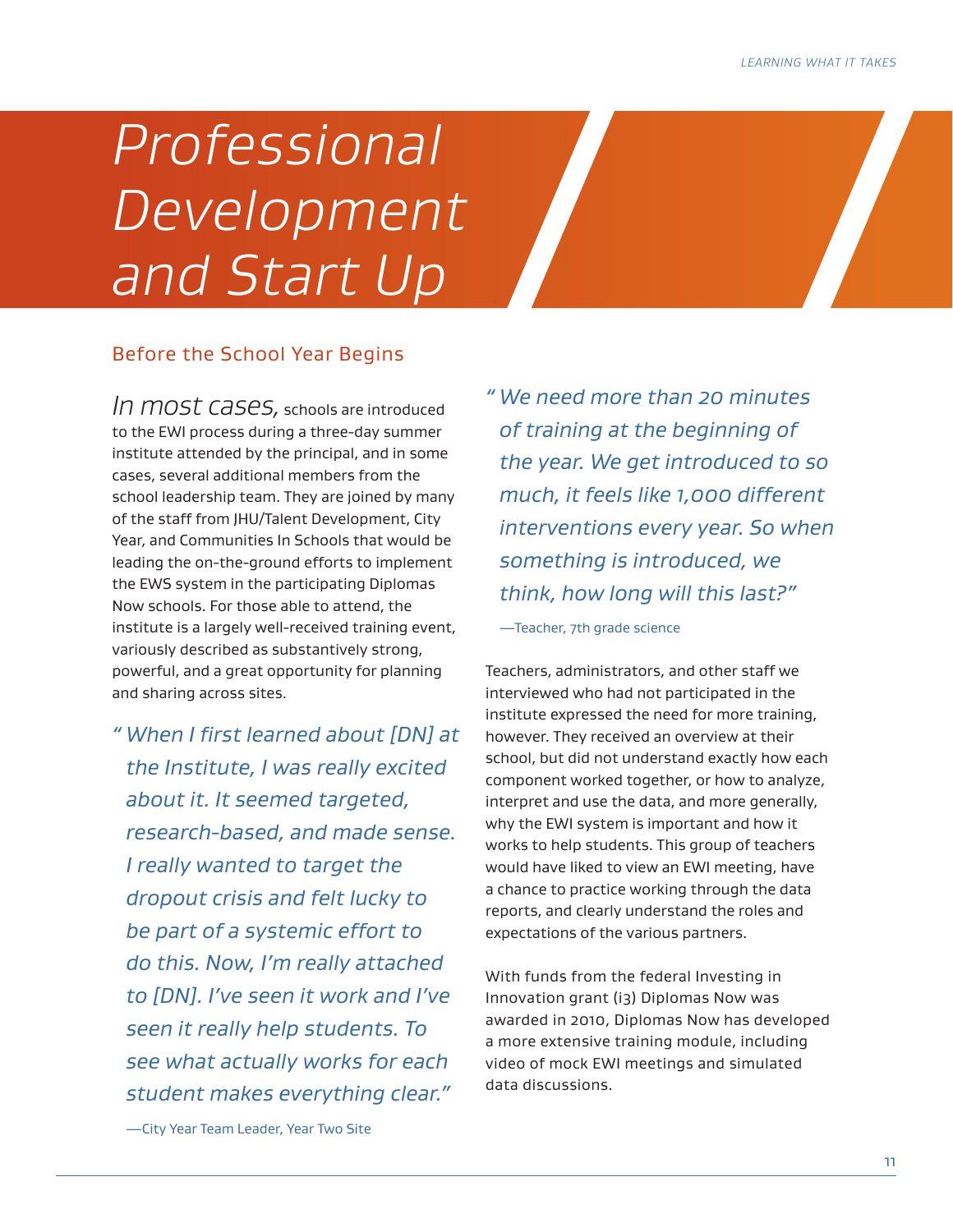

*" If the school doesn't have an accurate and well-rounded picture of EWI, we're [school staff] swimming upstream. It's hard to change the culture."—Administrator*

> Support from school administration is a strong influence on teacher buy-in. In those schools where the DN team came on-site early, and where the staff was thoroughly introduced to DN, both operationally and conceptually, school teams leant their spirit and energy. The more that school administration can reinforce the importance of a program, said teachers, the more time and energy the teaching staff

The experiences of the first- and second-year schools implementing an EWI system revealed the significance of having the full implementation and intervention support team in place prior to the start of the school year, and providing a means for them and the teacher teams that would be implementing the EWI process to plan, train, and practice before the school year begins. In situations where funding, school schedules, or prior commitments to other training needs did not allow this to happen, a late start and lack of clear structure at the outset resulted in constant revising and resetting of expectations and norms that hindered confidence, buy-in, and efficacy.

A central lesson from our interviews is the importance of having all partners on hand and, as much as possible, ensuring that they are visibly integrated with one another and into the school's operation from the outset. Of course, norming and integration occur over time, but are easier and more efficient if the partners have time to prepare and organize before school opens.

puts into understanding and implementing it. At one site, the principal made sure that at least one administrator attended weekly DN team meetings, and arranged the school day so that teachers had time to meet that a) did not subsume their planning time, or b) compensated teachers for the missed planning time. Teachers felt supported by these organizational efforts and were more likely to attend and participate in team meetings than teachers in schools where this was not the case.

### Getting Started

One clear theme that emerged from observations and interviews was the importance of staff dedicated to organizing and leading the EWI meetings. Because of funding constraints, Bryant did not have a school transformation facilitator (STF) in place until mid-school year, meaning that the responsibility for organizing and facilitating EWI meetings rotated among several teachers and counselors during the first marking period.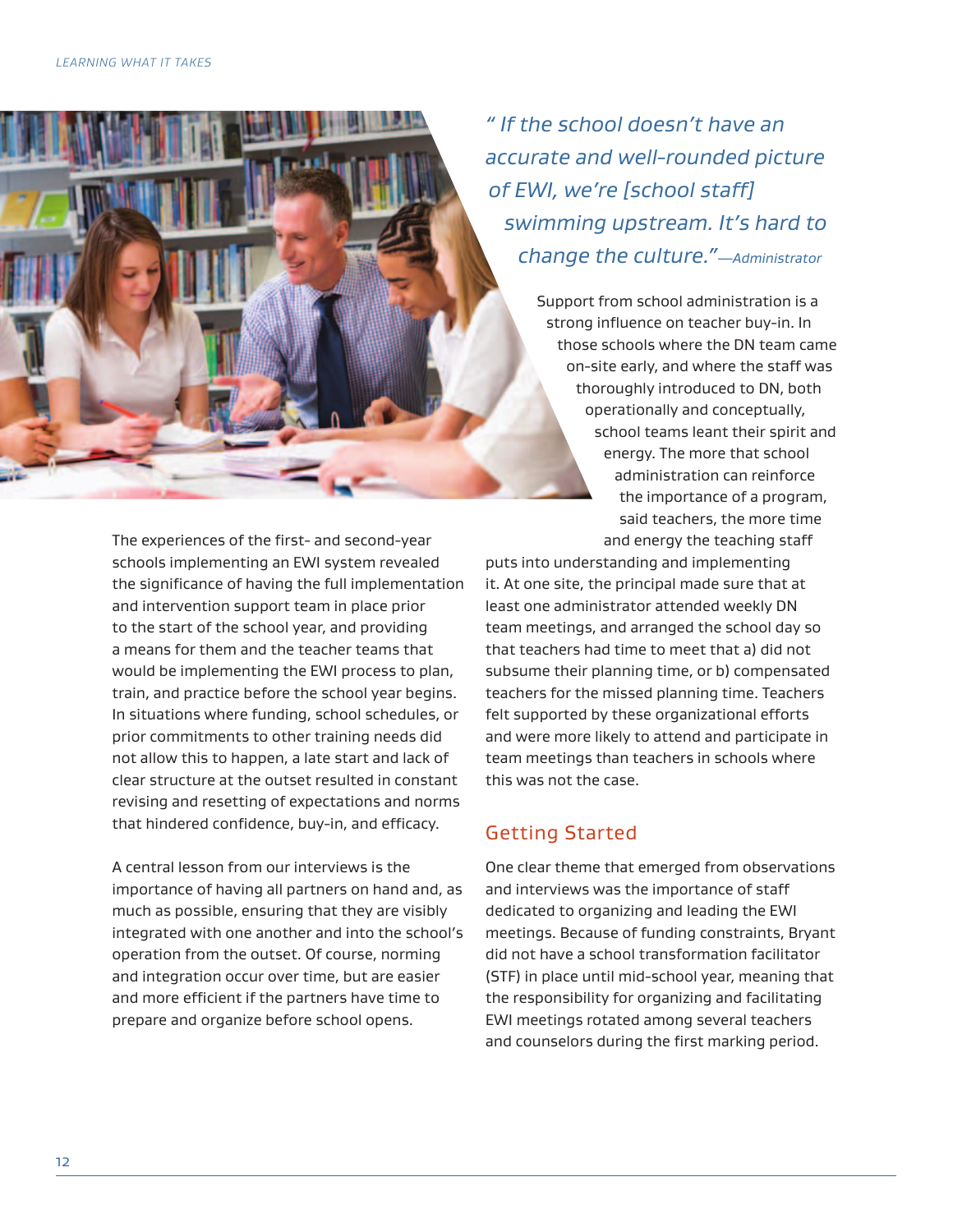This lack of structure, so early in the year, was extremely challenging—no one was actively tracking data, or really "in charge" of facilitating meetings and forging relationships between DN partners and school staff. After the arrival of the STF, EWI team members reported being more focused and organized. The STF was "the grease and the glue," bringing all pieces together. Interviewees reported that the direction of the meetings improved once the STF was on board providing consistent focus and facilitation.

## *" We all put our heads together, to tweak and modify."*—Teacher

With strong support and commitment from the school principal at Bryant, more than 90% of scheduled EWI team meetings were held in the second marking period. The remaining 10% of the time, the meeting was co-opted for testing or parent conferences, and was cancelled on the rare occasion the STF was out of the building. Nearly everyone participates, though interviews indicated that teacher attendance was more consistent after the STF took the helm. While EWI meetings are held during a common prep period, teachers sometimes get pulled into meetings ad hoc. In 2011-12, teams plan to schedule their meetings early in the day to optimize teacher attendance and eliminate the "mid-day struggle."

Teams at Mabry focused on the seventh grade in 2009-10 and on the eighth grade in 2010-11, in the spirit of creating a DN cohort. In 2009- 10, the school's first year with DN, the school operated EWI process without an STF, while the Academic Coordinator temporarily carried out the STF's duties. In the summer of 2010, the search for an STF hit high gear. On the principal's recommendation, a long-time collaborator with the school who directed a student support program there for several years, applied for the position. In September 2010, he attended Diplomas Now training in Baltimore and began work in his new role as STF later that month. Mabry's biggest challenge was the lack of dedicated personnel to lead and organize EWI

meetings and interventions in 2009-10. The teachers reported a general sensation of "feeling our way through." The Academic Coordinator took over facilitation of the meetings and as many other duties as she could handle. When the STF arrived in 2010-11, it was a few weeks into the academic year. Without a strong STF from the start, the team found it hard to recover. The tone was set. The STF ended up taking on more of a data coordination role in his attempt to make the shift into a valued STF by mid-year.

Another theme which emerged was the importance of administrative support to protect EWI meetings from competing events, needs, and interests. EWI meetings at Tabor, for example, were instituted at the beginning of the school year but had a hard time taking hold due to various conflicts—teacher assemblies, principal walk-throughs, professional development, extreme weather. In the spring, the meetings were well-attended, due in small part to the time shift (during teacher prep), teacher incentive (teachers are compensated for their prep), and support and commitment from the school principal. About 15 team members attend every meeting, and nearly everyone participates.

# *" Even if the first year seems tough and ineffective, don't scrap the EWI meeting for anything!"* —8th grade science teacher after two years of

Diplomas Now

### Building Trust and Collective Efficacy

In addition to sufficient training and consistent support and facilitation, the interviews revealed that establishing trust and a sense of collective efficacy among the adults participating in the EWI process was a key to success. At Highland there were issues with teacher buy-in. Some teachers were not on board right away. One team in particular had members disagreeing, struggling,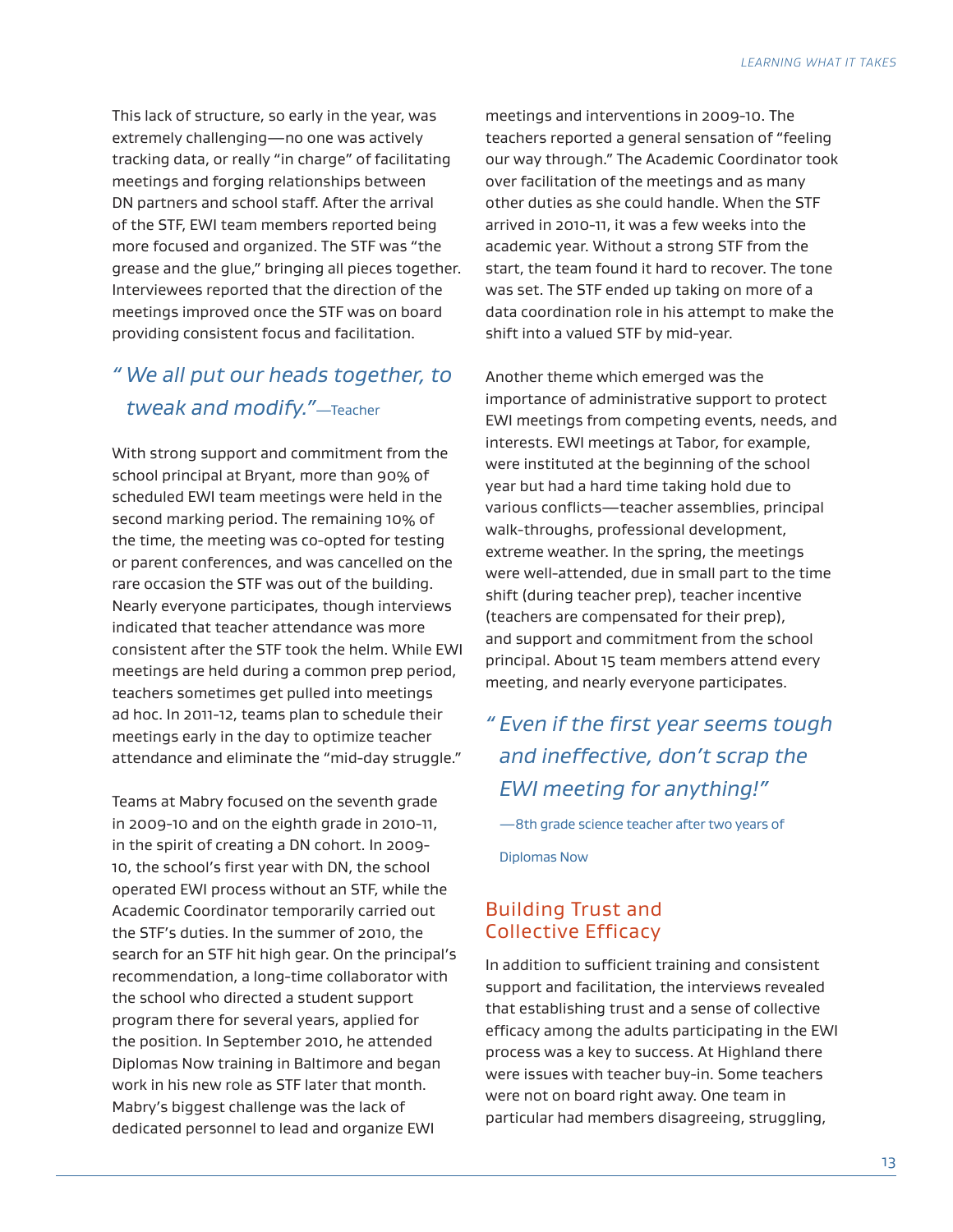and showing up late or not at all. At first, the CIS site coordinator tried to counsel everyone on the team to find a solution. The STF felt that some of the problems occurred when teachers had misconceptions about what the meeting would be like, the goals of the program and its limitations. Eventually, with some help from a patient City Year corps member, the team finally gelled. This year about 90% of the members are doing well and really getting into the meetings.

## *" One of our EWI team members who was struggling at first is now a star."*—CIS site coordinator

One interviewee at Highland believed that teachers and team members started to be more productive when the administrator took the EWI training. An administrator at Highland said his role in the EWI process is to make sure the EWI meetings are happening and the team members are present, allow common conference time to meet, and provide coverage if needed to allow this time. The administrator also agreed that the summer EWI training he received, especially the mock EWI meetings, helped him understand better how to have productive meetings. The administrator also shares information he gets from attending the small EWI meetings with those attending the larger weekly school meetings, which are similar to EWI meetings, but are mandated by the state. These cover all the students in the school and include the school psychologist, administrators, behavior counselor, and school counselors.

*" The school didn't know it was doing DN until late in the summer. We [City Year] wanted to do it… we already had a partnership* 

*at the school, and a good relationship with [the District]. In September, City Year was the only on-the-ground presence—we didn't have an [STF] or CIS. I was already hired to work in the school but they hadn't hired others. There should be a requirement to hire on-the-ground folks prior to the [DN] Summer Institute."* 

—City Year Program Manager

#### **Conclusions about Professional Development and Start-Up:**

- Make roles and responsibilities in the early warning system clear.
- Find time in the summer for training and planning. Once the school year begins, it can be almost impossible to find time for intensive professional development.
- The full EWI support and intervention team needs to be in place, and working together, if at all possible, before the school year begins.
- Ensure administration and teacher buy-in early. Without this support, the teams can operate neither logistically nor conceptually.
- • Administrators should be encouraged to attend EWI training.
- Find the right time for teams to meet. Teams can struggle with absent teachers mainly because teachers faced competing time demands.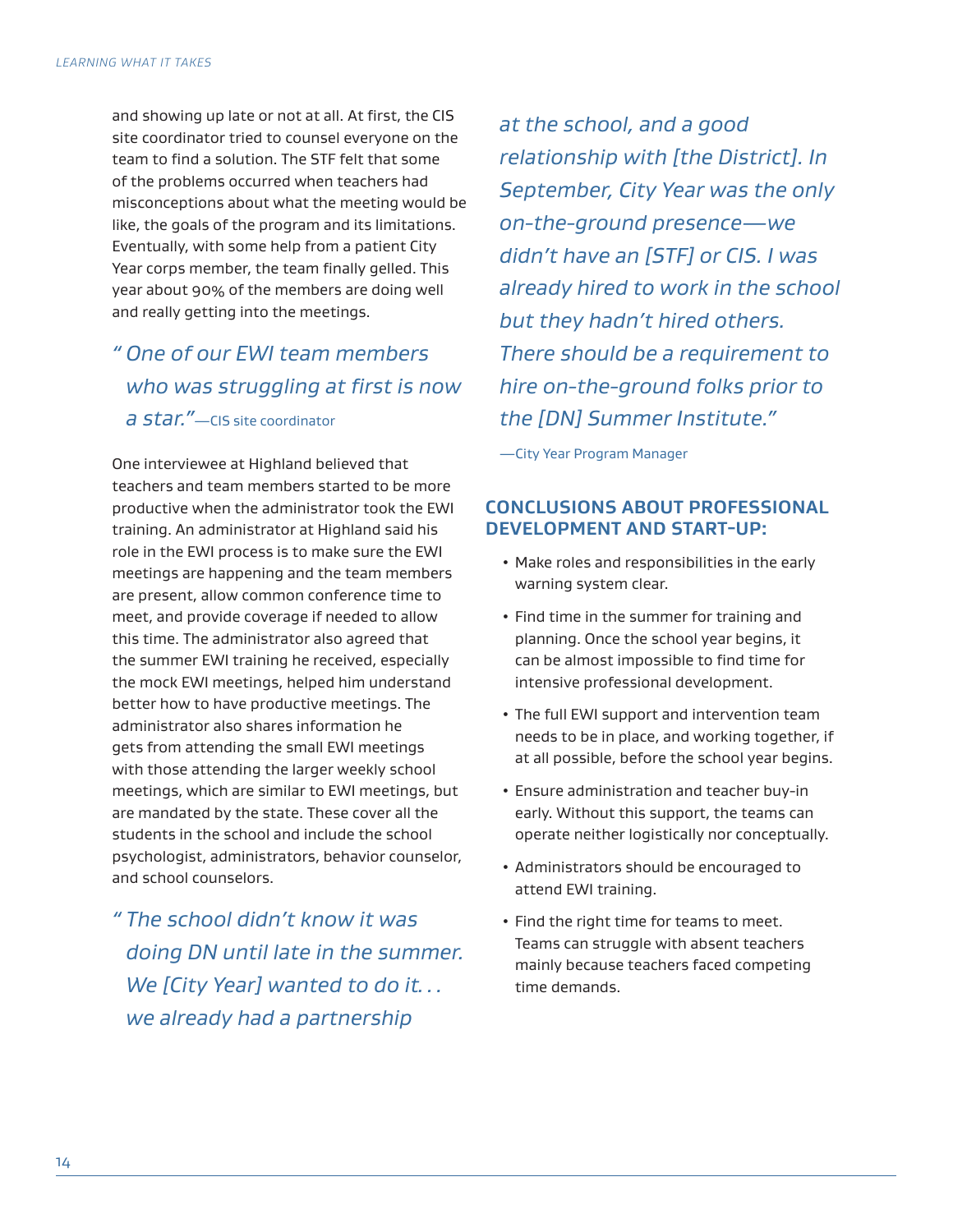# <span id="page-18-0"></span>*Identifying Students for Support*

### Building the Focus List

In every school we visited the early warning support and intervention teams worked from a "Focus List" typically developed during the first few weeks of the school year. The initial list includes data for incoming students, with particular attention to those students who finished the previous school year with low attendance, poor behavior, and/or failed math or English. Students who display early warning signals in the first weeks of school are added to the List. From there, EWI teams use the Focus List as a dynamic tool to determine which students' needs are targeted, supported, and prioritized during—and between—EWI meetings.

*" Between EWI meetings, we may make recommendations [to the STF] for additions to the Focus List. We are continually prioritizing students for supports through observation, even those students who may not be considered "eligible" for referrals."*—Teacher, 6th grade Math

The individual who is primarily responsible for developing Focus Lists varies from school to school. In most DN schools we visited, the EWI team relied on the STF to collect all student data from which the team would identify students for services, and to bring an updated list to each (weekly or bi-weekly) meeting. In one school, City Year played a lead role in identifying students and corps members remained active participants in the team meetings. In other schools, the STF created the initial Focus List, yet accepted rolling referrals from teachers and administrators throughout the year. EWI meetings also provided opportunities for teachers to present recommendations to the List; at some schools, the STF reserves time—either opens or closes the meeting with an invitation for suggestions.

School teams typically revisited their Focus Lists at the start of each marking period, noting improvements (e.g. students who moved up a track or more—from being Off-track to Sliding Off-Track or On-Track) and being mindful to continue support, if at a lower degree of intensity. Other students may roll onto the Focus List because of indicators emerging during the school year, and team members need to develop a way to deploy staff and accommodate the shifting numbers of students.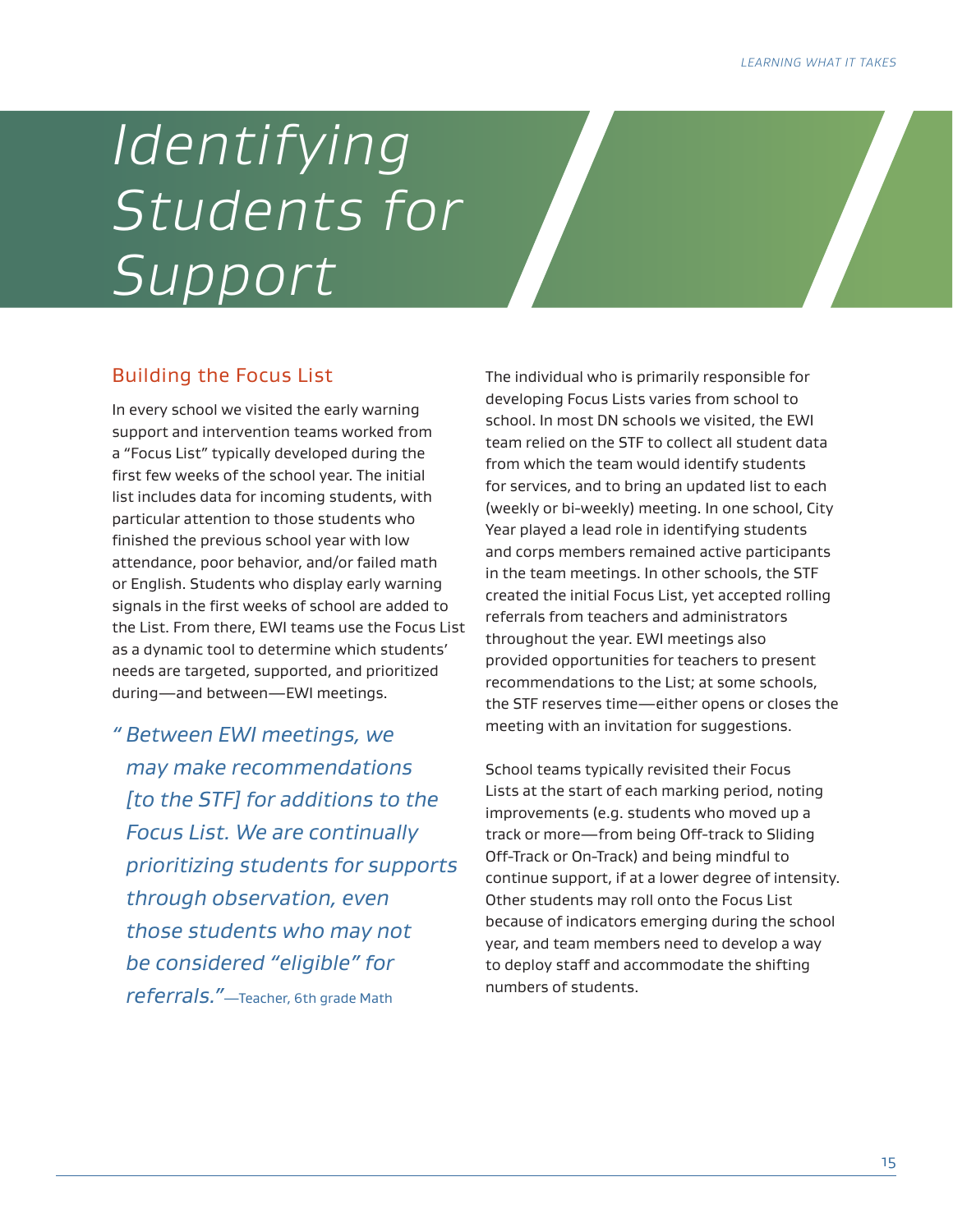#### Focusing the Focus List

One clear theme that emerged from interviews and observations involved a constant tension and balancing act the EWI teams faced in deciding which students to direct their attention and energies towards. Different schools arrived at different solutions. Early on in the school year at Bryant, for example, the team focus was on students with "high-frequency EWIs," or those incoming students who finished out the previous school year with one or more indicators: low attendance, poor behavior, and/or failed math or English. As the year continued, at the principal's request, the team tried to broaden its reach to those students who may not have indicators. For example, some students do not come into the school year carrying one or more EWI per se, yet undergo serious family issues and/or seem to be "acting out of character." These signals, which may become obvious throughout the year, are important to acknowledge and address as potential root causes of EWIs.

*" An acute crisis, such as a death in the family, can put a kid on the Focus List. This year, a student's father was murdered."* 

—CIS Site Coordinator

Highland is unique in that City Year corps members lead the nomination process of students to the Focus List. In the classroom, corps members observe and select students for discussion at the next EWI meeting. Before the meeting, corps members will solicit advice from the classroom teacher(s) with whom they work so that everyone is on the same page. Interviewees at Highland concurred that City Year corps members can accurately identify students in trouble, because corps members follow students throughout the day.

*" Before I began with DN, my energies would typically fall to the student that I'd been having the most trouble with, who refused to do the work, a student who I perceived as having many issues. It's easy to miss those "quietly failing" students."* 

—City Year Corps Member

The STF at Tabor collects all student EWI data on a Focus List, from which the team works and assigns interventions. The STF might let the teachers know that at a particular meeting, the focus will be on literacy or math. The STF is careful to keep a balance between grades and not let a single grade level dominate. The STF creates groups by unique need (e.g., sixth-grade students with Ds in math) and may pull that group for extra help during a prep period. For a group carrying three or four indicators (typically 5-8 students at any time), the STF might pull the group during lunch and ask the students to lead a school or class activity, such as a contest for which the students make their own rules.

Some EWI teams at the schools visited showed a keen interest in those kids for whom school staff thought they could "move the needle," i.e., who were slightly off-track, while others embraced the difficulty of supporting the "most off-track" students, or those faced with multiple challenges. EWI teams use various supporting indicators to determine whether—and at what level support is needed. While the leading, empirically developed academic indicator is course grades in math and/or English, other indicators, such as reading level, test scores, and personal observations are considered when designing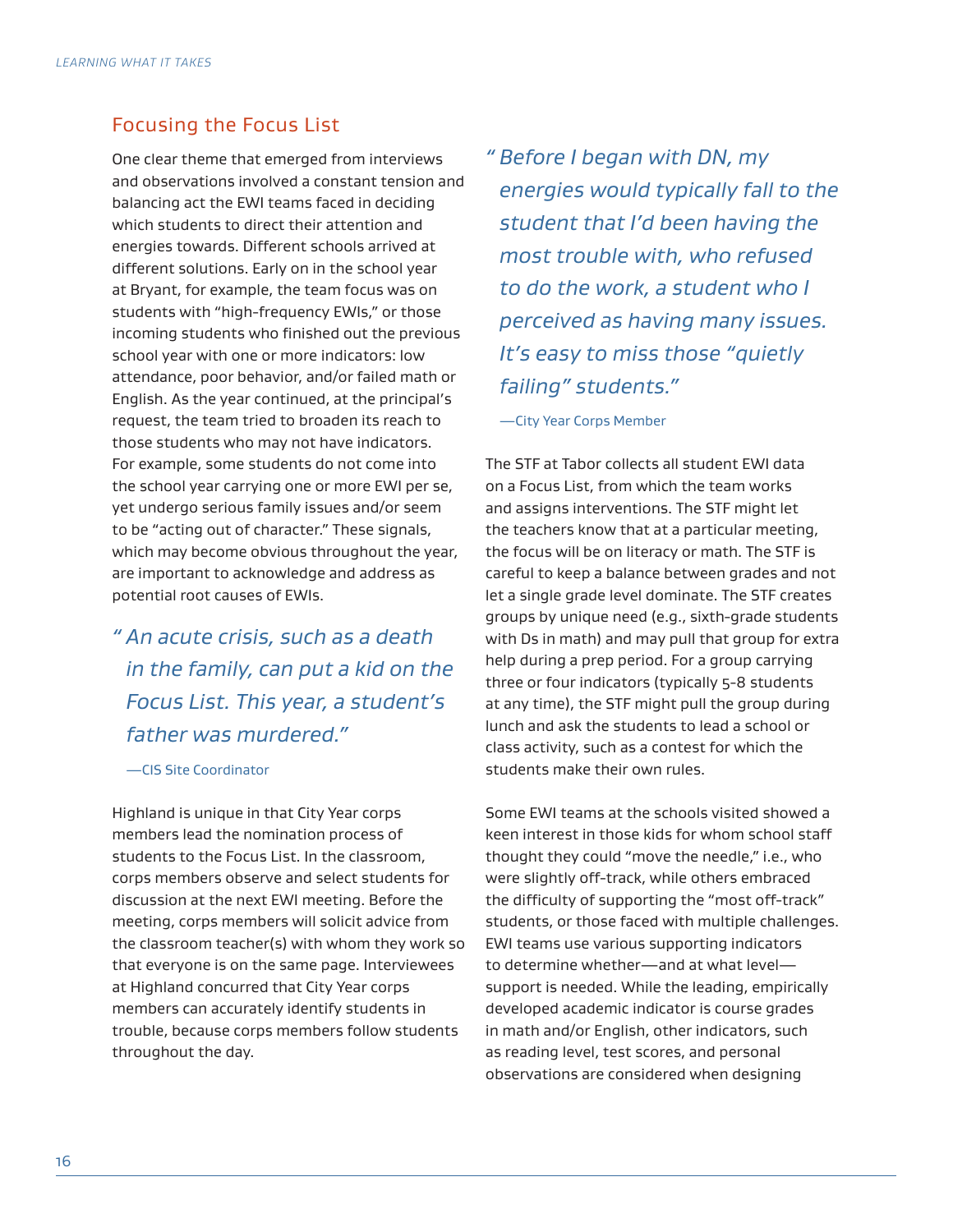academic interventions. Teachers we interviewed confirmed that course grades were, for them, "more telling than test scores, as grades begin to slip before we see test scores change."

### Navigating the Behavior Indicator

In nearly every DN school we visited, teams felt unsettled about the behavior indicator. Report card comments and even office referrals may indicate an underlying problem with a student, or simply point to a poor relationship with one individual teacher. The vagaries of day-today human behavior render it difficult for an individual (a teacher, assigned to thirty or more students) to attach a generalizable value to the behavior of students. One way schools have gotten around this is by using as cumulative a measure as possible—for instance, teacher comments across a group of teachers, over the course of multiple marking periods—as the behavior indicator. The problem then lies in the "actionability," in getting the student the right supports in a timely manner, if behavior data are not analyzed and interpreted until the close of each marking period.

*" Since we're already doing [behavior interventions] and we're consistently looking at data (e.g., predictive tests, benchmark tests), the mindset is already there. So now DN introduces the tools and the basic framework, and we have the evidence as to why the kid is getting this particular support. It gives more weight to what we're saying."*  —Principal

Schools we visited wanted DN to help them fine-tune ways to quantify poor behavior. This conversation is necessarily locally driven by those data elements that are collected and can be feasibly and systematically tracked. It also takes place in the context of schoolwide efforts to create a safe and positive climate for learning. Some schools used EWI tools as a framework to back into, and underscore, the school's approach to behavior supports.

*" Behavior is not only very hard to track, but it's also subjective. One thing we've done here is to look at negative behavior comments on report cards. The trouble is, a teacher can write down multiple comments, but only one shows up on the report card. It's hard to know if this comment takes priority [in the teacher's mind]. Suspensions are equally troublesome [to use as a behavior indicator] because the student may've had a bad day."*—City Year Corps Member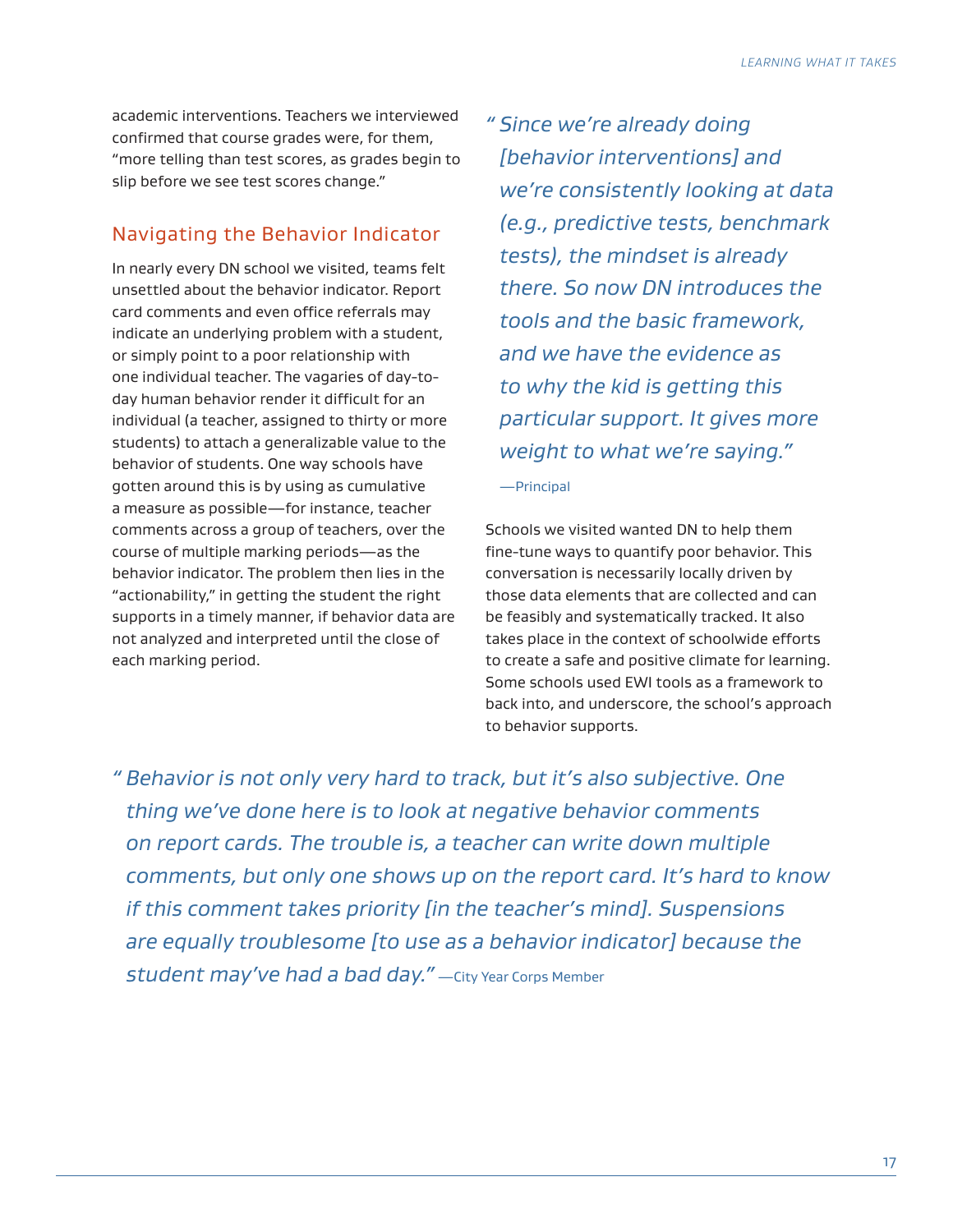### <span id="page-21-0"></span>**Conclusions about Identifying Students:**

- Build the Focus List as soon as the data are available. Determine the process by which the list will be initially developed and updated throughout the year.
- Refresh the Focus List after each team meeting; revisit the Focus List at the end of every marking period, and redeploy staff as needed
- Teachers are more engaged in designing student supports when they were involved in the Focus List referral process
- Take time to develop the behavior indicator. Set the indicator and the threshold that is most sensible, but test this assumption by closely examining the impact of attempted interventions. Also consider if the data suggest that whole school or whole classroom rather than individual interventions may be called for.

# *The EWI* **Meeting** *Process*

### Scheduling the Meeting

*In the schools we visited,* the EWI meetings are generally held weekly or biweekly for 20-60 minutes. These meetings include the STF, teams of teachers who share a group of students in common, City Year corps members, the Communities in Schools coordinator, and can include school counselors, psychologists, and school administrators. Although the timing of the meeting and the composition of the team vary somewhat from school to school, the goal of the meetings, to share information and data about focus students and to assign interventions, remains the same. We asked team members to comment on their team meetings, asking them for information on the meeting length, attendance, and frequency, team strengths and challenges encountered.

 We found that teachers, administrators, and STFs cited common challenges to establishing productive EWI meetings. Ensuring that all team members are able to attend and are engaged is much easier when a common planning time for the teacher team is built into the daily schedule. In one school, meetings became well-attended when they were scheduled during teachers' common preparation period and when teachers were provided nominal monetary compensation to dedicate the prep period to the EWI process. In the absence of a common planning period, organizers found that teachers were distracted in, or did not regularly attend, midday meetings and believed that early morning or after-school meetings were more productive.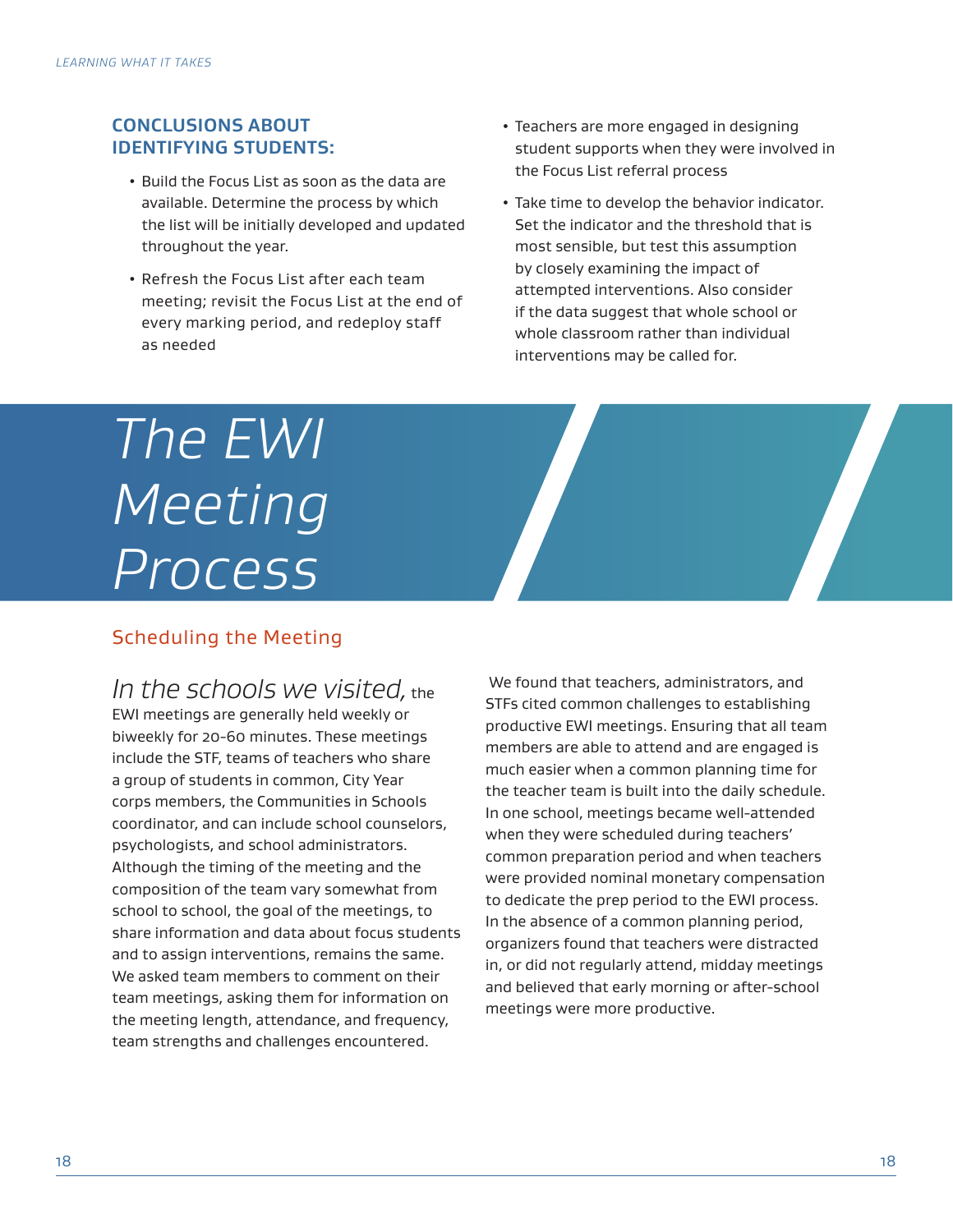#### Meeting Facilitation

Attendance and participation also grew when there was clear leadership and skillful facilitation that promoted understanding among team members about the purpose of the meeting, their respective roles, and the meeting process. Facilitators and teachers spoke to the value of using a consistent protocol or framework for the discussion, and capping the amount of time for discussion of any one student at 6-7 minutes. According to respondents, these protocols helped shift meetings from "gripe sessions" dominated by lengthy "storytelling" about a student's poor behavior, to more focused discussions characterized by analysis and action around a range of indicators. Teachers also mentioned the importance of a dedicated space for meetings and, in one school, even spoke to the importance of the seating arrangement—their team was initially scattered in desks throughout a classroom and they described how they became more productive when they switched to sitting around a conference table.

*" I keep the meeting moving so that the team doesn't get hung up on the anecdotal. It's hard, because I'm a counselor by training—I've had to retrain myself to break out of that mindset. This way, it's less frustrating for all of us, since we discuss every student we need to, and everyone has a chance to give their input."—*STF

#### Meeting Mechanics

Grade-level teams at Bryant carry out the EWI process in weekly meetings. Each grade-level team meets on a different day for an entire 45-minute period. Teams meet for a common prep period, during which, depending on the grade level, some students are at lunch and others in an elective. The seventh- and eighthgrade teams are large (ten or more staff members each) because they include the core subject teachers for the grade, the grade-level counselor and administrator, and the school-based Diplomas Now staff, STF, City Year team members, and Communities in Schools coordinators and social workers (Figure 1). The sixth grade is much smaller, due to the absence of City Year and CIS support for this team. The fourth- and fifth-grade teams also are small for the same reason. In fact, these grades lay outside the scope of DN's work, but the principal and STF decided to implement team meetings for these grades to build the foundation and establish a school-wide practice among staff to collaboratively monitor student progress before they entered middle school.

At the beginning of the school year, EWI meetings were more open-ended. The team dug deeply into a few students who may have held special interest to certain team members, at the expense of other students. Once the STF was included in the team meetings, this openended discussion changed. If a few students begin to dominate the discussion, to the exclusion of others, the STF directs the team to actively recalibrate so that each student gets the coverage s/he merits. While team members may disagree as to what motivates a particular student and why others struggle, interviewees agreed that this can make for healthy discussion and create a learning opportunity, a reflection of each team member's experience.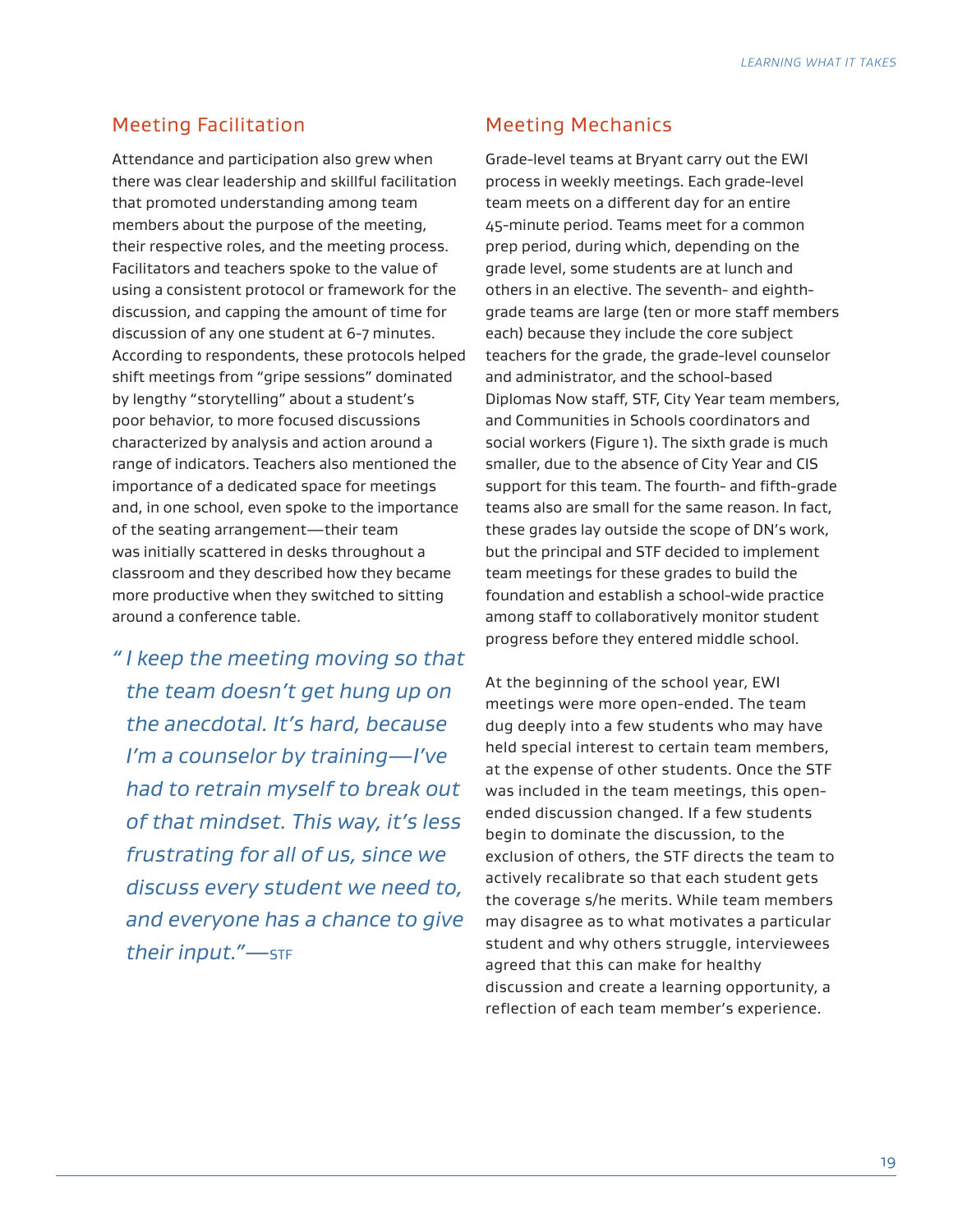#### **Figure 1: EWI Meeting Participants**



In one observed team meeting the STF began by recapping progress on students discussed the previous week, and then shared student EWI data. These data (detailed academic and behavioral data including grades, predictors, benchmarks, referrals, suspensions, interventions to date, and notes) are projected on a screen. The team discussed each in turn, 5-7 minutes apiece. The STF facilitated, prompting with "Strengths?" "Weaknesses?" "Possible Supports?" and guides the EWI team toward consensus on a comprehensive EWI plan for that particular student. The following is an excerpt from the meeting:

*Seven students are up on the screen—grades, attendance, predictors, benchmarks, referrals, suspensions, and interventions to date. The EWI team turns to the first student, and the lively conversation begins. The STF mentions that a teacher who could not make today's meeting sent an email about this student. The STF reads from the email:* 

*[Student's name] is capable, and has made progress in math and with coding/ decoding. She's weaker with vocabulary; organizing detail; multi-step problems. She could benefit from individual tutoring.* 

*A teacher nods, and adds: "She needs to be out of this cohort. She's sharp in comparison to the group she's with. She's also kind of boy crazy…" Others smile and agree. The CIS site coordinator offers, "She's in a supportive guidance group, and she does rise to the top. She's much more secure than she was coming in." Her ELA teacher contributes: "She's friends with the girls in other cohorts…" and her advisory teacher: "Running track really helps her—she's not a morning person. She's lucky she gets me in the morning. This morning, I sent her on an errand. [We] gotta keep her moving." STF interjects with: Possible supports? City Year Team Leader: Let's engage her mother more. Her mother just had a baby, and [student] is afraid of her mom… I've heard her say "I can't go home." CIS site coordinator: We've talked about that. Let's get her mom here for parent conference day. STF: Should she continue seeing you (CIS) as well? CIS: Yes.*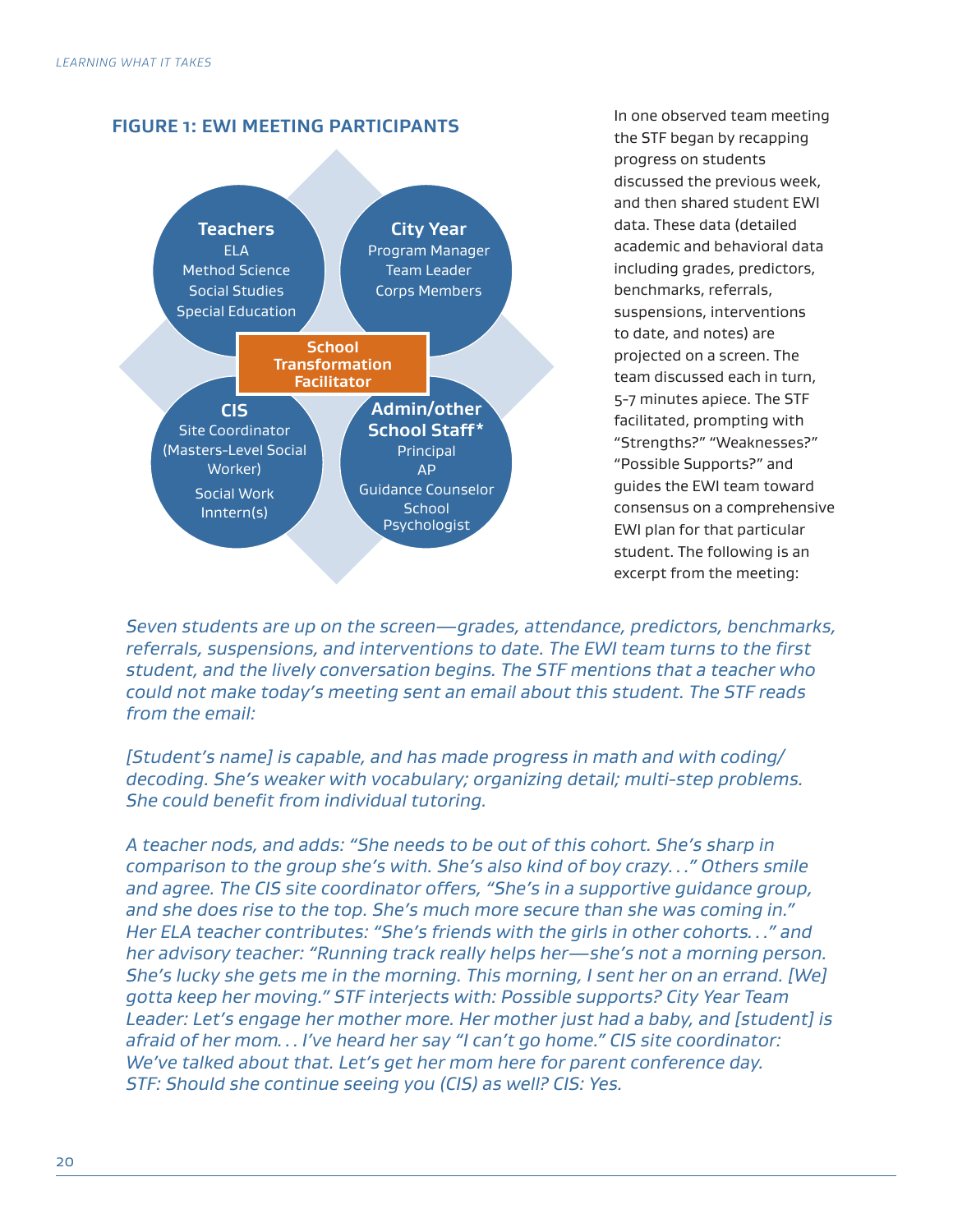With four strong partners at Bryant—JHU, City Year, CIS, and the district/school—the STF has worked to clarify and develop norms around how the team works to meet students' needs. The team has decided that City Year, for example, works across all of the EWIs but touches only lightly on behavior, while CIS takes the lead with students with behavior challenges. Partners have been coached to both respectfully assert their views on the proper course of action, and to yield to those with expertise in a given area. Over time, the team is becoming "a well-oiled machine" in the words of one teacher, developing good rapport and a strong focus.

*" We work in tandem to design intervention strategies, dig to match the intervention plan to the student. No matter what happens, the team must stick together. We cannot have folks splintering off and doing their own thing. Come up with a plan together and revise as you go."*

#### —8th grade teacher

After each meeting, the STF updates Google docs4 and emails the Focus List, with enough time (2-3 days) before the next meeting for the group to prepare concise statements about the students. Occasionally the STF distributes a Student Tracker in hard copy showing how each cohort<sup>5</sup> is doing, so that the team can compare cohort performance. If someone misses a meeting, that person can access the team's Google doc (updated every week, it contains data covering the entire school year). Not everyone is comfortable using Google docs, so the STF follows up in person or via email, and some smaller teams (e.g., the sixth grade team) debrief

in person. Teachers we interviewed reported a need for tighter protocols around informationsharing, along with basic training on Google docs at the beginning of the school year. At Bryant's weekly Leadership Meetings, the three DN 'leads' (STF, City Year program manager, CIS site coordinator) update the principal on cohort progress and provide an up-to-date copy of the Data Dashboard.

At Tabor, the combined (6th-8th) team carries out the EWI process in bi-weekly meetings during prep period. The meetings were originally held at 7:30 a.m., but not enough people showed up. The team includes core subject teachers, the academic coordinator, and school-based Diplomas Now staff: the STF, City Year team leader, program manager and corps members, and Communities in Schools coordinator/social worker and interns.

The team meets in the designated DN room, which also serves as the City Year office, a partially open meeting room/space adjacent to the library. Team members sit around a square table. At an observed meeting the STF starts with a Focus List and a full class list in front of her. Teachers who teach students on the Focus List sit together. The team discusses 5-7 students, after which teachers break out into grade groups. At the start of the school year, there was a recorder at each table. Toward mid-year, the STF acted as recorder for the whole group; she records data directly onto the Student Tracker. When meetings were cancelled mid-year (weather, test prep, etc), the SIF created and collected Progress Summary sheets from teachers so that the data would not be lost. The STF purposefully steers the conversation toward support (e.g., "What has been done for this student? What do you think has worked?") and away from complaints.

The STF updates the flipchart sheets during the meeting, and keeps those sheets in the DN/City Year office, where there is also a thick

<sup>4.</sup> Google Docs enables the EQI team to create and share work online and access EWI-related *documents, spreadsheets, presentations, etc* from any computer, anywhere.

<sup>5.</sup> At Bryant, there are two cohorts in the 6th grade; three in the 7th grade; and three in the 8th grade.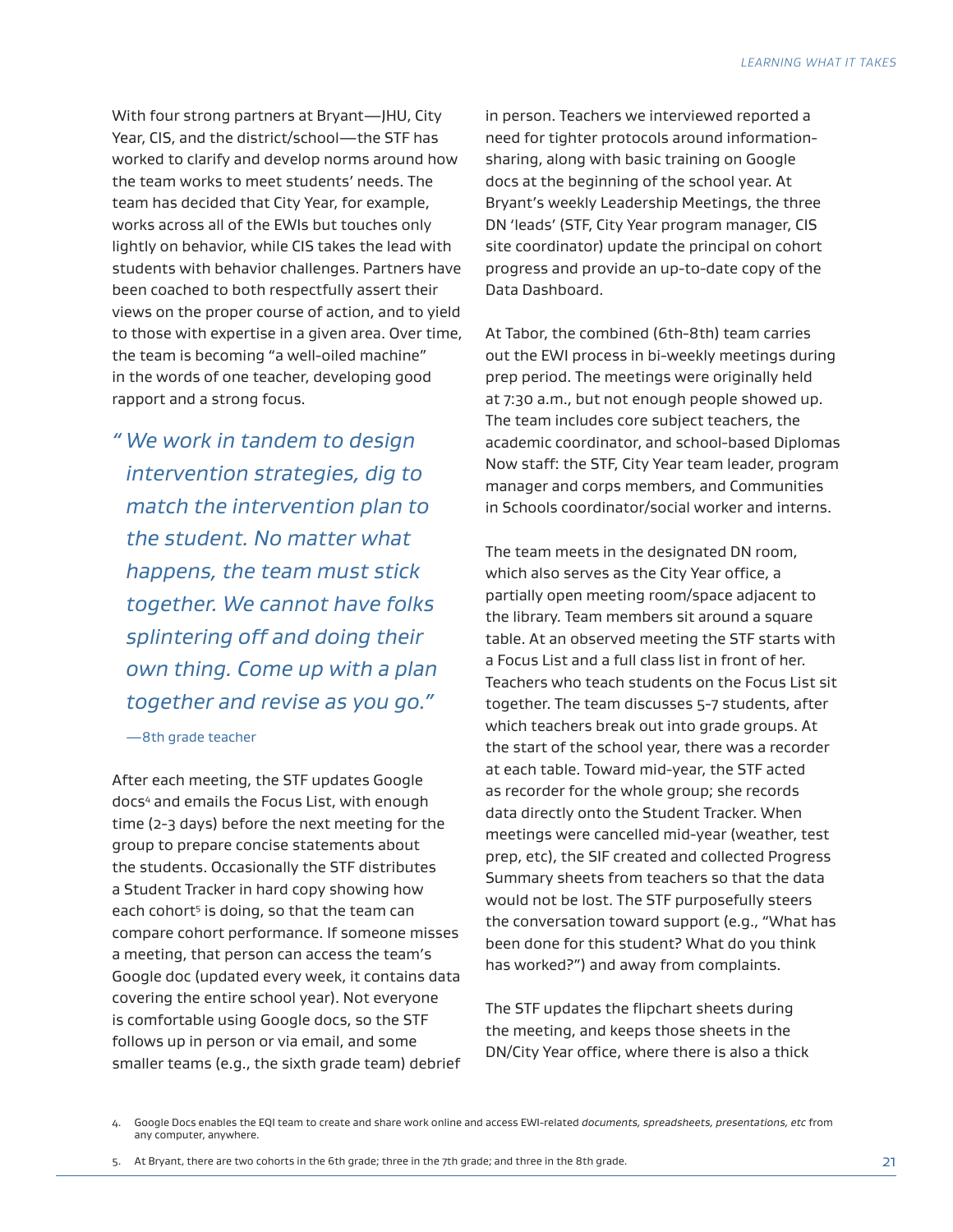intervention handbook that teachers can search for ideas by risk factor. The STF recaps each meeting and emails the report to all team members, including school administrators who may or may not have attended the meeting. City Year's program manager follows up with teachers who missed the meeting, and teachers fill each other in as well.

At both Highland and Lakeside EWI meetings last from 30-60 minutes, with most meetings about 40 minutes. According to the STF, these meetings are set for 30 minutes, but tend to run over for both schools. The EWI teams, which meet bi-weekly, consist of a teacher team, City Year corps members, a CIS site coordinator, and sometimes a school counselor or administrator. At both schools most team members attend regularly. In a typical meeting at Highland each City Year corps member brings up three Focus List students in his or her cohort to discuss along with any suggestions from the STF. The team teachers approve theses selections before the meeting. Around 8 minutes are spent discussing each student; the STF always facilitates at both schools.

One issue that was brought up at Lakeside was the tendency of teachers to focus on one student with the conversation about that student dominating the meeting. The team eventually realized it needed to agree not to talk about certain students, at least for a time. This will both free time to discuss other students and time for interventions to work. Often, if teachers still would like to discuss one of the previous students, they have a conversation with the STF after a team meeting.

*" EWI meetings are a great mechanism because you have not only City Year input, but also [the STF], CIS, and teacher input. They're a great way to hone in on the right indicators. The meetings we've had have been very productive—we discuss how to intervene, things that work, things that don't."*

#### —City Year corps member

Another challenge, brought up by many interviewees, is keeping the conversation productive. At the start of the year, team members related that the conversation was more of what they describe as a "gripe session." At first teachers spent more time venting and "storytelling" than coming up with real solutions. The STF said she can now sense when the team is about to go off-track by the words of team members. During these times she will redirect the group into a more productive discussion. It took time and practice, but eventually the teams have settled into a pace of going from student to

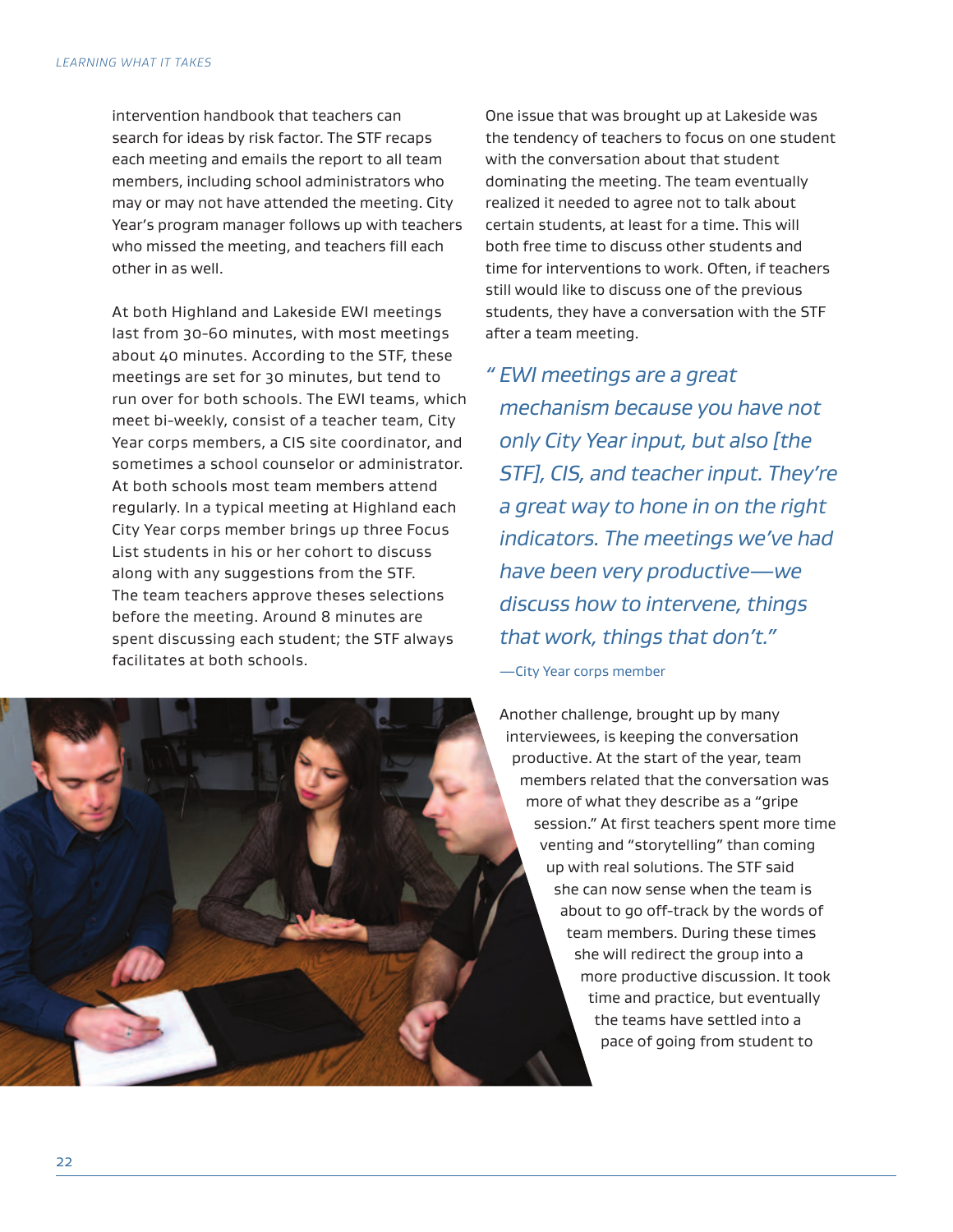student and being more productive each meeting. According to one interviewee, the expectations and procedures are clear and that has made it easier.

Although having rough patches in the start of the EWI process, teams at both schools agree that they now have input from most team members, communicate well, share information easily, and are solution oriented.

*" I have to say we are not going to discuss this student. I may even take them off the list and hide them so the name isn't even there in the folder."*—STE

### Keeping the Conversation Alive Between EWI Meetings

Pre- and post-meeting work also emerged as vitally important to a successful EWI process. Facilitators said they needed to start anywhere from a full week to at least 48 hours in advance of each EWI meeting to determine which students the team will discuss and why so they can prepare and distribute the data reports and materials necessary for an informed and productive exchange. After the meeting, and before the next one, they also needed to check in with team members responsible for implementing interventions to monitor and track whether the interventions were carried out and how students were responding.

### Building Respect and Trust

A final common theme was the importance of building relationships of trust and mutual respect among team members. In one school, City Year volunteers described how they were shy about participating initially because they didn't feel their opinions counted. Teachers also were not clear about the role City Year staff could play in their classrooms or in the team meeting. In

other schools, City Year and Communities in Schools were operating as independent programs before their incorporation into Diplomas Now; introducing the EWI process meant a disruption in pre-established roles and routines. These challenges called on facilitators to consciously tend to social dynamics in and between meetings.

### **Conclusions about the EWI Meeting Process:**

As can be seen from the three school profiles, the meeting process can vary among schools on the frequency and duration of the meetings and the composition of the team members. There are lessons learned, however, across schools that are related frequently in interviews. Below is a list of actions that may be taken to ensure a smooth start to the meeting process.

- • Schedule meetings at a time when teachers are consistently able to attend.
- • Do not discuss only students with behavior indicators and miss the quietly failing students. Behavior should not dominate the EWI meeting conversation, just because behavior is "what you see first."
- Bring to bear all of the school's resourcesguidance counselors, teachers, external partners, social workers, etc.—and use each to the best of your ability.
- • Value everyone's opinion. Each team member has the capacity to greatly impact the way all EWI team members do their jobs.
- It's important to share diverse perceptions, and strategies, around a single student.
- Do not let discussion around one student dominate the meeting.
- Keep the meeting focused on information and action rather than griping or storytelling.
- Have student data easily available to all team members either by projecting it on a screen or by printing the information for each team member.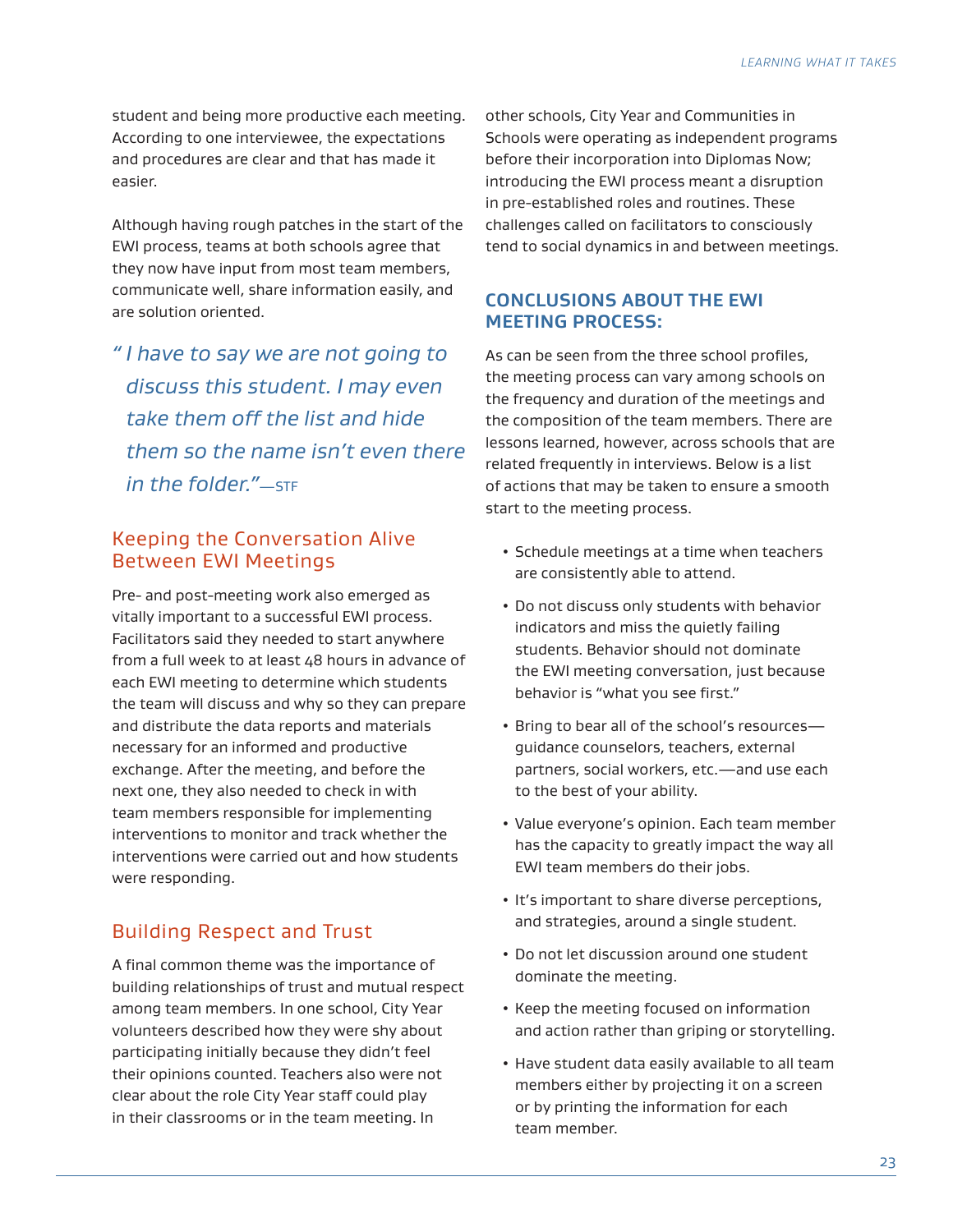- <span id="page-27-0"></span>• Cap the amount of time for discussion of any one student to just 6-7 minutes.
- Make sure everyone attends and participates in the meeting.
- Find the best meeting space and arrangement for your team. For example, some team members noted that they found sitting around a large table rather than in desks scattered throughout a room was more productive. Pre- and post-meeting communications and action are just as important as the meetings themselves to a successful EWI process. Members should be

encouraged to hold informal conversations between meeting dates to relay new information, check on interventions, or prepare for the next team meeting.

• Build trust and respect among team members by laying ground rules for communications (in-person and on-line), orienting team members to their respective roles (and reorienting when necessary), instituting regular (monthly and quarterly) reflection on team progress and process, and making time for one-on-one coaching and troubleshooting with team members

# *EWI Data Systems*

*The schools we visited* represented

a wide range of data system capability. One school operated in a district with advanced development of an EWI system with ready access to data through an online portal and, with that, the ability to pull down and customize reports. In another school, the STF spent entire days working alongside the attendance clerk and the special education coordinator to manually enter the data needed for EWI meetings into the school's data dashboard. The district's student information system had not yet come online so the school had to create its own. In all DN schools, a common message was that STFs and EWI teams need to know how to access and manage their own data. For the data to be comprehensible, straightforward, and easy to collect and monitor, all team members must be trained on creating and interpreting student data reports. School administrators and STFs recommended that

this aspect of the EWI process be integrated as much as possible with the school's existing data collection and monitoring practice to avoid creating redundant systems.

Most DN schools used two primary data tools: one tool that tracked student risk factors (variously called a Student Tracker or Data Dashboard) and another tool that outlined interventions in the form of a log or plan. Most teams keep their data in an Excel spreadsheet that the STF populates with team- and studentlevel data that includes variables such as attendance, course performance, behavior, most recent standardized test data, special education designation, candidacy for retention, team notes related to student progress in school, and response to interventions. Intervention Logs/ Plans, kept in either Excel or Word, map risks and detail interventions by student.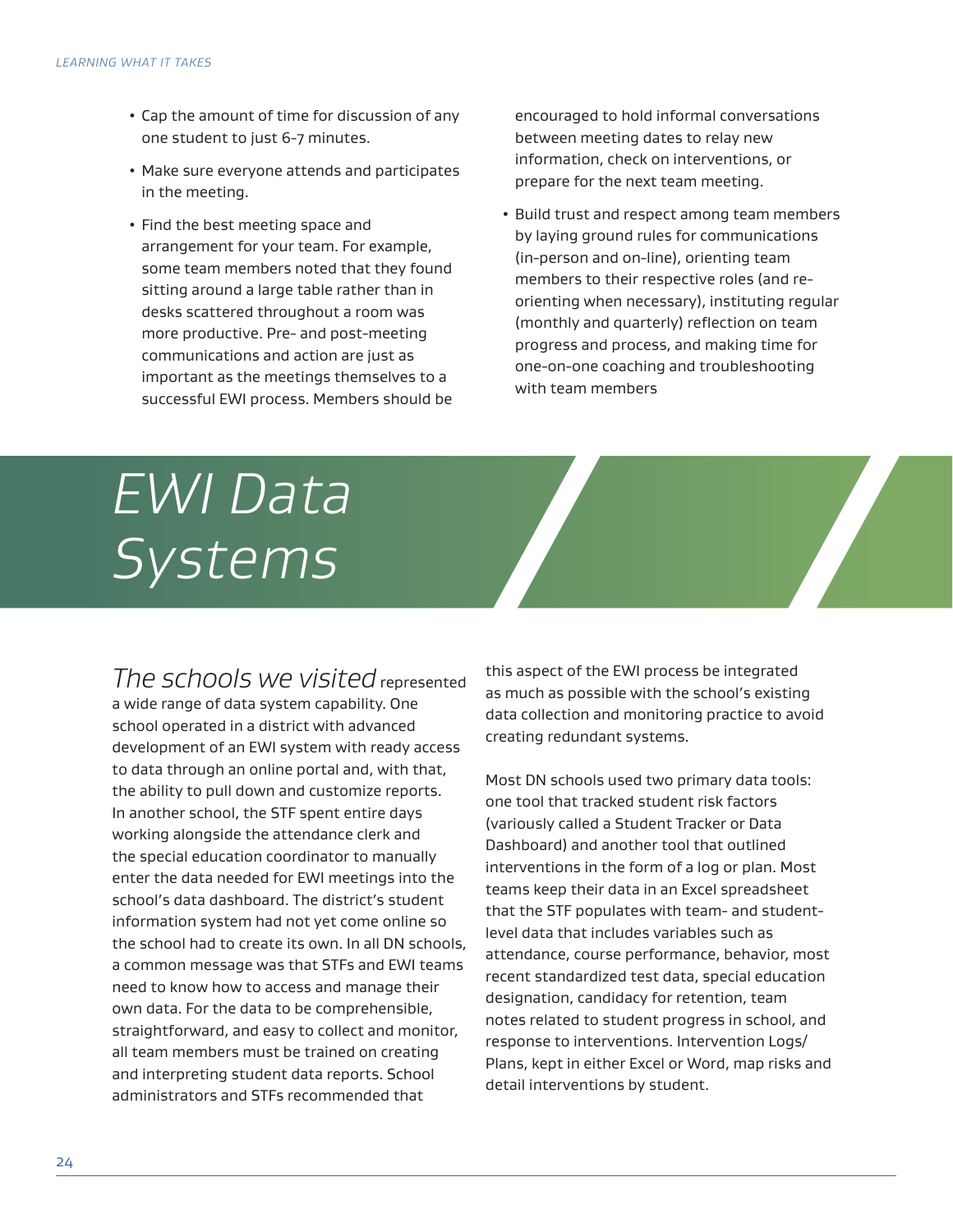Nearly all DN schools we visited relied on notebooks or some sort of paper documentation during and between the meetings. Two schools used electronic tools to facilitate team process and communications—namely, meeting announcements, agendas, Focus Lists, Student Trackers, Intervention Logs and other materials are posted on Google docs, and team members consistently sent email related to EWI work. Google docs enabled the team to create and share work online and access EWIrelated documents, including spreadsheets and presentations, from any computer. Teachers were encouraged to bring laptops to EWI meetings to access their grade books, because online grade books were only updated eight times per year while the EWI Google docs were updated weekly. The online information helped not only link team members with each other, but also kept all adults who interact with targeted students in the loop, including teachers from special or elective classes who do not participate in the DN team. While convenient, these systems did not completely eliminate the need for paper and in-person communications as not all team members were facile or comfortable with the digital interface and expressed great value in short hallway conversations about students and interventions. Data security also was raised as an ongoing concern, though the systems we observed were all password-protected.

### Data Tools

The STF at Bryant created two primary tools to focus the discussion during meetings: 1) Data Dashboard, a bi-weekly student tracker, which shows classroom- and student-level attendance, course performance, most recent standardized test data, special education designation, candidacy for retention, and team notes as to each student's progress this school year; 2) Behavior Intervention Plan, which maps risks and intervention paths by student. An example of a Data Dashboard can be found in Figure 2. About a week before each meeting, the STF gathers and compiles EWI risk and intervention information on each of the Focus List students, and creates the Student Tracker report for the meeting. A couple of days before the meeting, the STF sends out a reminder email to EWI team members,

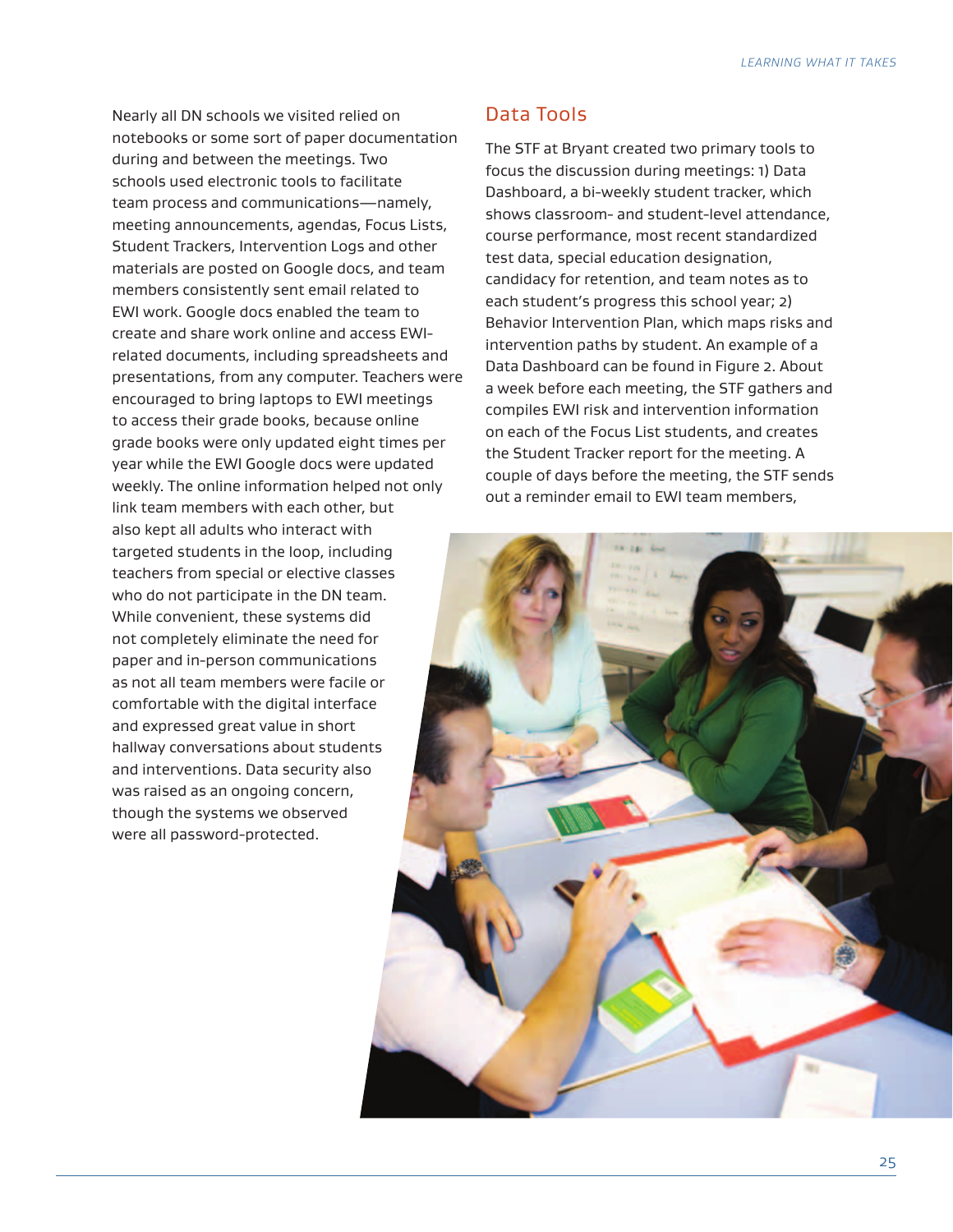along with a list of students to be discussed and a preview of Student Tracker data. The STF stressed the need to know who will be discussed and why, about 48 hours before each meeting. That information fuels the weekly recap (intervention attempts, intervention outcomes), which marks the start of each EWI meeting.

### Populating the Tools with Data

At Bryant, a huge challenge was access to student data. The STF explained it this way: "DN and [the District] are in a tug-of-war to get the student information system up and running." The STF might spend an entire day manually entering data into the Data Dashboard. She worked closely with the attendance clerk, and also worked alongside the special education coordinator, combing through records. When the student information system comes online, the data are expected to upload with a keystroke. For now, there are kinks.

Before meetings at Highland and Lakeside, the STF consolidates each member's notes from the last meeting to update the master sheets to be used in the next meeting. The STF hands out paper folders at the start of every meeting. These contain information on each Focus List student, including standardized test scores, report card grades, attendance, and unsatisfactory marks for bad behavior. Rounding out this information are the notes submitted by DN team members (e.g.,

CIS site coordinator) detailing issues with the student, follow-ups, decided actions, and who is "in charge" of implementing each intervention. Also included in the folder is information about those students with EWIs who have not been discussed in recent meetings. The folders are updated between meetings; the master copy is kept in the STF's computer, and she makes sure that 1) any team member who missed a meeting is given a copy of the folder with the updated information; 2) she highlights sections that are particularly useful for the team member (e.g., any interventions that need to be in place during the week in the missing team member's classroom or any phone calls that need to be made). Team members expressed appreciation for this frequent updating of interventions as fuel for a unified front.

The STF at Tabor pulls school progress reports (updated every three weeks) into DN's Student Tracker, used in the meetings. Teachers bring names of students into the meetings as "concerns." The STF pulls the school progress reports and updates the EWI list and intervention information with notes from the previous meeting and from hallway conversations. She puts this information on a large flipchart showing EWIs, Interventions, and Report Card Goals (one student per page).

*" Information is very valuable. Not only at the student-level, but it's hard to see trends if data aren't collected regularly. It's hard to notice, otherwise."* —Teacher, English/Social Studies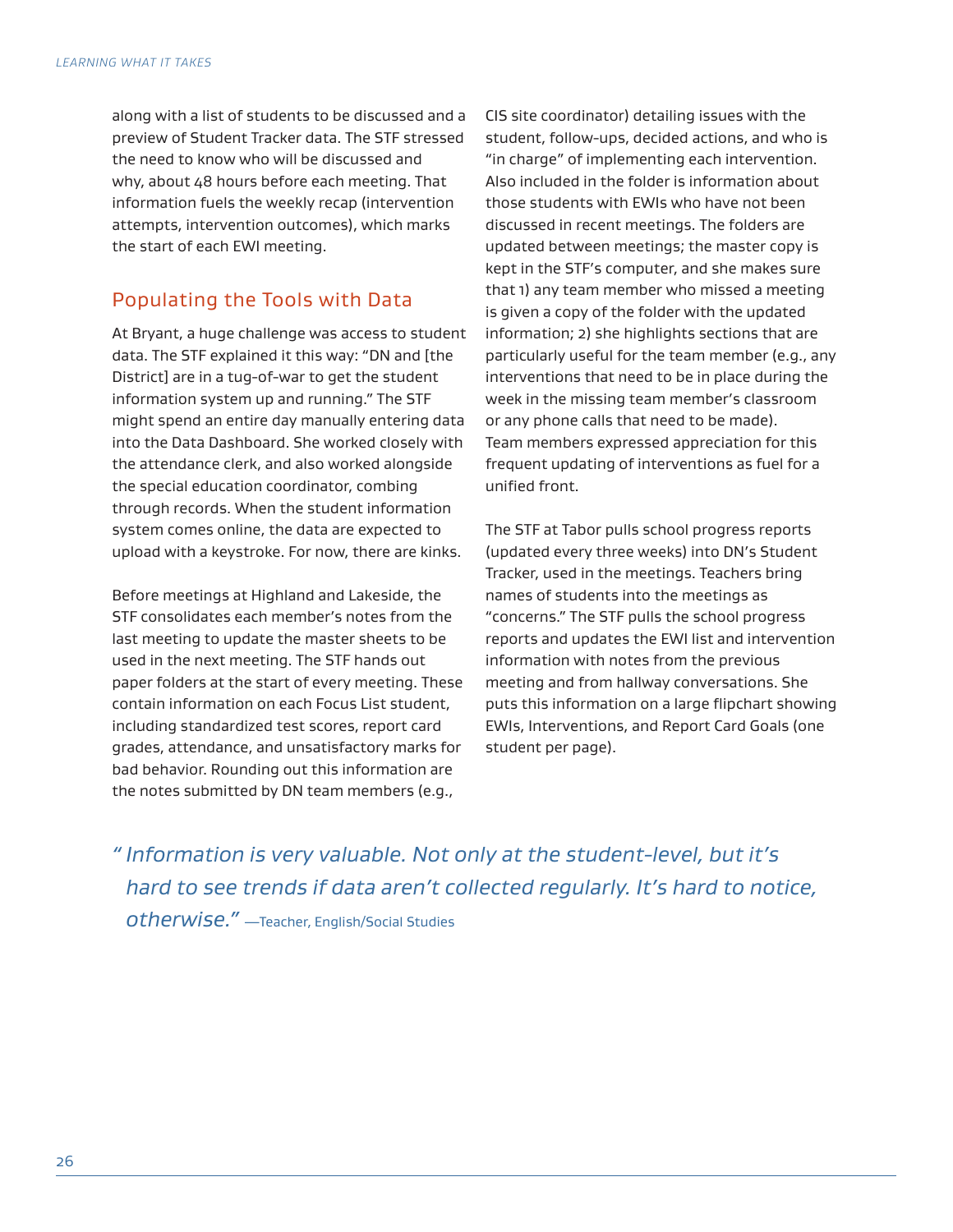### **Figure 2: Example of Data Dashboard**

| 7th Grade Data Dashboard<br>EWI Meeting Date 1/26/2011<br><b>ATTENDANCE</b> |         |                                             |  |  |
|-----------------------------------------------------------------------------|---------|---------------------------------------------|--|--|
|                                                                             | ADA YTD | Past Weeks Attendance<br>(wk of $1/24/11$ ) |  |  |
| 701                                                                         | 89%     | 92%                                         |  |  |
| 702                                                                         | 85%     | 88%                                         |  |  |

|         | COURSE PERFORMANCE                       |                                          |
|---------|------------------------------------------|------------------------------------------|
| Section | % Passing Reading, Math<br>(mid quarter) | % Passing Reading, Math<br>(end quarter) |
| 701     | 82/78%                                   | 87/85%                                   |
| 702     | 79/80%                                   | 78/75%                                   |

| <b>STUDENT PROGRESS</b> |                         |        |                         |                            |                            |                                                                                                                                                                                                                                          |
|-------------------------|-------------------------|--------|-------------------------|----------------------------|----------------------------|------------------------------------------------------------------------------------------------------------------------------------------------------------------------------------------------------------------------------------------|
| <b>Student Name</b>     | <b>SPED</b><br>Services | YTDADA | Retention<br>Candidate? | Qrtrly<br>Reading/<br>Math | DC BAS<br>Reading/<br>Math | <b>Notes</b>                                                                                                                                                                                                                             |
| Student A               | N                       | 79%    | N                       | 83/64                      | 70/66                      | <b>Chronic Truant; little</b><br>parental supervision,<br>Mother has health issues,<br><b>Point of entry:</b><br><b>Saturday Math Pack.</b>                                                                                              |
| Student B               | N                       | 90%    | N                       | 79/89                      | 77/82                      | Much improvement on<br>homework and class work<br>since given eye exam<br>prescription for glasses.<br>Works well w/CYCM.<br>Motivated to stay for extra<br>help to pull up reading<br>grades.                                           |
| Student C               | Y                       | 68%    | Y                       | 66/60                      | 63/68                      | Call daily to get her to<br>school, once at school,<br>she does the work. She's<br>especially close with Re-<br>roster so that favorite class<br>is early in day. Her friends<br>and Ms. D. could help with<br>after school involvement. |
| Student D               | N                       | 92%    | N                       | 82/91                      | 80/96                      | Has trouble focusing in<br>ELA-unlikely to respond<br>to mainstream intervention<br>(eg. Reading Recovery or<br>Read 180), Better candidate<br>for reading across the<br>curriculum. High interest in<br>math and science.               |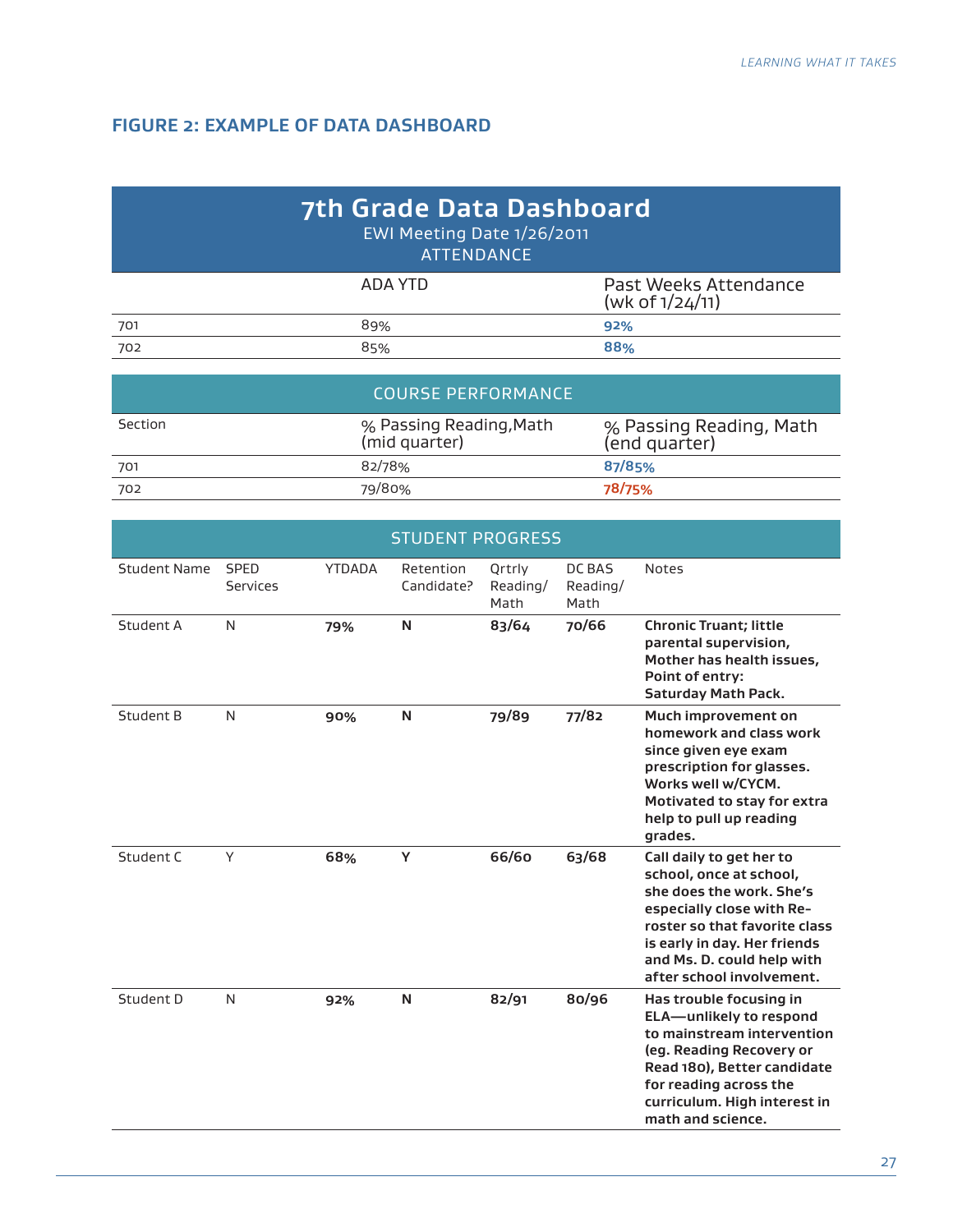### <span id="page-31-0"></span>**Conclusions, EWI Data Systems:**

- If not already available, invest in developing an electronic data system that enables timely access to up-to-date information on students' background, past achievement, and current attendance, behavior, and course performance. Such systems should minimize time needed for data entry, maximizing time for collaborative analysis and response. If district data systems are lagging, schools may need to create their own shadow systems initially. However, data systems used for EWI ideally are coordinated with school district data systems to avoid costly duplication of time and energy performing basic data entry and report generation.
- • While electronic data systems undergird the EWI process, information around interventions may need to be shared electronically, on paper, and verbally to include all team members in meaningful and timely interaction and follow-through: Google docs, discussion in EWI meetings, and informal check-ins between meetings via notes and email were the methods most frequently used.
- Institute a transparent data feedback loop early in the school year that is updated constantly to prevent being "held hostage" by the lack of access to, or delay in, data.
- Ensure that appropriate data reports are in the hands of team members before each meeting, and as requested between meetings.

# *Interventions and Follow-Up*

# *One of the most exciting*

aspects of EWI for those we interviewed was the opportunity to collectively and immediately respond to students' needs. The process enables teams to take evidence-based interventions (such as tutoring or counseling) and customize them so they address the specific problem behaviors of particular students and, as much as possible, the root causes of those problems. The challenge, however, is that the intervention part of the EWI process is inherently a social and creative process, and still a relatively uncharted one at that. While research points to the effectiveness of some interventions in general, it offers little specific guidance on "the right intervention for the right student at the right time." Even in one school where the eighth-grade team had worked together for more than a decade

and had identified a host of academic interventions for students, teachers described the team as "continually brainstorming and coming up with new ways to help students," especially with the addition of City Year and CIS support.

Identifying and integrating the different support offered by each team member were both stimulating and challenging, according to those we interviewed. Each team partner came with his or her own "bag of tricks," but it took time to learn from each other during EWI meetings how best to weave those into an integrated whole. It helped for team members to have a set of interventions linked to their role and expertise. Teachers and academic counselors, for example, were generally expected to provide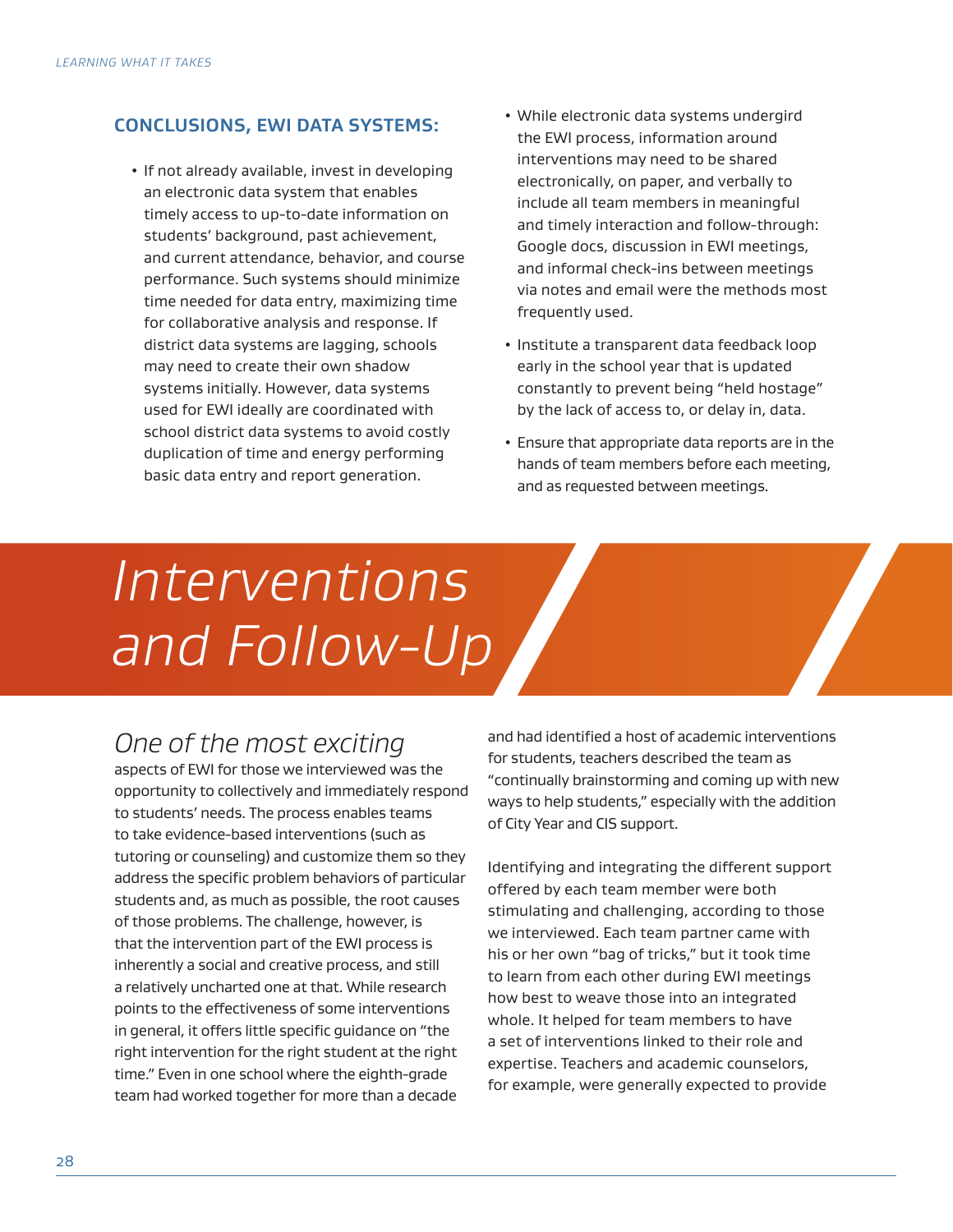*" Attendance and lateness is a huge focus for our principal, so we started a VIP lounge on Wednesday mornings for those kids who over the past week had no absences and no tardies. We have video games, board games, music, and make pancakes. The kids love it."* —City Year Team Leader

traditional interventions such as adapting the seating arrangements, calling home or meeting with parents about grades, using positive reinforcements in class, tracking classwork and homework, and detentions. The teams looked to City Year corps members to provide mentoring through daily conversations with students, group and one-on–one tutoring, behavior coaching, and afterschool enrichment programs. Mental health counseling, social service coordination, and referrals for more intensive communitybased assistance fell to Communities in Schools staff. In their best moments, teams became rich and responsive learning communities where inspiration to create or adopt new interventions happened both during, and outside of, team time.

Intervening at the Classroom Level *" I've done it all, from phone calls home, inviting parents in, talking to kids one-on-one, I've even brought in clothing and things for my kids."*—Teacher

Within EWI response systems, classroom level interventions organized and led by teachers, play a key role in preventing students from developing off-track indicators, especially when done in a consistent fashion across classrooms. At Lakeside, class failures are rarely examined because students are generally not allowed to fail. If students do not master the material, they are automatically re-taught. One teacher on the

team will take the students who have not mastered the skill and provide more review and practice, while the other teacher will take the students who have mastered the skill and give them other work to complete. This particular teacher team worked together and bonded the

previous year, so the EWI discussion came quite naturally. They believe communication is the key to a good meeting.

*" We invited the student's mother into the classroom; she sat in on classes until she felt as though [her daughter] was heading in the right direction. She was here so much, we were about to cut her a check."*—Teacher

The Bryant teachers we interviewed "start early," spending the opening weeks of school covering routines, procedures, and rules to set the tone and to make it easier to uncover academic issues. An example of an afterschool program that teachers use for students who are struggling is Power Hour, held late in the day (4:30/5 p.m.). Teachers have run into little to no opposition from parents. "When it's time to go home, they [students] don't want to leave." Teachers report that "having the [EWI] data" really helps in parent meetings, to give context to and to provide evidence of the student's issues.

For behavior, some teachers at Mabry create their own Discipline Plans. The teacher may talk to the student first, either at lunch or after school, then invite a parent into the classroom or hold a parent conference if necessary. If a teacher-led intervention does not seem to be working, that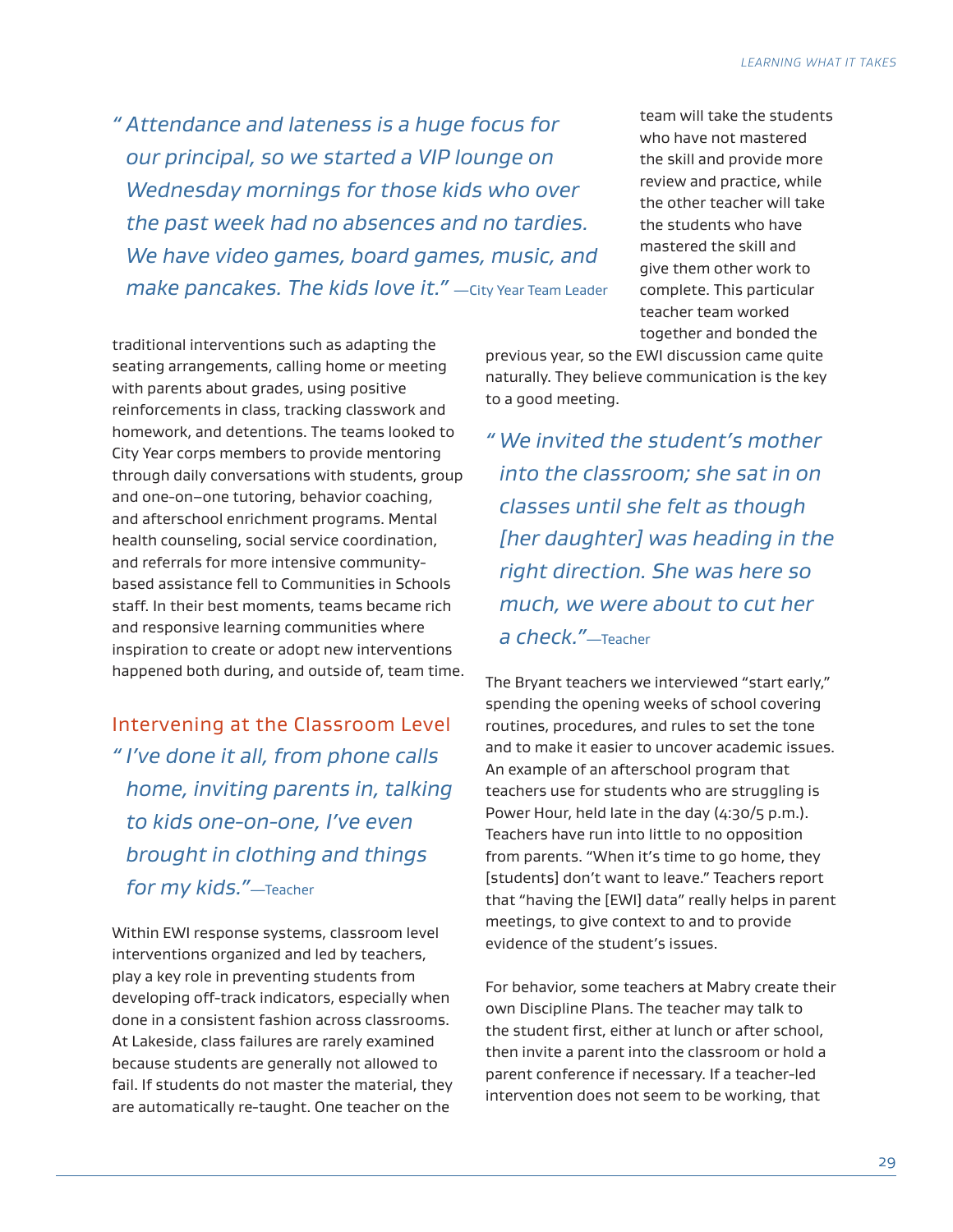teacher will present the situation at the next EWI meeting. Here, teachers might share best practices and suggest alternative ways to help that student.

*" The easiest place to see movement is in behavior once you build rapport with a student you see a completely changed attitude. When you're in the classroom helping that student, s/he will sit up and pay attention. There are a hundred social cues—the kid will brighten up, even ask where [a Corps Member] has been."* 

#### —CY Team Leader

For academics at Mabry, some interventions have been "institutionalized" over the years. Rocket Time (Tuesday/Thursday during 3rd period) is a



45-minute math block. Every teacher teaches math (the math department generates the lessons). There's also science, writing (Wednesday mornings) and reading (Tuesday mornings). Other interventions are homegrown: one teacher creates literacy peer groups in class, shifting the makeup of the groups so that students do not get accustomed to working with the same people. Another teacher uses manipulatives to help groups of six students grasp an idea (during Rocket Time, for instance). During department meetings, teachers share information about academic progress. Yet another teacher pulls his own groups to target particular issues. Here's one veteran teacher's approach to content delivery:

*I use History Alive as an instructional delivery method. It's hands-on, process-oriented. If I used worksheets, [my] kids would kill me. The same with textbooks. Must tie class work to personal lives, find relevant examples. Get kids invested in what they're creating as a new product. My class may be more chaotic than others, but it comes out in the scores.* 

—Teacher, eighth-grade social studies

#### Expanding and Fine Tuning Interventions

Another key theme from the site visits is that EWI response teams are constantly increasing their interventions and fine tuning the ones they have. Teams strive toward the ideal of providing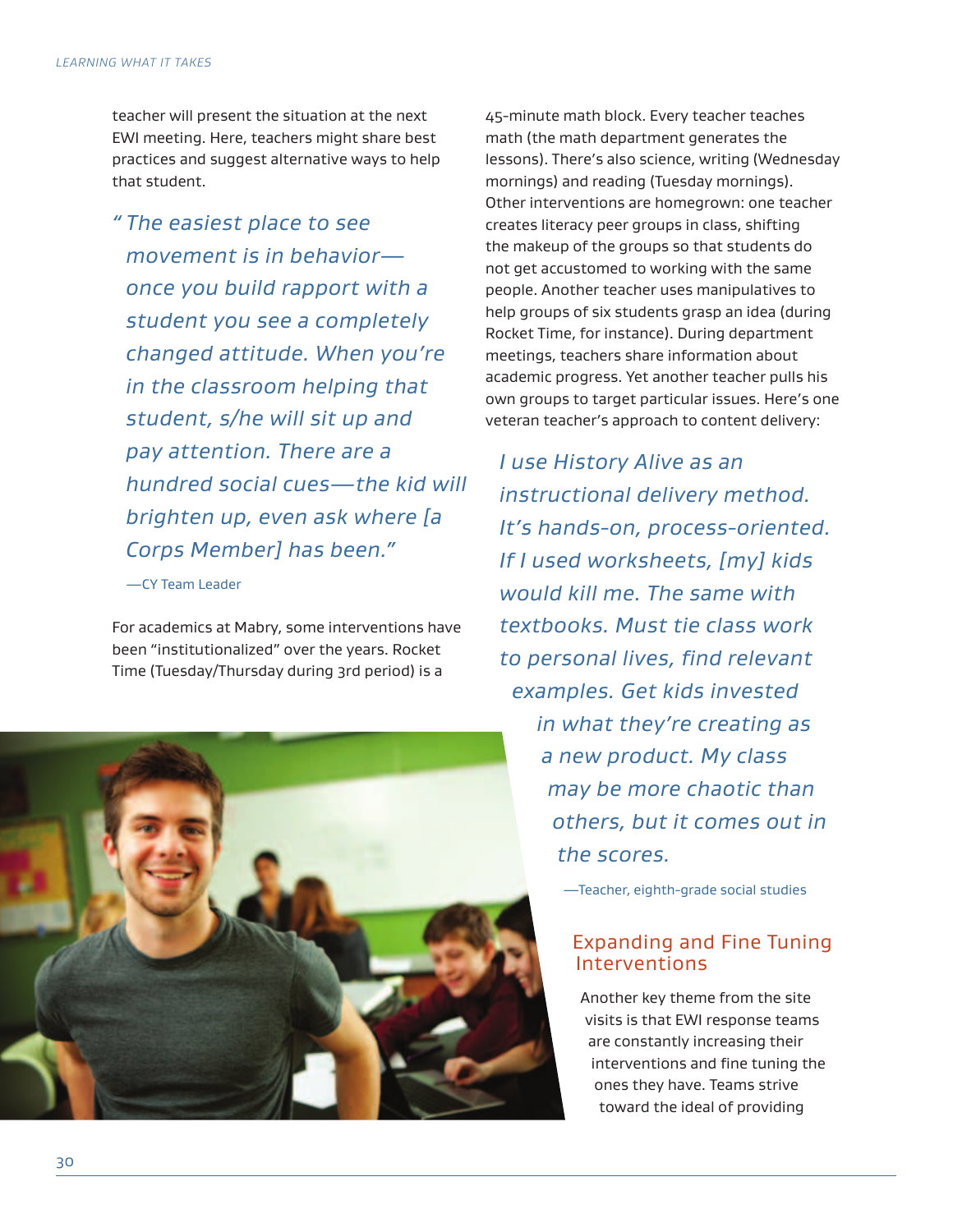the right intervention, to the right student, at the right time. There have been multiple efforts by the teams at both Highland and Lakeside to create a diverse set of interventions. Team members at Lakeside noted they lack new strategies so they are consulting others and doing their own research. They are using a book called, *Love and Logic*, to find solutions. The whole team is also working on what it calls an intervention "cube," which is a generated list of targeted interventions for students showing each of the early warning indicators. On the cube there are interventions for students with poor attendance, behavior issues, and poor performance in math and English. At both schools the STF has also implemented a City Year behavior captain whose job is to help other corps members decide on interventions for their students. The behavior captain uses the manuals and flipcharts and advises the other members.

*The kids taking advantage of the afterschool program are definitely benefitting, their grades are up and they are more engaged.*

—City Year corps member

Throughout the school year, DN partners at Bryant will predictably find that some interventions work well for certain students, not so well for others. An example is an attendance intervention City Year has found helpful in some situations. A City Year corps member sits down with a student to say, *you've been out three times this week. Is there something we can do to help? In-class support, lunch club, tutoring, boys and girls group? Or is it a quick move to the front of the classroom?* City Year also holds a Lunch Club (e.g., 50 Acts of Leadership, a behavior-focused lunchtime support). At Bryant, City Year has found this to work best with a mix of on- and off-track students. Ideally, clubs and extracurricular activities are set up at the beginning of the year. If students aren't showing up, City Year might drop certain activities and add others.



### Using External Partners to Diversify and Scale Interventions

In each of the schools visited for this report, the DN reform initiative strategically integrates two external student support organizations, City Year and Communities in Schools. These partners address the issue of scale by increasing the number of students who can be given ongoing support to get back on track or stay on track. They also address the issue of scope by enabling the highest-need students to get professionally case managed supports, while marshaling the power of near peers to provide students with direct role models. The lessons learned through the experience of these partners performing these functions can more broadly inform efforts by schools to recruit and integrate external partners into the EWI response system.

City Year corps members at Tabor identify those kids who may need a little more support, and accommodate them first. Through ongoing conversation, corps members will determine whether to hold one-on-one or small group tutoring sessions, pullouts, behavior coaching, and/or attendance check-ins. To this end, City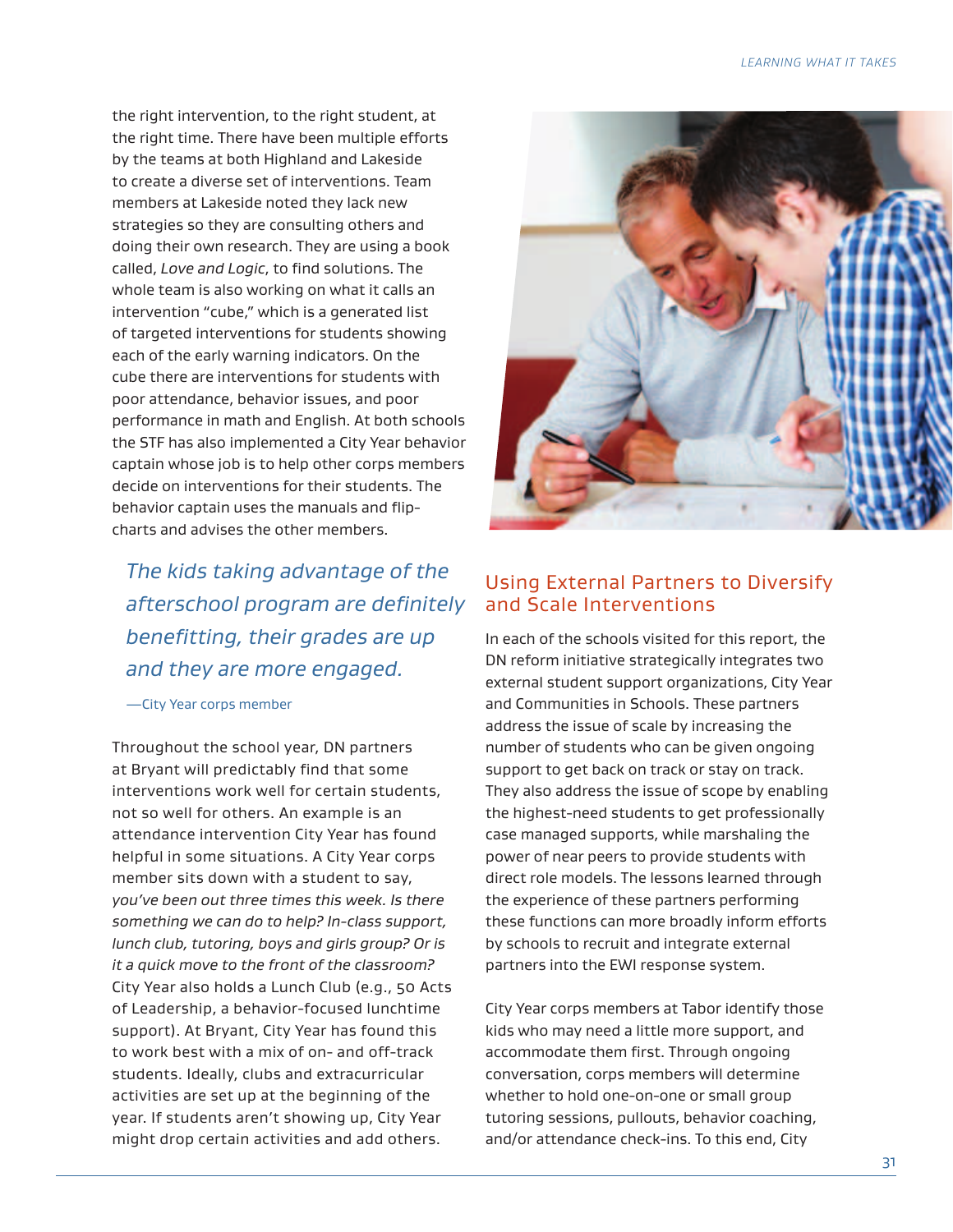*" City Year works at ground level and has more of a sense of 'what's going on' with students. A corps member can jump right in and work with students, or else refer those who need more intensive support. They're in the classroom, alongside students, providing routine encouragement. They make sure students stay on task, help with goal-setting, and ensure that students take education seriously and understand how it impacts their future. The proximity in age makes it easier for [City Year] to get through to kids." - School Principal* 

Year's team leader holds weekly check-ins with corps members around Focus List student interventions. The corps members fill out weekly DN surveys detailing the date, type, and duration of intervention by student. The program manager reviews these with corps members.

City Year corps members at Tabor also group targeted students by need. For example, they pull together sixth-graders who struggle with math and English one day/week during a prep period. They also target boys with academic and behavior issues by giving them leadership responsibilities to help them engage in school. They may ask the boys, for example, to run a BrainTeaser of the Week for the entire school, and City Year and the STF will follow up.

At Mabry the majority of City Year's 'go-to' interventions were in place from 2009-10, the first year the school had DN. For relatively minor attendance and behavior issues, City Year is big on clubs—Morning Clubs, Lunch Clubs, an ESL Club, a Games Club that targets chronically absent kids, and a Sports Club. For academics, City Year provides redirection, positive reinforcement, small group tutoring, homework help, and oneto-one mentoring. The City Year team leader created a Teacher Check-In Tracker to monitor the work of the corps members. This tracker covers: How is City Year doing in the classroom? Are corps

members helping the right students?

At both Highland and Lakeside the role of the City Year corps members includes observing and helping students with work during class and providing afterschool tutoring. In addition Highland corps members indicated that they help students:

- • get caught up on classwork during lunchtime;
- cue students to calm down when they seem to be getting excited;
- provide City Year dollars that students can use to buy inexpensive prizes;
- • give extra-credit to students who show up to afterschool tutoring, and
- head up the 50 acts of leadership that encourage students to keep daily logs of their positive acts.

Both schools have noticed improvements in Focus List students. Most have observed the students working harder in class and being more selfconfident. Unsatisfactory grades on report cards and negative remarks from teachers have also decreased over the year.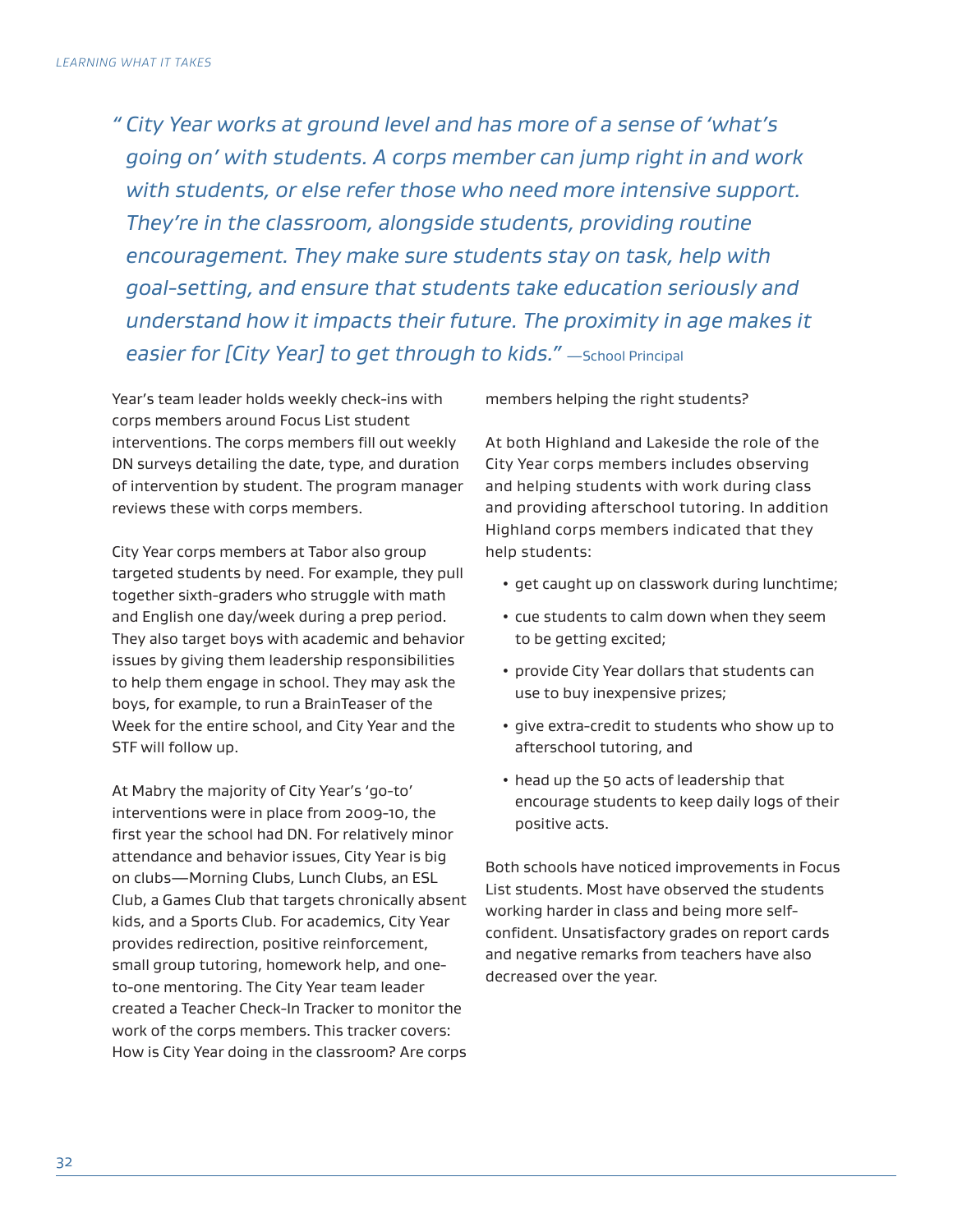*" One of my students started out the year doing really badly in math. He would not get it and we would have to go over 2 or 3 examples. Now I show him once and he can do it and is getting the work easily."*—City Year corps member

In the beginning of the school year at Mabry, the CIS site coordinator prepares a Campus Behavior Plan, which is then approved by the principal and the academic coordinator. From that plan, it is decided which group(s) of kids CIS will work with (e.g., is there a need for a high school readiness group for over-aged eighth-graders?). The biggest challenge for CIS is finding the time to hold groups, since the school day shrunk from nine to eight periods. Groups can be held either at lunch (although students do not like to miss social time) or during an elective (if and only if all of the students in the group have the same elective). The social worker forms groups throughout the year: examples are Men Who Dream; ROPES (Reality-Oriented Physical Experiences); Problemsolving; Team-building; Asking for Help; Why Try? Alcohol and Drug Prevention; and Mi Carera (My Career). During our visit, a reading group, Chicken Soup for the Teenage Soul, was meeting.

If a student with a behavior issue at Mabry also has an attendance problem, CIS takes a whole-child approach and "tackles whatever is keeping the child from school" (e.g., alarm clock, transportation). Often the social worker will draft an Incentive Plan for the student; students with more intensive needs may require an Anger Management Plan. Overall, CIS uses counseling and case management practices to influence student decision-making.

Both Highland and Lakeside CIS coordinators seem enthusiastic about hosting parent workshops and training. The CIS coordinator at Highland in particular mentioned workshops about providing consequences at home and bullying. In one observation of an EWI team meeting, the group discussed how to set up a parenting workshop on the importance of homework and study tips to support their child's homework completion. Both CIS coordinators also work with community-based organizations to access interventions for students.

At Bryant the CIS approach to each student is as an opportunity to assess the root problem behind the EWI, which according to the CIS site coordinator can, at times, be identified from just a few minutes of one-on-one chatting with the student. If a student comes up in an EWI meeting, the CIS site coordinator will try to track that student down that afternoon for a quick check-in. He or she will explain that adults are concerned and have ideas about what might help the student stay on board. This conversation will unveil whether that student will work well individually, with a group, or with family members. The next step is to debrief with

*" The great thing about designing interventions for these kids is that we all (City Year, teachers, STF, CIS) take best practices advice from each other. We try new [interventions] if we notice that something isn't working—because of the meetings, we notice this pretty quickly. Sometimes it surprises us—what works and what doesn't work."*

—City Year corps member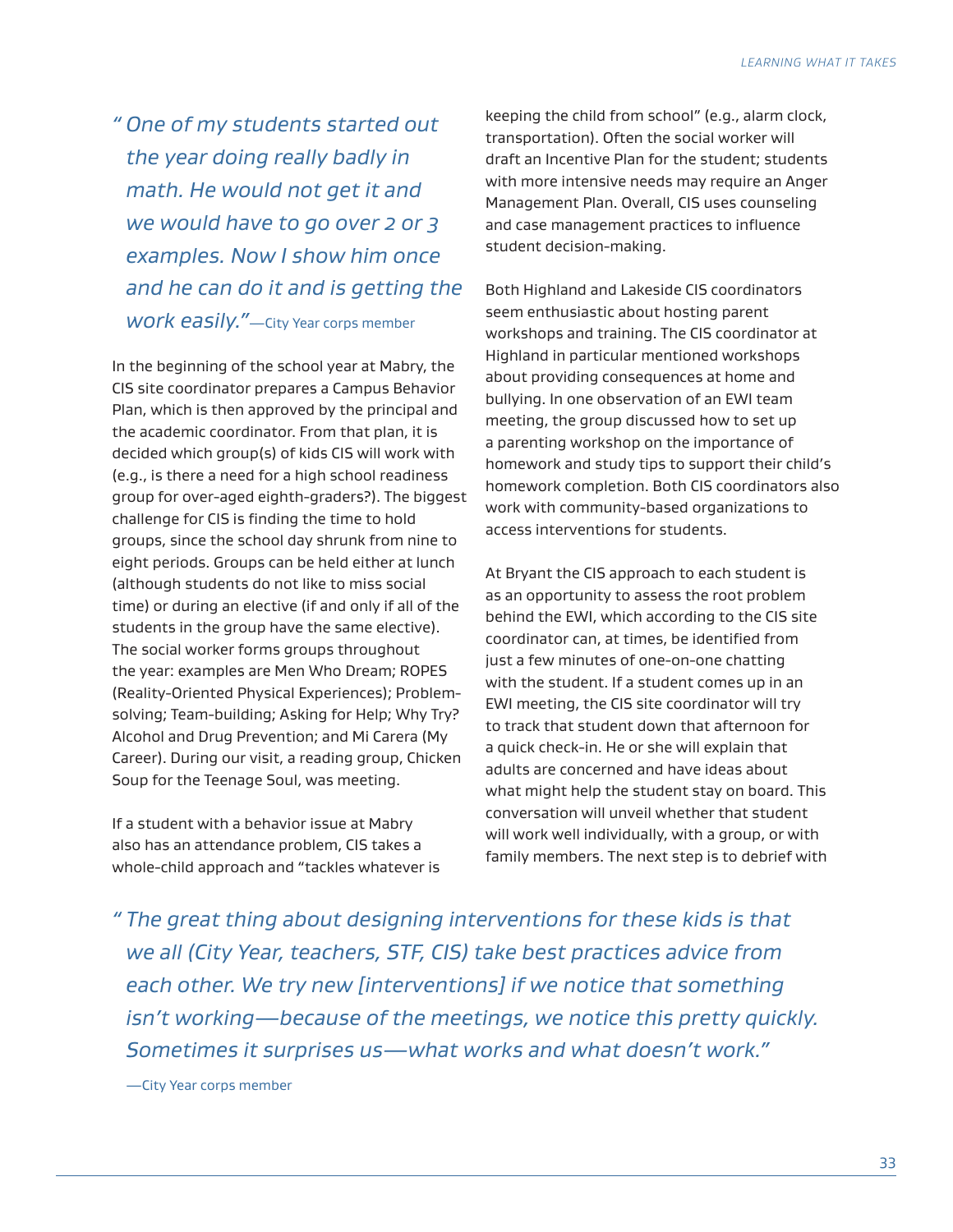a family member and solicit ideas. The CIS site coordinator will approach the conversation in a non-threatening, collaborative way: I spoke with your son today, here are some things I offered, may I have permission to work with him?

*" Some groups are bigger because we have two adults to cofacilitate. For example, YWCA facilitates Mi Carera, which is fantastic, because she [YWCA staff member] speaks their language—both literally and figuratively!"*—CIS Site Coordinator



#### **Conclusions about Interventions:**

The previous school profiles highlighted the individuality and uniqueness of schools in identifying and administering interventions. Below is an example of advice from staff members from all the schools as to how to make the intervention assignments easier and more effective.

- • Seek new interventions by reading books and talking with other educators and counselors.
- Try new interventions for students who, after a set period of time, have not shown improvement.
- • Implement both classroom-wide and individual interventions such as afterschool tutoring, as well as group interventions, such as clubs, for students with similar warning indicators.
- • Do not forget about positive incentives and reinforcement.
- Attempt to get parents involved in interventions by inviting them to the school to observe, keeping them informed of the behavior of their child, and by holding information sessions for parents to better support their children in their schoolwork.
- • Do keep track of which team member was assigned to which intervention so that the team can check on progress.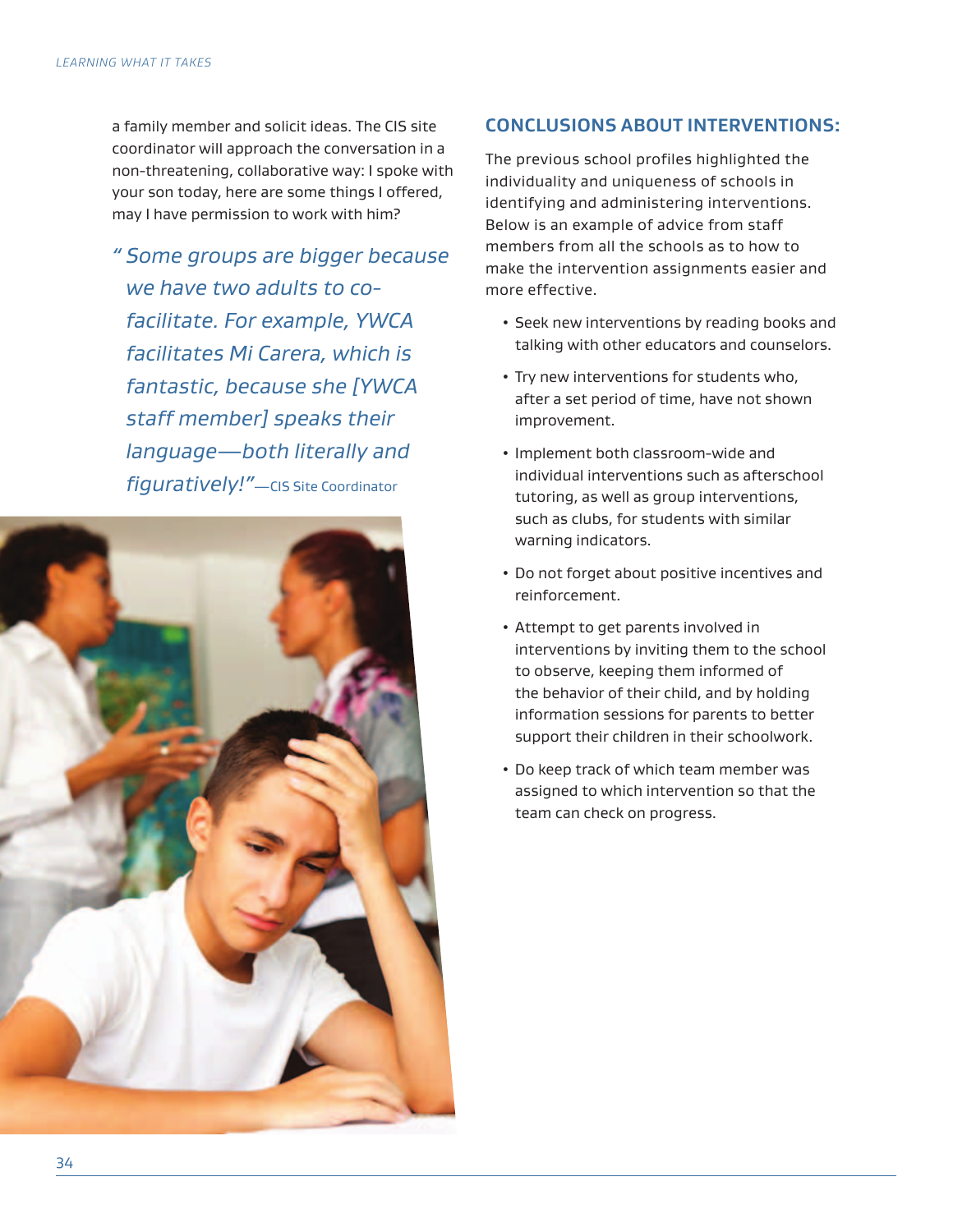# <span id="page-38-0"></span>*Reflections on Implementation and Next Steps for Research*

*School-based teams* of adults focused on understanding and meeting student needs are not a new concept. States and districts have long used Title I and other funds to create "student support teams" charged with providing extra help to struggling students, especially those challenged by learning disabilities and/ or disruptive and under-resourced home environments. What distinguishes the early warning systems (EWS) approach described here is that it is not an "add on" designed to support a sub-group of students, e.g. the lowestachieving quartile. The EWS instead involves all school-based (and some community-based) adults in a new standard of practice that embeds data, reflection, and collaboration into the daily operation of the school to fulfill its mission of meeting the needs of every student, not just a select few.

This report offers a first school-level look at how early warning systems are being implemented. Because it is a new practice that requires integration of multiple partners with each other and into the daily life in the schools, it is not surprising that the practitioners we interviewed and observed encountered challenges. Our findings point to areas that external developers, facilitators, and school-based staff must pay

close attention to as they start up and work to sustain their school-reform efforts—training, securing buy-in, on-site facilitation/coordination, tending to both the social and technical aspects of the team process, balancing structure and creativity. In hindsight, many of the lessons learned from these "early adopters" may seem like common sense. But, without their guidance, future efforts are more likely to struggle with the same challenges to implementing data-driven collaborative response teams.

By focusing this study on implementation, we are implicitly arguing that investigating how and why a reform works is just as important as studying whether it works. We are, of course, pleased to report that EWI team members across all the schools we visited noticed improvements in attendance, behavior, and course performance for the students on their Focus Lists. Students were more likely to pay attention and try in class, demonstrate heightened self-confidence, and were less likely to get into fights with other students as a result of a targeted intervention such as tutoring or participating in an afterschool program. Teachers in several schools reported a dramatic turnaround in behavior and performance of some students. After intervention these students were not receiving as many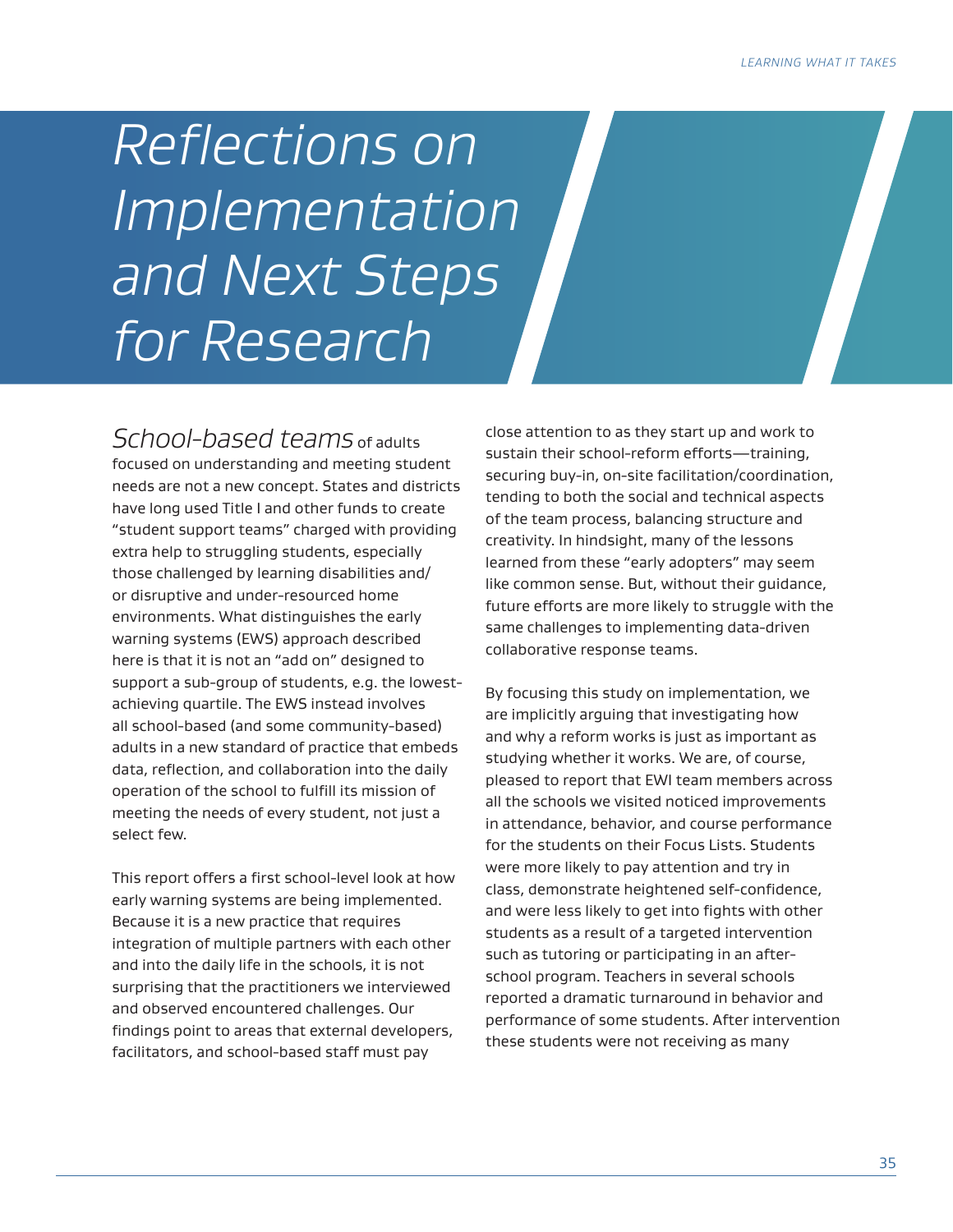referrals, not acting out, and showing much more self-control. Upward trends in these key student outcomes have been systematically documented in these and other schools in the DN network, and rigorous independent evaluation of the impact of Diplomas Now is underway (see the Everyone Graduates Center website *[www.every1graduates.](http://www.every1graduates) org* and the Diplomas Now website *[www.](http://www.diplomasnow.org) [diplomasnow.org](http://www.diplomasnow.org)*).

Yet, as EWI practice expands, it runs the risk of failing to achieve strong and sustained improvement in student outcomes if



schools are not informed about how to implement the practices needed to produce that improvement. This report only begins to document the challenges and barriers schools faced and the steps they are taking to overcome them. Further research and development is needed. For example, while the schools we observed were not lacking in data, they did not all have an electronic system that enabled them to easily integrate different sources of data and generate the reports they needed in a timely fashion. Schools also struggled with establishing a reliable indicator for behavior to use in their EWI process.

Finally, interventions emerged as an area especially in need of further investigation. In current practice, matching the right intervention to the right student at the right time remains far more art than science. There is limited evidencebased guidance for teams on which interventions work best for students who are presenting a given set of early warning signs. Also, little is known about what interventions are most feasible, especially in light of budget cuts and a growing population of students struggling in unstable homes and communities.

Early warning systems hold the promise of becoming powerful tools in identifying and meeting the needs of all students. These systems are still in their early stages of development, calling on researchers and practitioners to work together to learn how they can be best implemented to put and keep students on track to graduation and success in college, career, and civic life.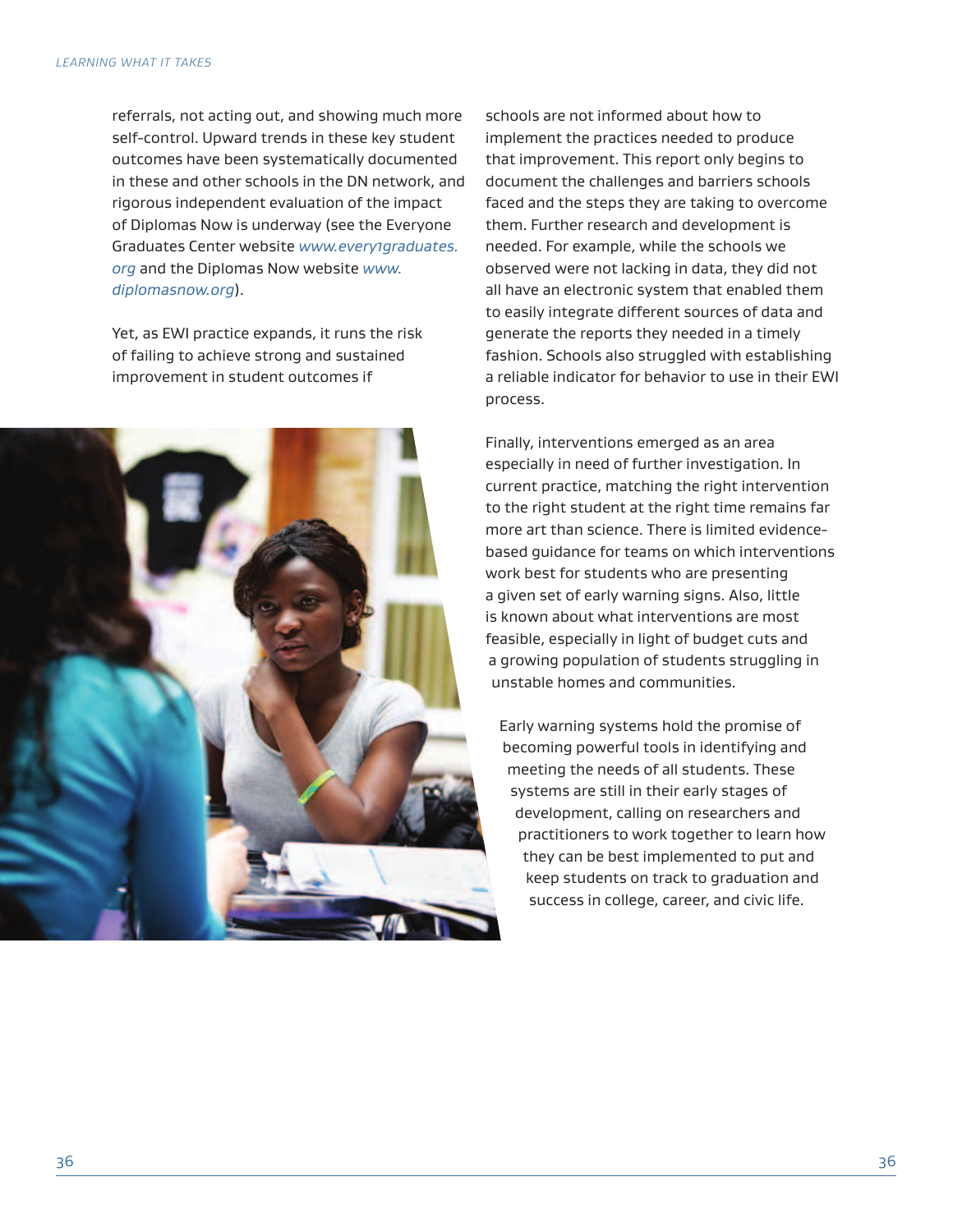#### **References**

Allensworth, E., & Easton J. (2005). *The ontrack indicator as a predictor of high school graduation*. Chicago: Consortium on Chicago School Research at the University of Chicago.

Allensworth, E., & Easton J. (2007). *What matters for staying on-track and graduating in Chicago public schools: A close look at course grades, failures, and attendance in the freshmen year*. Chicago: Consortium on Chicago School Research at the University of Chicago.

Anderson, A. R., Christenson, S. L., & Lehr, C. A. (2004). School completion and student engagement: Information and strategies for educators. In A. S. Canter, L. Z. Paige, M. D.

Bruce, M., Bridgeland, J., Fox, J.H., Balfanz, R. (November, 2011). On track for success: The use of early warning indicators and intervention systems to build a grad nation. Washington, DC & Baltimore, MD, Civic Enterprises and The Johns Hopkins University Everyone Graduates Center.

Fielding, N. & Lee, R. (1998). Computer analysis and qualitative research. London: Sage Publications Ltd.

Fine, M. (1991). *Framing dropouts: Notes on the politics of an urban public high school*. Albany: State University of New York Press.

Klem, A. M., & Connell, J. P. (2004). Relationships matter: Linking teacher support to student engagement and achievement. *Journal of School Health,* 74(7), 262–273.

Miles, M. & Huberman, A.M. (1994). Qualitative data analysis: An expanded sourcebook (2nd Ed.). Thousand Oaks, CA: Sage.

Neild, R. & Balfanz, R. (2006). *Unfulfilled promise: The dimensions and characteristics of Philadelphia's dropout crisis, 2000-2005*. Baltimore: Center for Social Organization of Schools, Johns Hopkins University.

Neild, R., Balfanz, R., & Herzog, L. (2007). An early warning system. *Educational leadership*, 65(2): 28-33.

Orfield, G., ed. (2004). *Dropouts in America: Confronting the graduation rate crisis*. Cambridge, MA: Harvard Education Press.

Roth, I. Romero, & S. A. Carroll (Eds.), 2004 *Helping children at home and at school II: Handouts for families and educators*. Bethesda, MD: National Association of School Psychologists.

Wolcott, H. (1994). Transforming qualitative data: Description, analysis, and interpretation. Thousand Oaks, CA: Sage.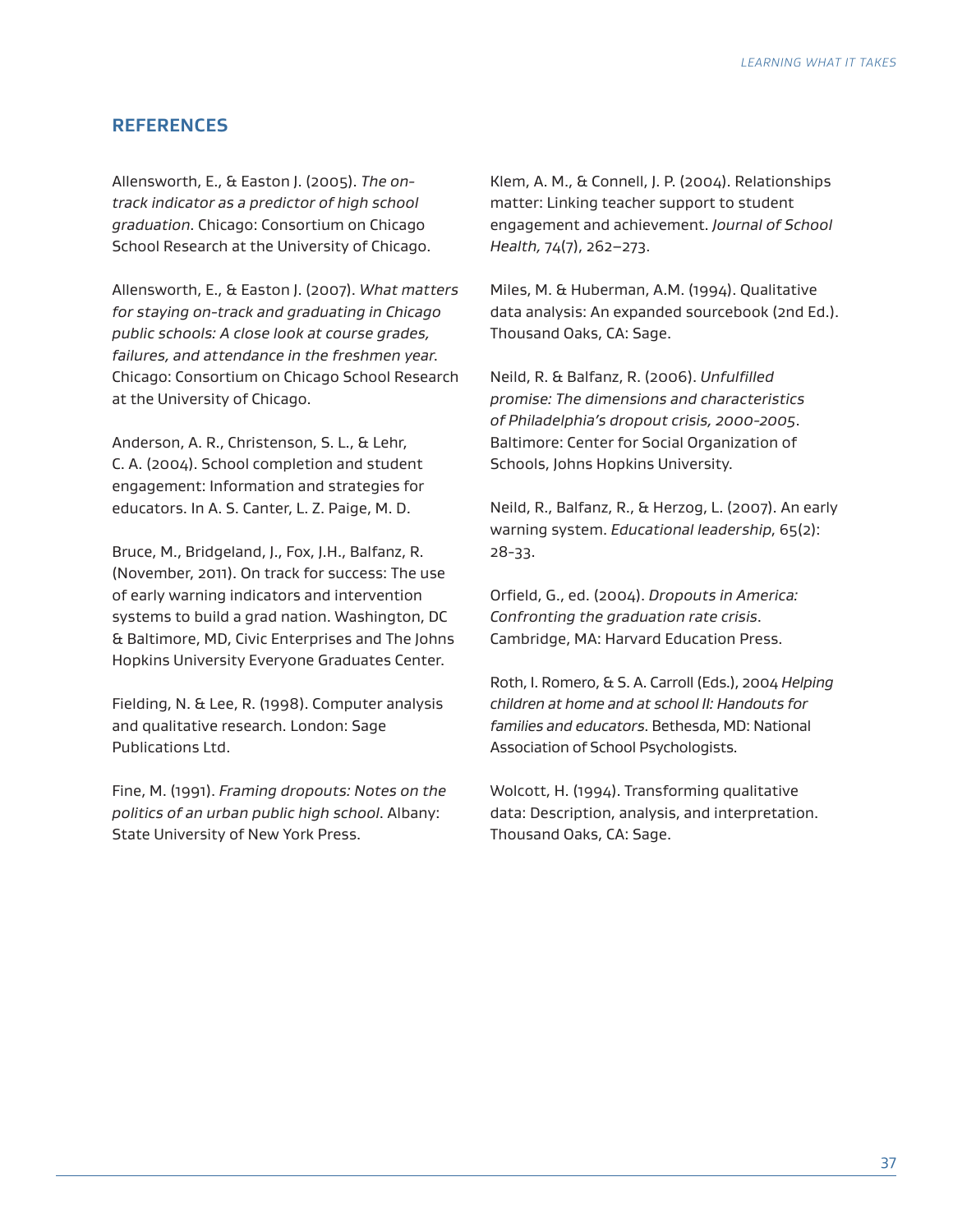# *Acknowledgements*

*The authors thank* Christopher Brown of the Pearson Foundation, as well as Robert Balfanz, Douglas Mac Iver, Martha Mac Iver, Charlene Pryseski, and Mary Maushard of the Johns Hopkins Everyone Graduates Center and Allie Mulvihill of the Philadelphia Education Fund for their thoughtful comments and contributions to this report. We also thank the administrators and teachers who generously offered their time and experiences in service of advancing our collective understanding of how to use early warning data and collaborative response

teams to put all students on track to success. This report was prepared with support from the Pearson Foundation. Additional support for this report was provided by grant No. R305A080211 from the Institute of Education Sciences. The views expressed in this publication do not necessarily represent the Foundation or Institute of Education Sciences, nor do references to trade names, commercial products, services, and organizations imply endorsement by the Foundation or Institute of Education Sciences.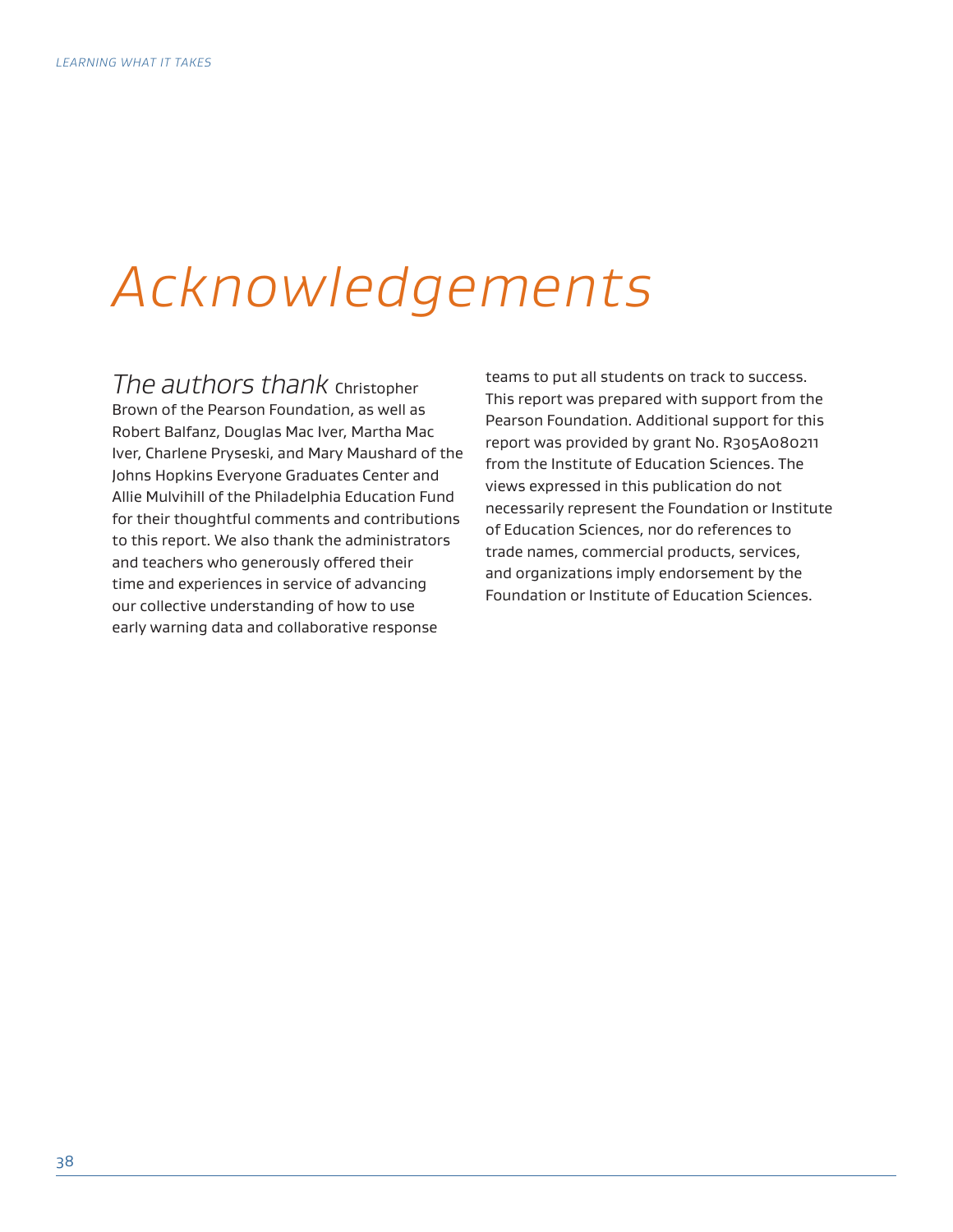#### **Who We Are**

#### Everyone Graduates Center

The Everyone Graduates Center at the School of Education at Johns Hopkins University seeks to identify the barriers that stand in the way of all students graduating from high school prepared for adult success, to develop strategic solutions to overcome the barriers, and to build local capacity to implement and sustain them. For more information, please visit **[www.every1graduates.org](http://www.every1graduates.org)**

#### Philadelphia Education Fund

The Philadelphia Education Fund is a member of the Public Education Network, advancing the mission of improving the quality of public education in Philadelphia and the region so that youth are prepared for college and careers. The Ed Fund plays an integral role in education research and reform and served as a lead partner for Diplomas Now in Philadelphia. **[www.philaedfund.org](http://www.philaedfund.org)**

#### Diplomas Now

Diplomas Now is a proven approach that helps the most-challenged middle and high schools in America's largest cities ensure that students graduate ready for college or career. It is the first fully integrated approach that improves a school's curriculum and instruction while providing the right students with the right support at the right time. Diplomas Now is a collaboration of three national nonprofits: Talent Development Secondary at the Johns Hopkins University School of Education, City Year and Communities In Schools. **[www.diplomasnow.org](http://www.diplomasnow.org)**